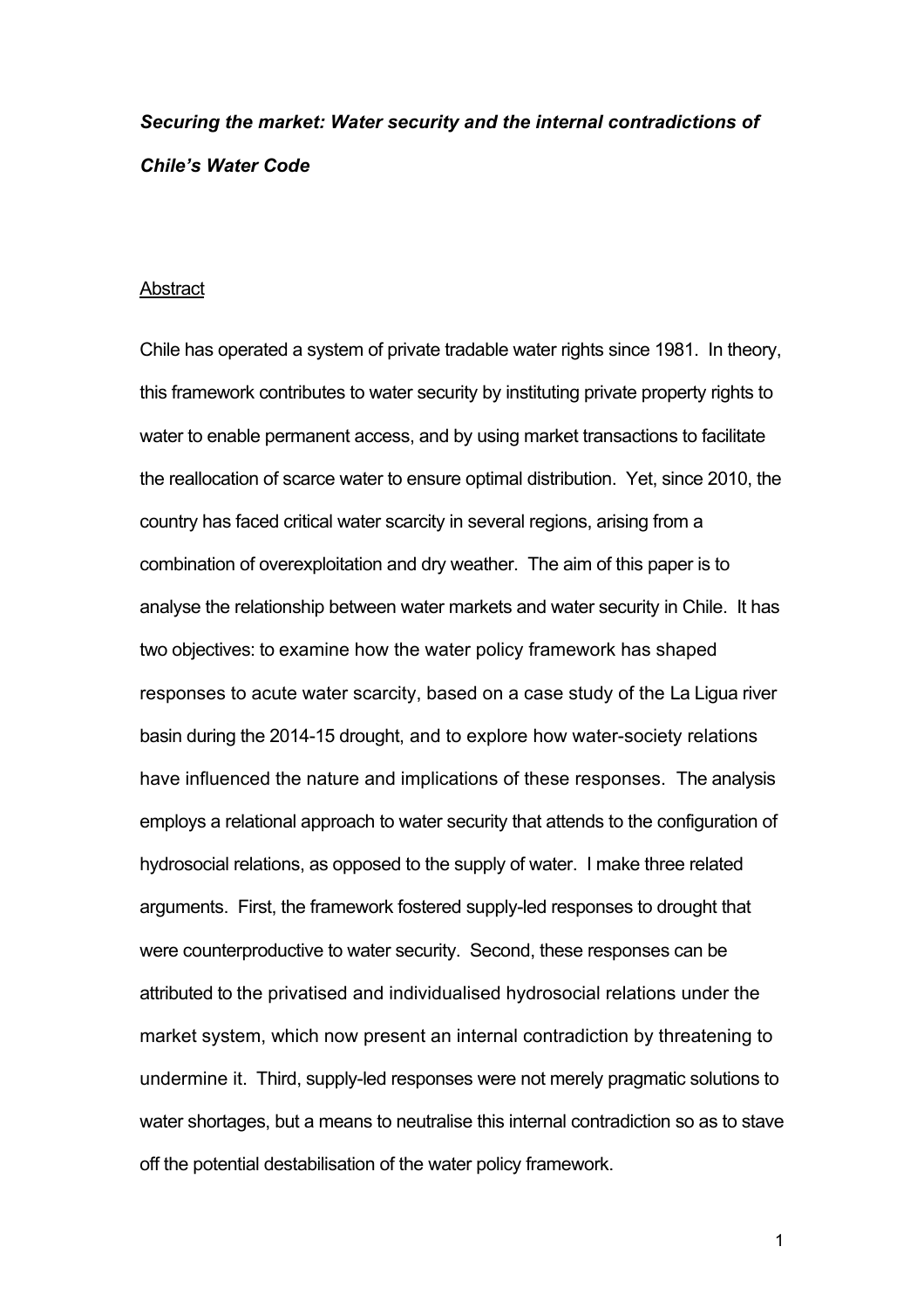#### **Keywords**

Water markets, drought, export agriculture, capital accumulation, hydrosocial cycle, political ecology.

#### 1. Introduction

 

Chile has adopted the principles of water privatisation and markets to the greatest extent internationally. The 1981 Water Code introduced a system of tradable private water rights with minimal government regulation, that sought to use the principles of private property and market transactions to enable the efficient (re)allocation of water. This framework was moderately reformed in 2005 (Budds, 2013), and further reforms were proposed in 2015.<sup>1</sup> Several authors have analysed the empirical outcomes of the Water Code across regions, sectors and users in Chile (e.g. Bauer, 1997, 1998b; Budds, 2004, 2008, 2009b, 2010; Prieto, 2015, 2016; Romano and Leporati, 2002). Their work has shed light on the practical functioning of the framework, evidencing its effects on water allocation, livelihoods, cultural identity, ecosystems, and

 $1<sup>1</sup>$  These were passed by the Chamber of Deputies in November 2016. At the time of writing (June 2018), they were under debate in the Senate.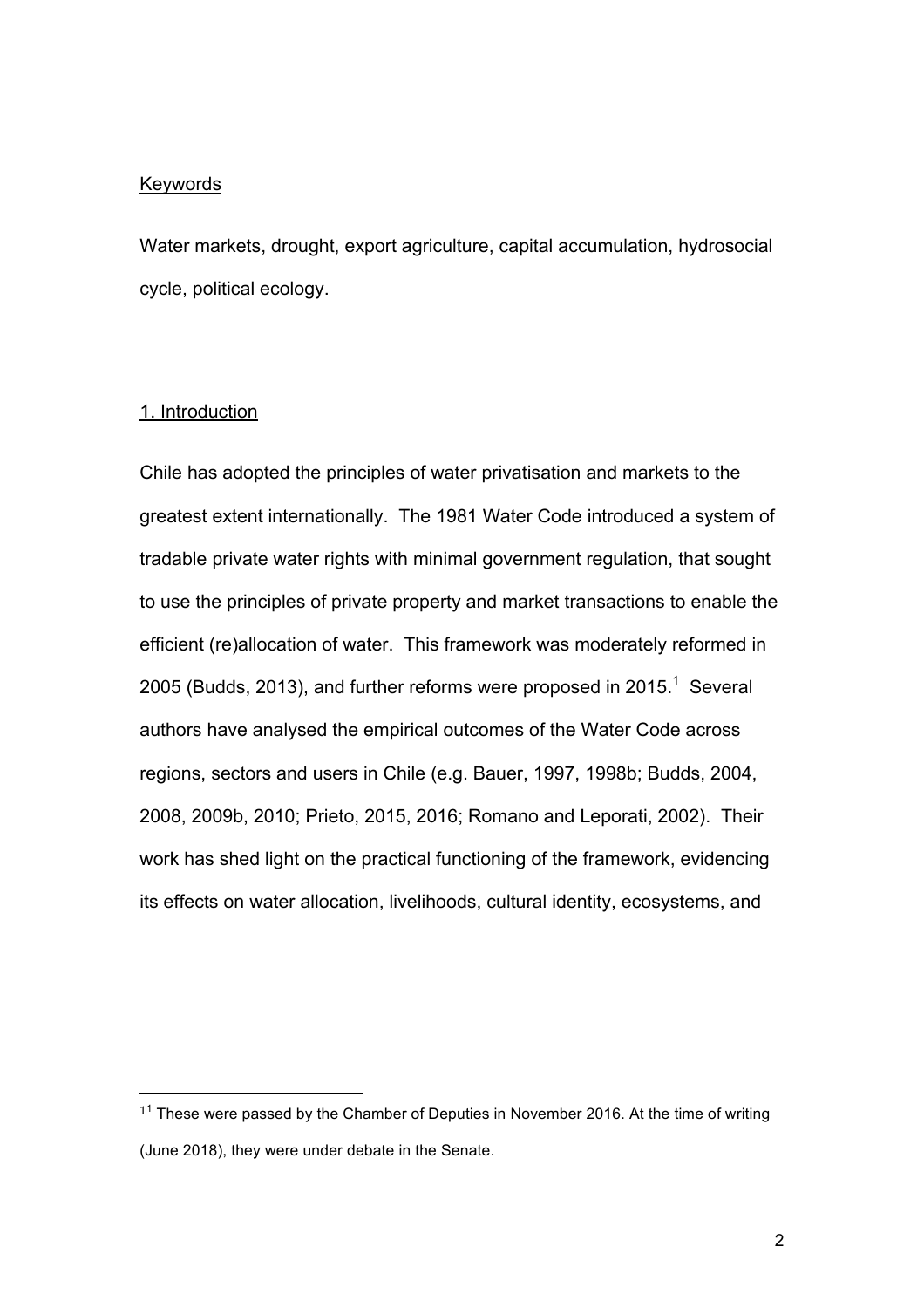water governance, and challenging previous claims of positive outcomes (Bauer, 2015). $^{2}$ 

This prior work has examined the functioning of the market-led water policy framework in the context of prevailing water scarcity in Chile. Findings have suggested that provision for trading water rights does not manage demand, even in arid and semi-arid regions, because water users often look to new sources (e.g. aquifers, reservoirs) rather than the market, because users are generally reluctant to purchase water rights, and because the supply of water rights does not always meet demand (Budds, 2004, 2008, 2009a). However, what has been far less explored is how the framework functions in situations of unusual and/or unexpected acute scarcity, which have become more prevalent in Chile since 2010, even in temperate regions of the country (although see Guiloff (2013)). Water scarcity is associated with the effects of regional (El Niño Southern Oscillation), and potentially global, climatic variations, but is also connected with high demand among natural resource based export industries (mining, agriculture, timber) (DGOP, 2017). Therefore, it is both necessary and timely to extend existing assessments of how the provisions of the Water Code relate to prevailing water scarcity, and to examine how they respond to situations of unexpected acute scarcity, as well as to contemplate the broader dynamics that underlie these responses.

Water security is an increasingly influential concept in policy and scholarship, to promote the long-term provision of water for human, economic and

 <sup>2</sup> Such claims continue to be repeated, yet without supporting evidence (e.g. Donoso et al., 2012).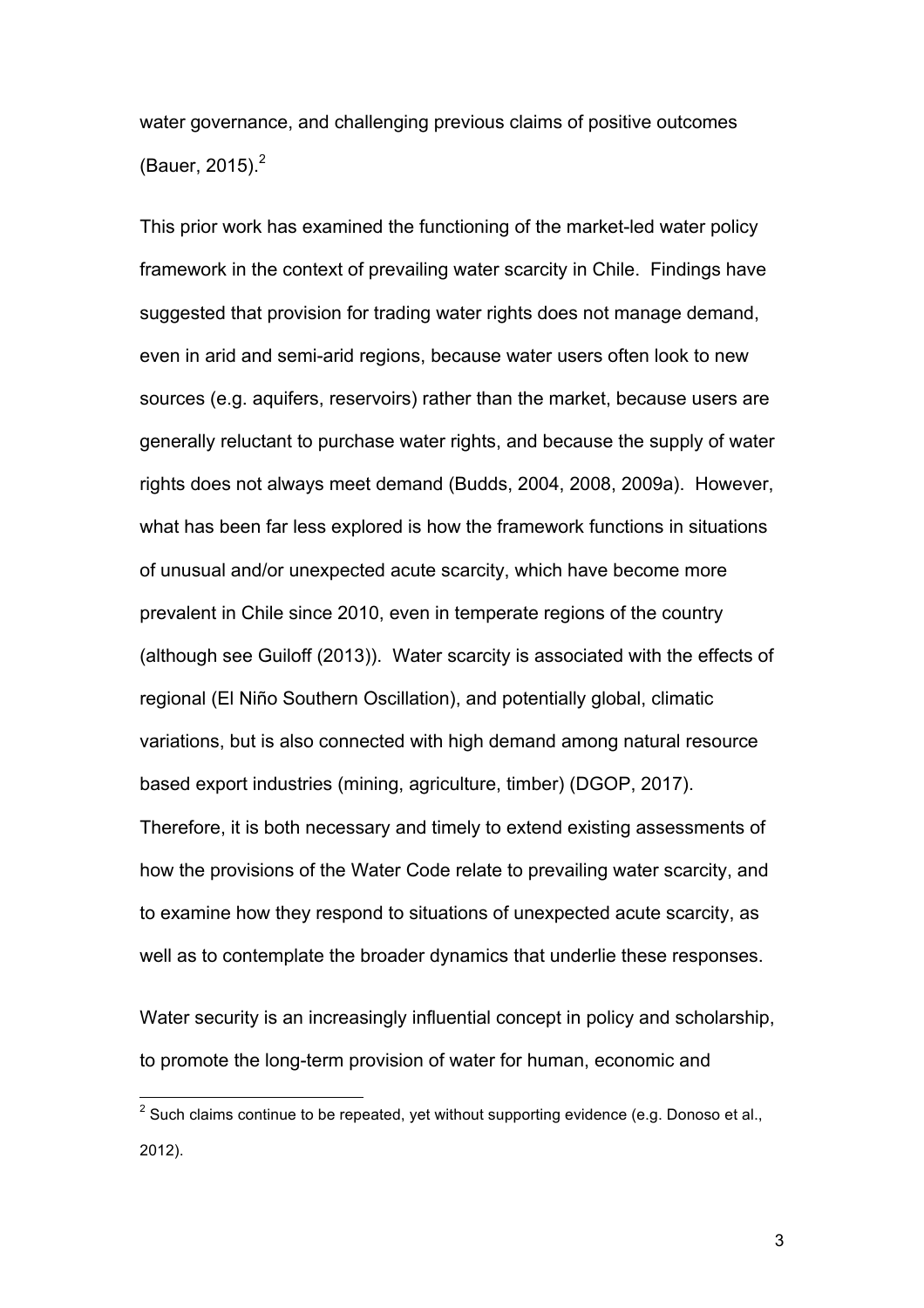environmental needs, and the policy and governance measures needed to achieve this (e.g. Grey and Sadoff, 2007). As Jepson et al. (2017) note, most literature conceptualises water security in terms of securing the *supply of water*, thereby neglecting the *water-society relations* that may underpin water insecurity and that thus may merit transformation to promote water security (see also Budds and Loftus, 2014; Loftus, 2015). These authors, therefore, argue that water security should not be regarded as a *state* characterised by the presence of adequate water, but rather as "a *relationship* that describes how individuals, households, and communities navigate and transform hydrosocial relations to access the water that they need and in ways *that support the sustained development of human capabilities and wellbeing in their full breadth and scope*" (Jepson et al., 2017: 50, emphasis in original).

In Chile, the term 'water security' (*seguridad hídrica*) is increasingly deployed to denote the imperative to protect the availability of water resources for human and economic needs, especially vis-à-vis climate change.<sup>3</sup> While some reports place emphasis on the management of water itself, through water storage infrastructure, integrated water and catchment management, and water supply and demand (Donoso et al., 2012; MOP, 2017a), others stress the stress the human and development dimensions of water security, including prioritisation of water for basic needs and domestic livelihoods, conservation of water resources and aquatic ecosystems, sustainable and coordinated water use among economic sectors, and protection against

<sup>&</sup>lt;u>2</u><br><sup>3</sup> Climate change is prominent in both policy arenas and the public imagination in Chile, related to glacier melt, reduced precipitation, and increased droughts.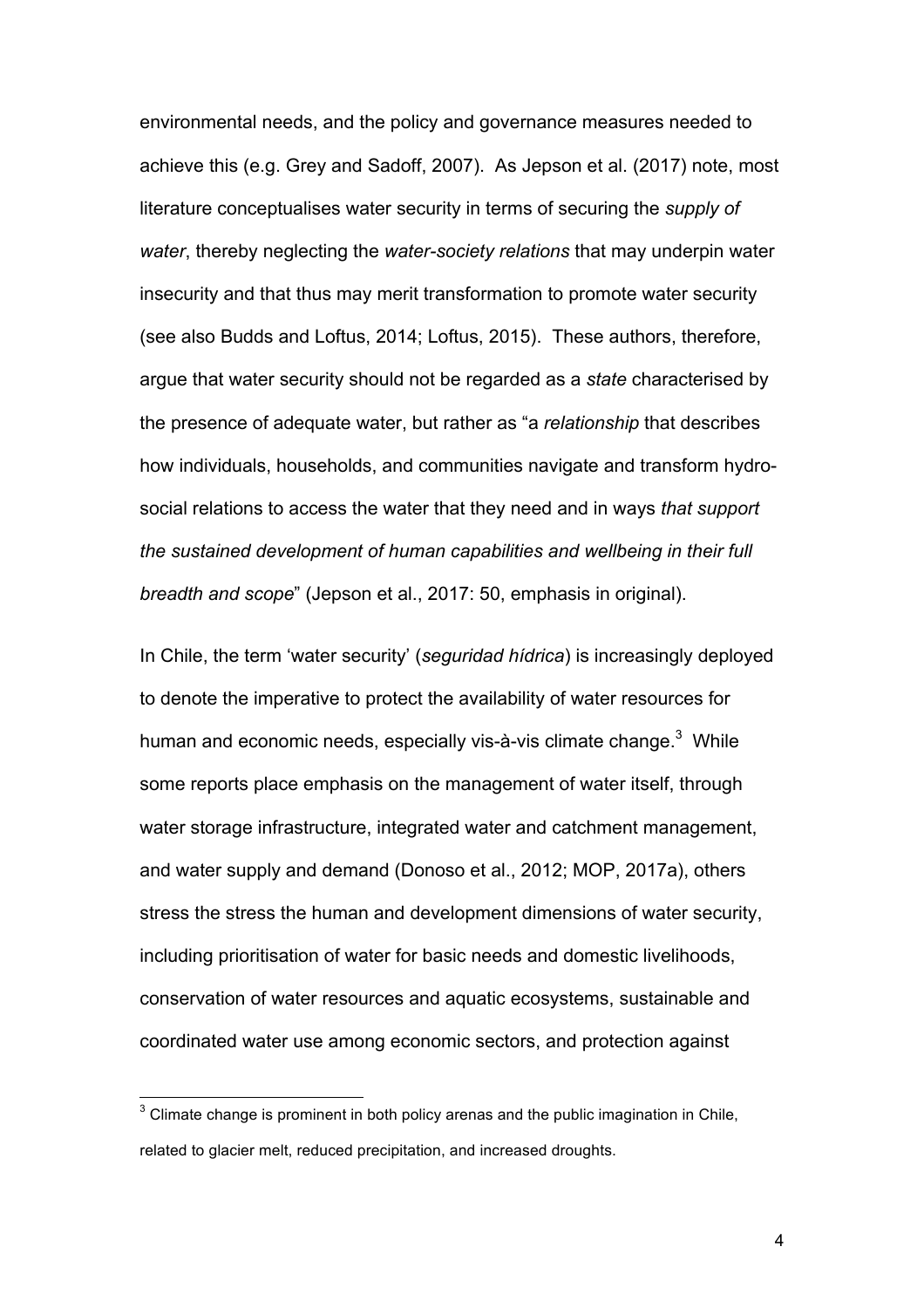water-related hazards (DGOP, 2017; Peña, 2016). While not necessarily denoted by the term 'water security' as such, security is also associated with the permanent and exclusive tenure afforded by private water rights. $4$  The security of private water rights is contested by previous work, on the basis that water rights are regulated by private law, which not all users are able to access in case of infractions (Budds, 2004), private water rights are easier to alienate than state-granted concessions, as other users can simply use purchasing power to acquire them (Budds, 2009b), and, increasingly, the water represented by a right may be temporarily or permanently exhausted in practice (Budds, 2009a).

My analysis will add to existing scholarship in two principal ways. First, it will assess the functioning of the water market framework under conditions of unusual and/or unexpected acute scarcity, thereby adding to existing analyses that have examined prevailing semi-arid and arid environments in Chile. Second, it will contribute to critical geographical literature that interrogates the concept of water security and its mobilisation in practice. By looking beyond how water is supplied through responses to drought, and instead to how hydrosocial relations configure, and are configured by, such responses, the study aims to shed light on the rationale, motives and prospects of common water security interventions. The analysis draws on qualitative fieldwork conducted in Santiago, Quillota, and La Ligua, Chile, in May and June 2015, comprising semi-structured interviews with key informants from the public sector (including political representatives and

 $4$  This enables water rights to be used as collateral to quarantee credit, and in theory incentivises user investment in water infrastructure.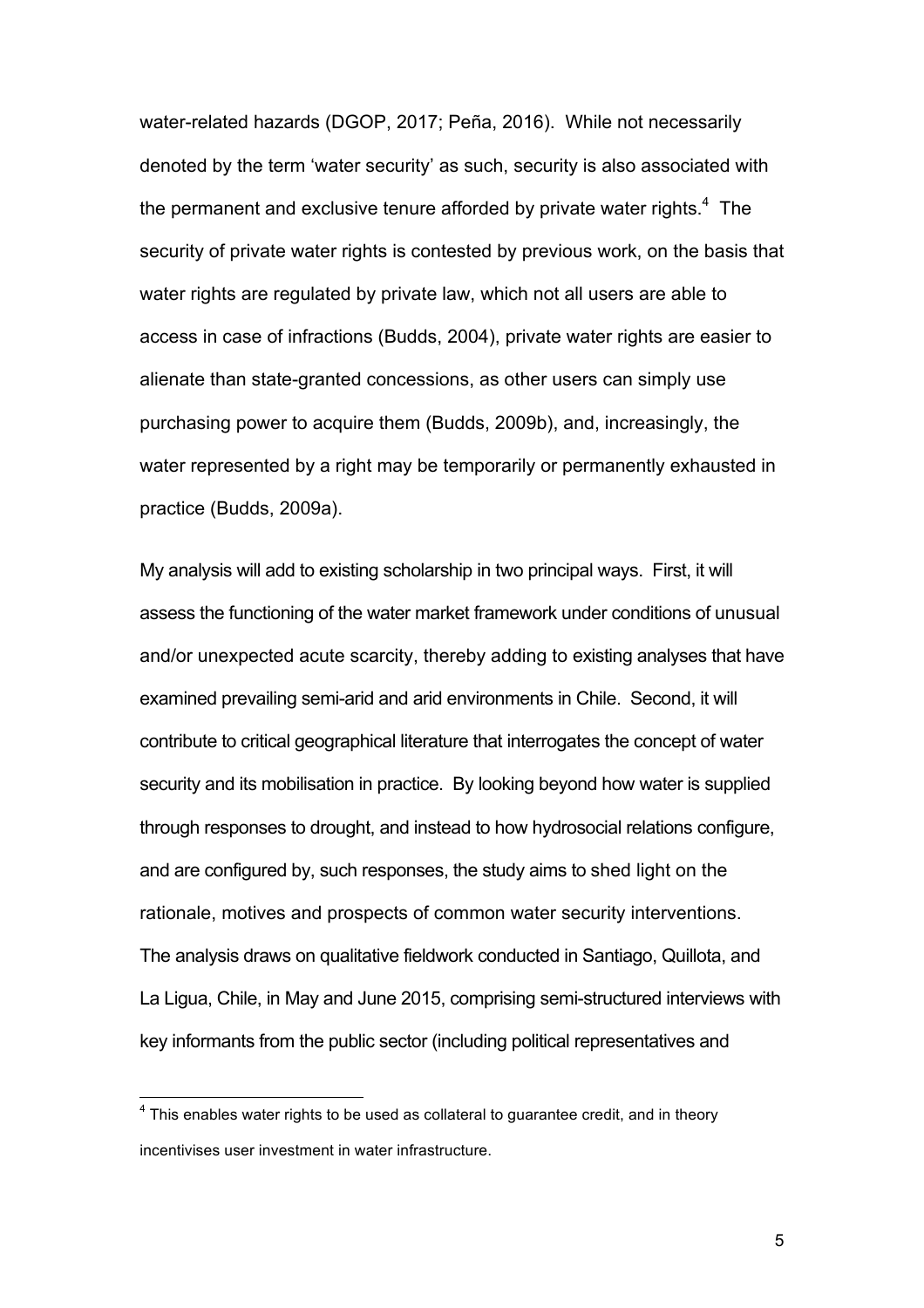regional and local officials from relevant agencies) and rural communities (primarily farmers, community leaders, and rural water supply managers), a review of relevant documentation on drought measures, and field observations throughout the La Ligua river basin during this period.

Following this introduction, in Section 2 I set out a conceptual framework of water security grounded in hydrosocial relations to approach the relationship between private tradable water rights and water scarcity. Section 3 then briefly describes the key features of Chile's Water Code, highlighting recent criticisms that are increasingly challenging the framework. In section 4, I turn to the case of La Ligua, to describe the causes and effects of increased water scarcity since 2009, and examine responses by government agencies and water users to the 2014-15 drought. Section 5 analyses how far and in what ways these conditions were related to the privatised and marketised water policy framework, as well as the extent to which its key features have been mobilised, and effective, in addressing them. Section 6 concludes with my contention that the Water Code not only exacerbated water scarcity, but also constrained responses to it, by fostering individualistic behaviour and encouraging supply-led solutions. I argue that these dynamics present an internal contradiction to the framework by threatening to undermine it, and I suggest that supply-led responses serve not only to alleviate shortages, but also to neutralise this internal contradiction in the face of growing challenges to the Water Code.

#### 2. Water markets and water security: Securing *what*?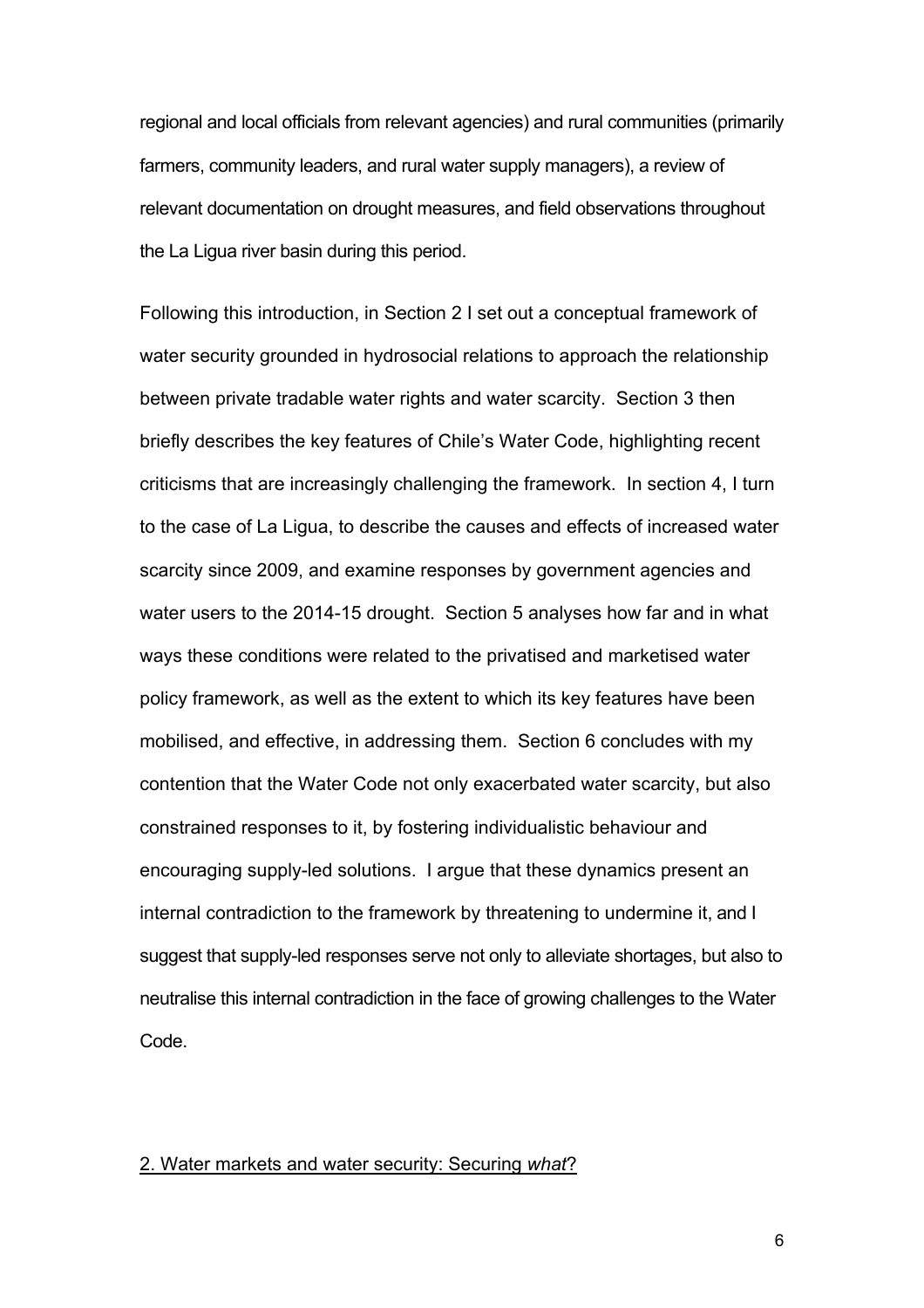In theory, Chile's system of private tradable water rights is related to water 'security' in two key ways: first, by instituting private property rights to water to guarantee permanent access and foster user investment in infrastructure, and, second, by employing market principles to enable the reallocation of scarce water for optimal distribution (Bauer, 1998a; Muchnik et al., 1997). These propositions reflect the logic of free market economics that private ownership and market transactions will increase the effectiveness and efficiency of water management, thereby contributing to water security, broadly defined (Loftus and Budds, 2016). Indeed, Grey and Sadoff (2007) incorporate this rationale into their approach to water security, framed as the need to protect the availability of water for human and economic needs in the context of human and natural processes of change. Similarly, other authors advocate using economic principles and involving the private sector in water security initiatives (Pahl-Wostl et al., 2013; World Economic Forum, 2011).

However, critical work on water privatisation and marketisation has contested these propositions. Several authors have critiqued the effectiveness of the private sector, arguing that private property rights and commercial principles do not necessarily lead to investment or efficiency (Bakker, 2002, 2003, 2010; Budds and McGranahan, 2003; Spronk, 2007), and that they serve the interests of capital accumulation over human needs (Schulpen and Gibbon, 2002; Swyngedouw, 2005). Others have questioned the efficacy of private and market led initiatives in addressing water scarcity - relating to either water services or water resources, - identifying scarcity as socially constructed and/or socially produced, rather than pre-existing and/or natural (Bakker, 2000; Kaika, 2003; Swyngedouw, 1995). As Bakker (2002) insightfully notes, scarcity is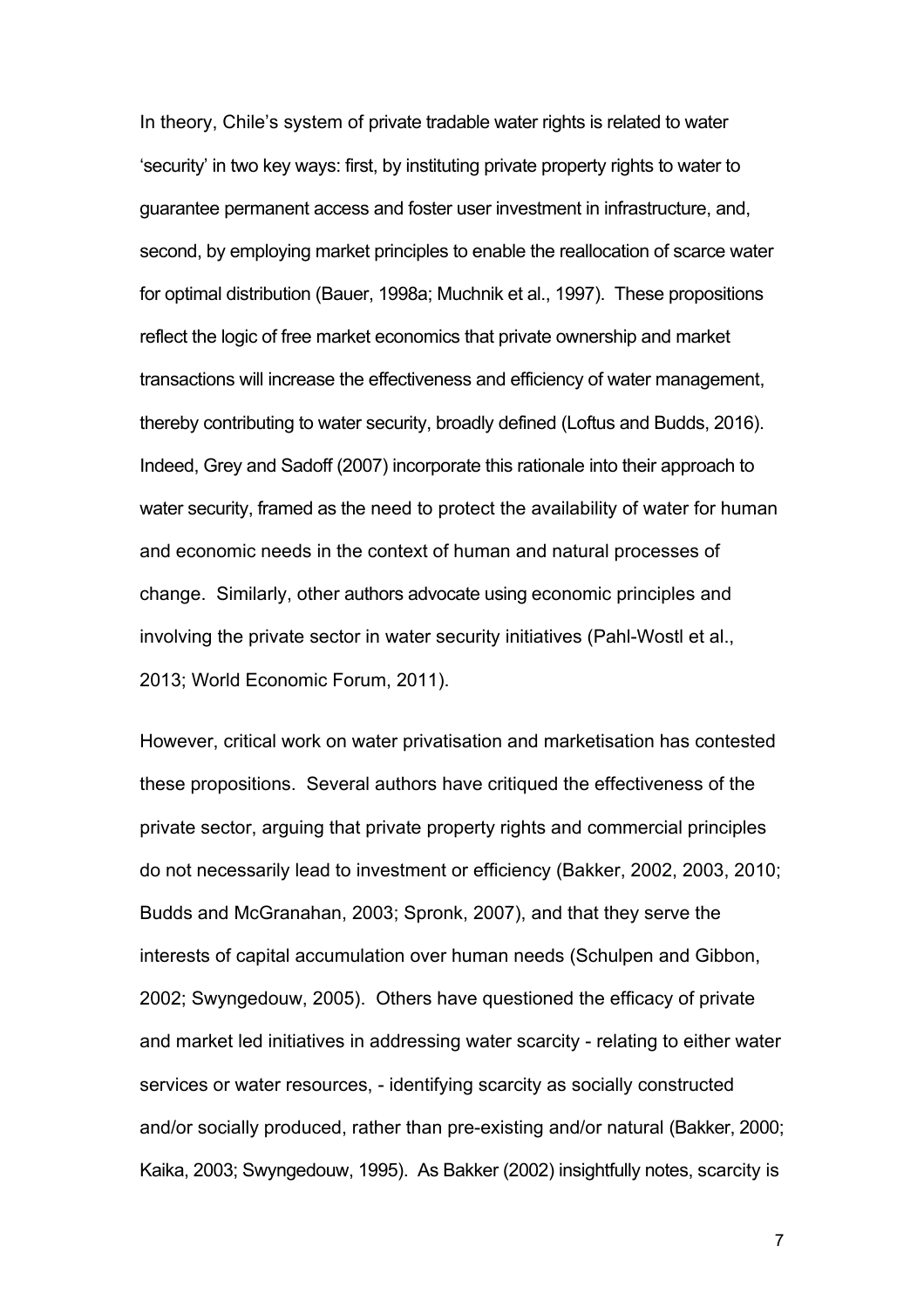required in order for markets to work, and if it does not exist, it must be manufactured to produce this outcome (e.g. via exclusivity rights). What these critiques highlight above all is the need to understand water supply as partly produced through social processes as opposed to the outcome of material conditions alone.

Subsequent work thus moved beyond examining the effects of privatisation and marketisation, and repositioned these as part of a broader *process* of the 'neoliberalisation' of water, whereby resource reregulation (e.g. commodification, enclosure, valuation) reconfigured water-society relations in distinct ways (Bakker, 2003, 2010; Loftus and Budds, 2016). Such analyses also served to highlight that water's material properties and cultural meanings rendered it physically and symbolically resistant to market-led approaches (Bakker, 2003; Perreault, 2006), and that water technologies were not inert but played an agential role in water-society relations (Birkenholtz, 2013; Loftus, 2006).

Swyngedouw's (1999) reconceptualisation of water as the manifestation of a process, rather than a pre-existing material substance, extended analyses beyond patterns of allocation and access to inspire a more explicit focus on how social relations can be recast through water. This served to show how control over water has served wider political agendas. For instance, Swyngedouw (1999) argued that the connection of Spain's river basins was designed to foster a new national unity that facilitated the country's subjugation to authoritarian rule in the 1930s, while Vandewalle and Jepson (2015) demonstrated that state interventions to promote household drinking water treatment in low-income communities in Texas reinforced private and individual responsibility over water as a means of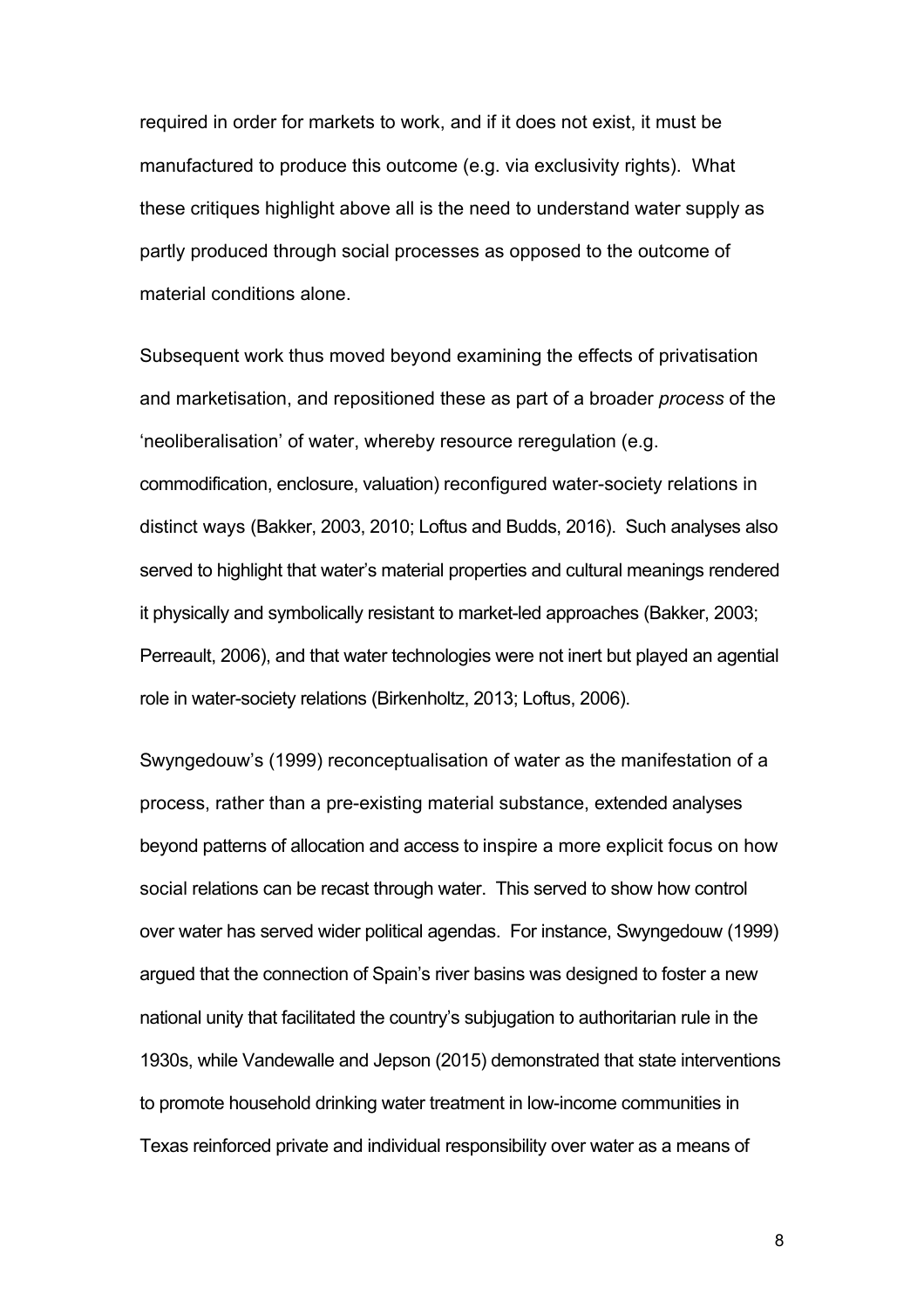diminishing state responsibility for service provision. Other authors examined how reregulation does not merely reshape the social relations of control over, and access to, water, but deeper-rooted social subjectivities and identities. For example, Linton (2010) described how the provision of drinking water through public water fountains and bottled water vending in Canadian university campuses fostered the identities of citizen versus consumer, respectively, while O'Reilly (2006) demonstrated how the installation of household water connections in poor rural households in India transformed women's identity from 'traditional' to 'modern'.

In line with this thinking, Loftus (2015) and Jepson et al. (2017) move away from material water as the focus of water security, and instead towards watersociety relations. Jepson et al. (2017) reconceptualise water security from a *state* that describes the supply of water under specific conditions (quality, quantity, continuity, affordability) to a *relationship* between people and water, the nature of which configures access and autonomy. This approach opens up questions that go beyond conventional analyses of how 'water' – typically regarded as material, universal and inert - can be secured; and instead contemplate *what water* is being secured – to acknowledge different types, states or identities of water, and, moreover, *what* is being secured through water security – water itself, or other objectives? (see Budds et al., 2014; Linton and Budds, 2014).

Approaching water security in a more critical way can thus open up new directions and insights in the relationship between water markets, water scarcity, and water security in Chile. Previous scholarship has considered the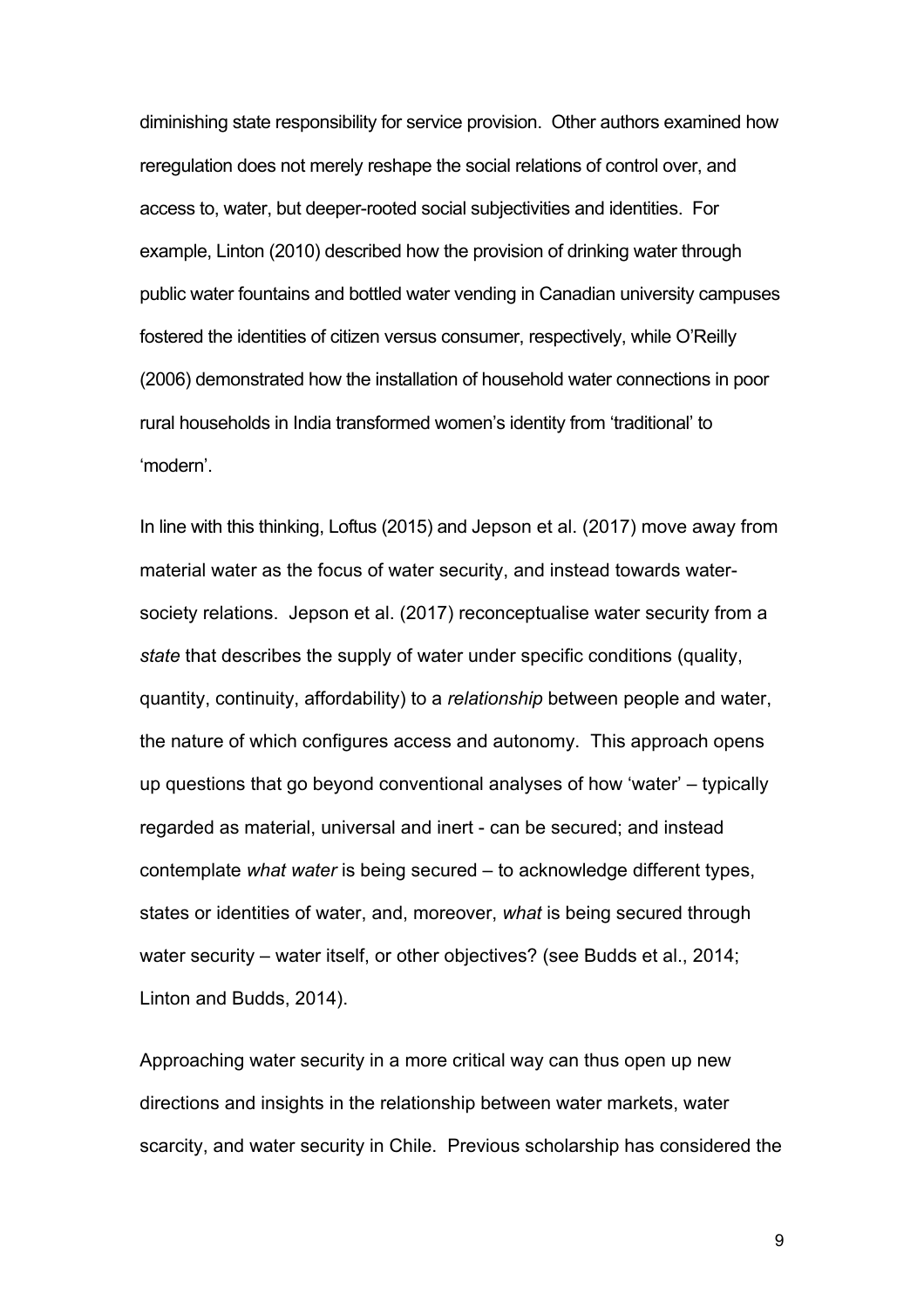creation and operation of water markets, covering both private ownership and tradability, across regions and sectors, including among peasant and indigenous communities (Bauer, 1997, 1998b; Budds, 2004, 2009b, 2010; Hadjigeorgalis, 2008; Prieto, 2015, 2016; Romano and Leporati, 2002). Within this body of work, the relationship between the Water Code and water scarcity has been explicitly addressed by Budds (2008, 2009a) in relation to the social dynamics of uneven water allocation in central Chile, by Guiloff (2013) in regard to the human rights dimensions of rural drinking water shortages in the same region, and by Prieto (2015, 2016) in the context of indigenous communities in northern Chile. The first objective of this paper is to go beyond these existing assessments of how the Water Code relates to scarcity – in theory by addressing it, but in practice by producing it - to how far and in what ways the policy framework is mobilised, and is effective, in addressing acute water scarcity.

The second objective is to extend previous analyses of how water-society relations have become configured in Chile under the Water Code, to consider how they affect interventions towards water security in the face of growing scarcity, and their wider dynamics, agendas, and implications. Budds (2013) related the actors and discourses involved in the development of the Water Code with the dual motives of capital accumulation and elite political power from the 1970s, arguing that these relations were evident in the debate over the 2005 modification of the legislation, in which three related groups (conservative politicians, neoliberal analysts, industrial sectors) that substantially benefited from the framework lobbied for minimal reforms. While this showed how the Water Code reshaped water-society relations, the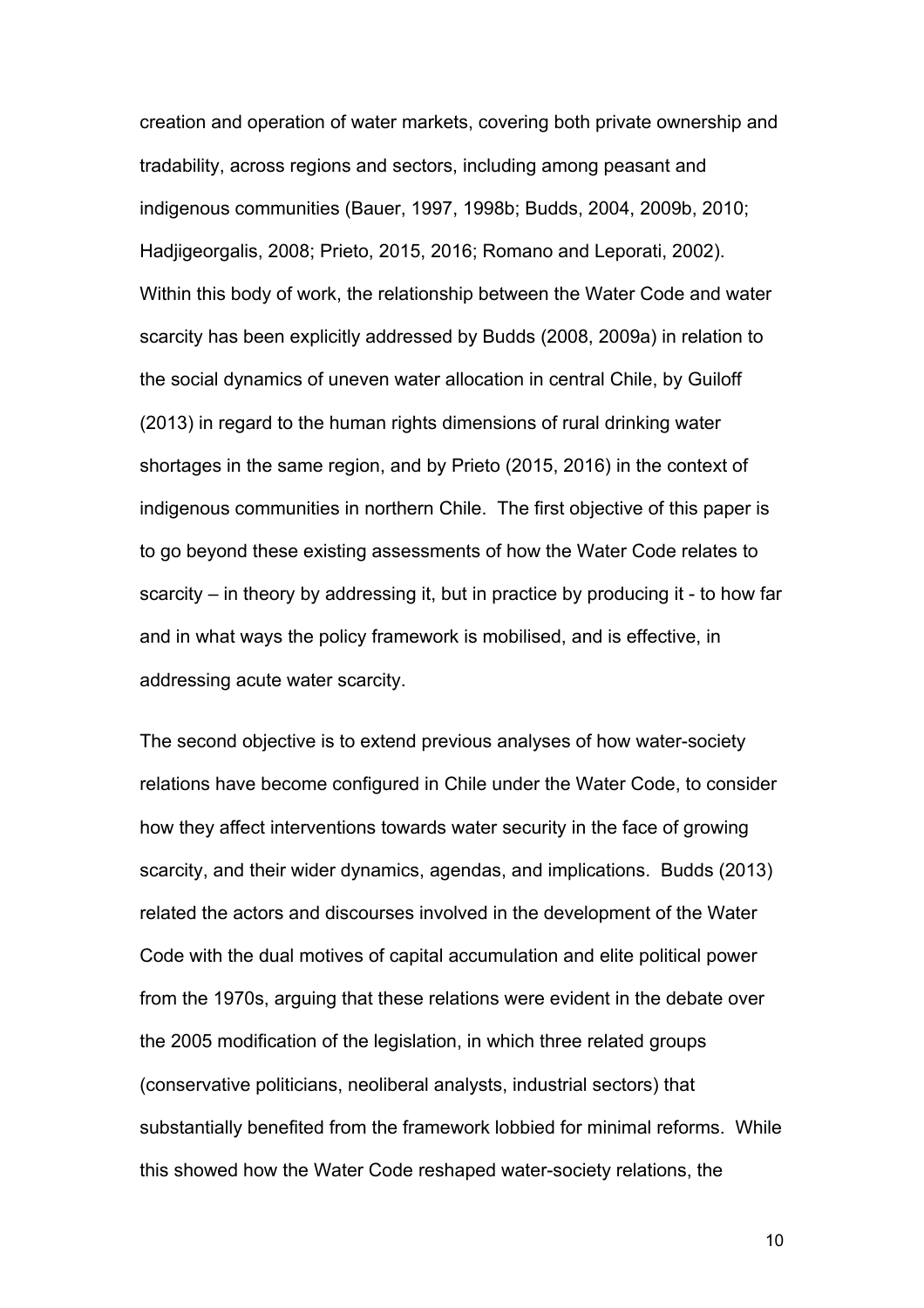relational approach to water security outlined above offers the opportunity to consider two further aspects. First, how water is *produced* under the Water Code: how it is supplied, regulated, defined, and perceived, and how those characteristics shape users' responses to water scarcity. Second, *what* is being secured through water security interventions in response to water scarcity, and for whom.

Linking the production of water and the recasting of hydrosocial relations with responses to scarcity will help to elucidate the specific mechanisms through which water insecurity is created, as well as shed light on the nature, agendas and prospects of particular water security initiatives. I will proceed to explore these questions through the experiences of, and responses to, the 2014-15 drought in the La Ligua river basin, following a brief account of the evolution and contestation of the Water Code.

## 3. The evolution and contestation of Chile's Water Code

The 1981 Water Code formed part of the free-market economic reforms that characterised all areas of public policy during Chile's military dictatorship (1973-90), in the absence of political opposition (Bauer, 1998a). The Water Code enabled existing water rights to be converted into private property, which were decoupled from land to facilitate a market in water trading. Water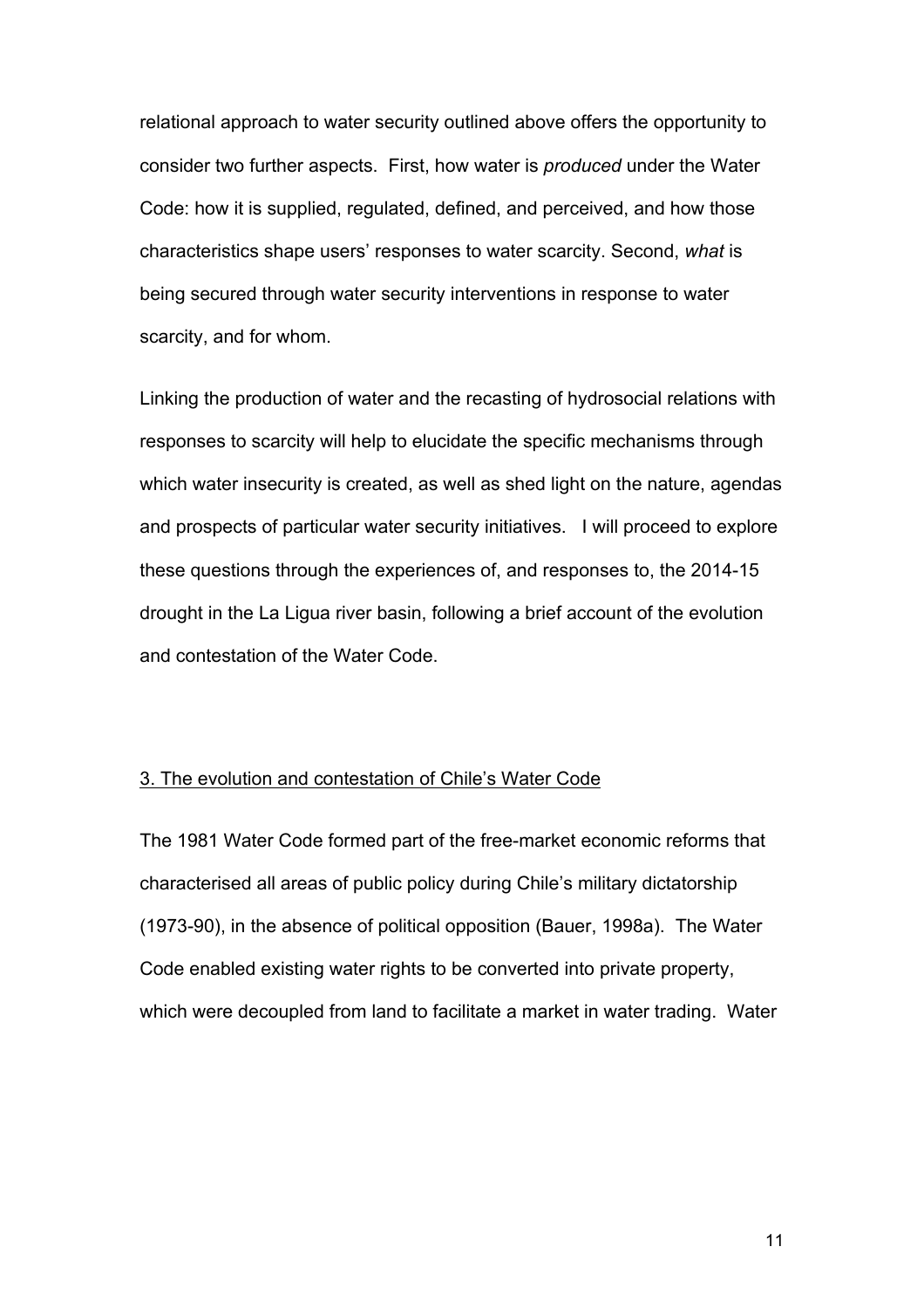rights could be transferred - inherited, gifted, leased, traded<sup>5</sup> - when properly filed at property registries, and were protected under the military government's 1980 Constitution.<sup>6</sup> Private water rights could only be expropriated by the state at full market value (Budds, 2013), which has precluded this measure on a large scale.<sup>7</sup>

Water rights applied to all uses, such as agriculture, industry and mining. Water rights were needed for urban drinking water networks, but not for rural drinking water supply, as this was considered an automatically legitimate use. Separate water rights were needed for surface water and groundwater resources, despite these often being interconnected (Budds, 2004, 2009a). Water rights were obtained in three ways: (i) existing water rights could be converted into private water rights (through regularisation); (ii) water rights to available sources were obligatorily allocated by the state to applicants (free of charge); and (iii) water rights could be purchased from other owners. Once available water rights for a particular source were fully allocated, redistribution was expected to happen through the market according to supply and demand, and no prioritisation between uses was thus set. As such, the role of the

<sup>————————————————————&</sup>lt;br><sup>5</sup> Trading refers to the sale of the permanent water right, while leasing refers to the sale of volumes of water (corresponding to all or part of the entitlement) deriving from the permanent right.

 $6$  See Bauer (1998a) for a full description of the Water Code and its history, and Budds (2013) for an analysis of its politics.

 $^7$  The state has repurchased water rights in very few cases, some of which were undertaken to redress historic dispossession of water among indigenous groups (Budds, 2009b).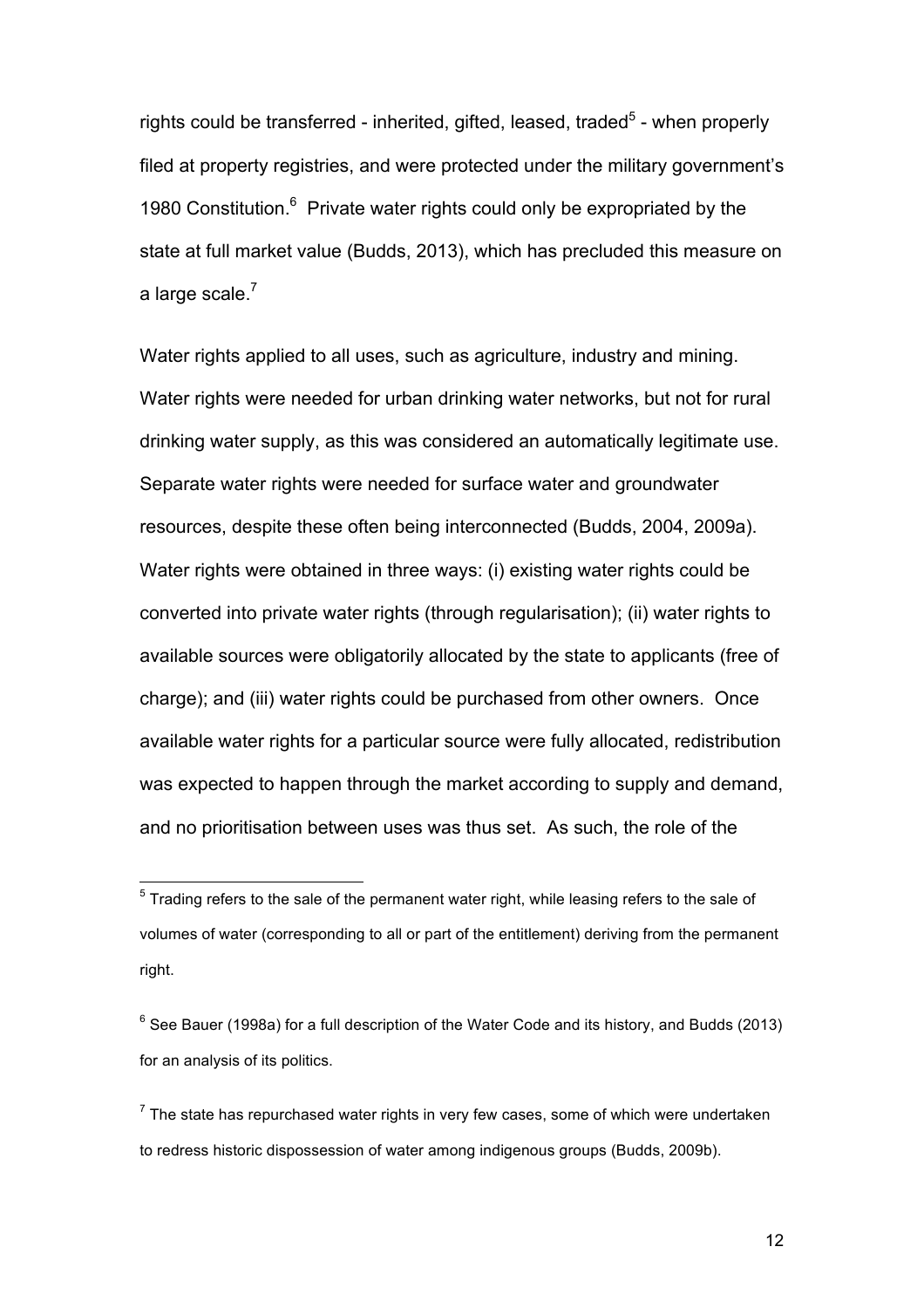National Water Directorate (*Dirección General de Aguas*, DGA) was to administer the system, and regulation was delegated to water user organisations, mainly irrigation canal user associations, and basin-wide Vigilance Committees (*Junta de Vigilancia*). 8 As private property, water rights were governed by civil (private) law, and conflicts were to be resolved between users or the civil courts rather than by the DGA.

In sum, therefore, the Chilean framework is based on three key private and market principles. First, the use of the market to manage demand, whereby users are incentivised to buy or sell water rights according to the value of the intended use. Second, the designation of water rights as private property protected by the state, which provides users with a security of tenure that was expected to encourage user investment in water infrastructure. Third, the delegation of regulation to water user organisations, deemed to avoid potentially politicised and bureaucratic government decision-making.

These provisions transformed water-society relations in Chile in both material and symbolic ways. First, despite water being defined as a "national good for public use" (*bien nacional de uso público*) in the Water Code and the Constitution,<sup>9</sup> the conversion of water rights to private property enclosed and privatised water to rights-holders, and curtailed the state's role in governing Chile's water (and its watersheds, aquatic environments, and water-related

 $8$  As groundwater was not widely used in 1981, groundwater user committees were introduced under the 2005 reform of the Water Code.

 $9^9$  The meaning of this crucial phrase is ambiguous, and is at the heart of ongoing moral and legal debate in Chile as to whether water is, and/or should be, "public" or "private".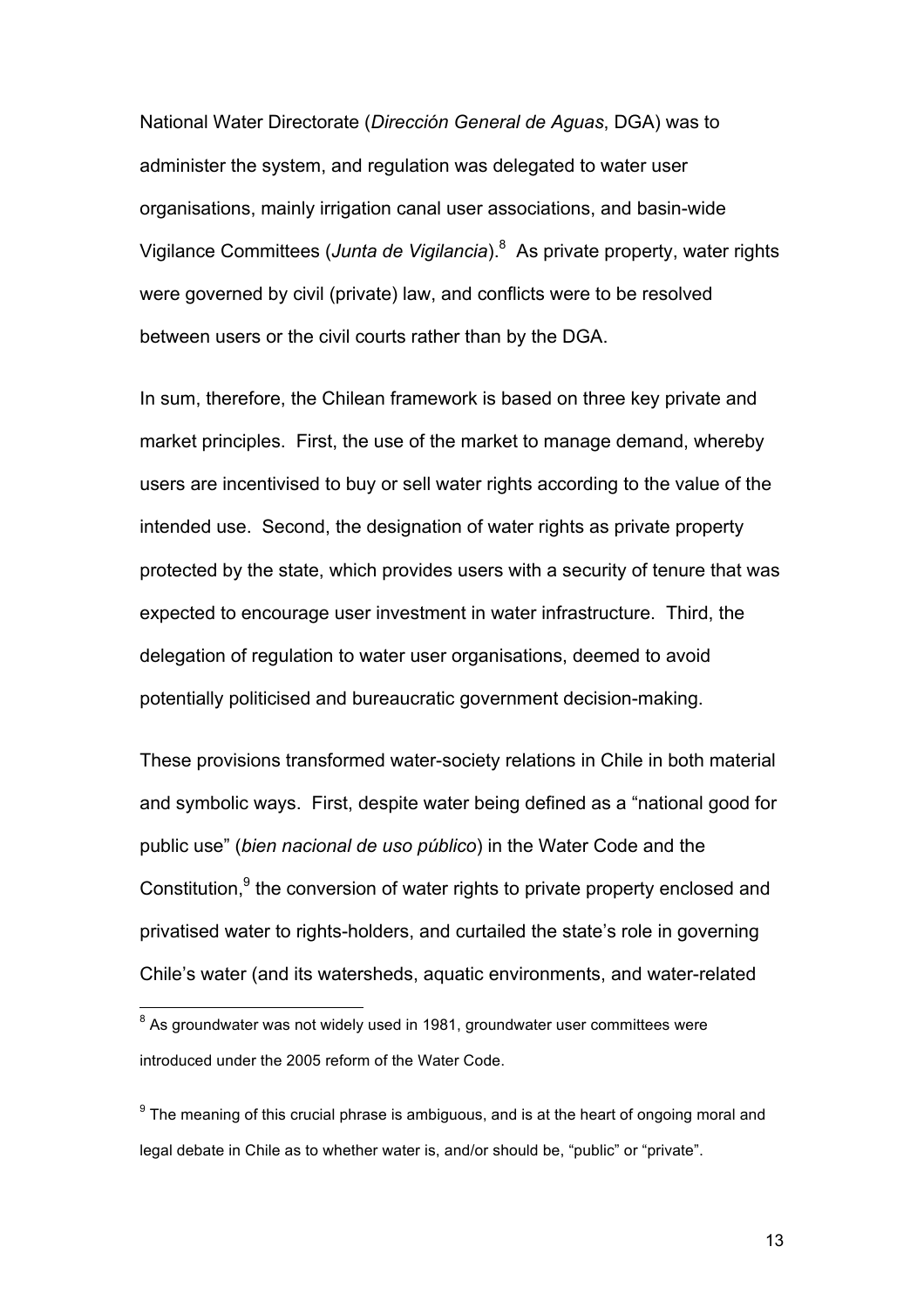ecosystem services). Second, the transferability of private water rights changed water's identity from a public resource to a private commodity, which incentivised strategies of accumulation (Budds, 2004). Third, the Water Code defined individual ownership of water rights (person, organisation, or company), thereby precluding collective tenure, which was reinstated for groups self-identifying as indigenous under the 1993 Indigenous Law. Fourth, it converted water rights from the *relative* measure of a share of a water flow (in an irrigation canal or from a communal well), measured as a fraction of the flow, to the *absolute* volume of water from a source, a fixed amount measured metrically in litres per second. This measure was intended to facilitate water rights trading by making clear exactly how much water a right represented (Bauer, 1998a).<sup>10</sup> Fifth, moving to private regulation by water users could potentially enable those parties to dominate water management beyond the wider public interest, and privilege water users with better access to the means (financial resources, knowledge, social status) to enforce regulation (Budds, 2004).

The outcomes of the Water Code were much debated during the controversial process of amending it over 13 years between 1992 and 2005 (Budds, 2013). The key concern was the potential to encourage the accumulation of water rights for speculative purposes. Although data were not collected, most

 $10$  This change was complicated on two counts: converting existing shares of flows to litres per second for the purposes of regularisation, and for practical water sharing when flows are reduced, as there is no obligation for earlier users to reduce their extraction in order to ensure that subsequent entitlements are fulfilled; unless a drought is officially declared, which enables the DGA to order all users to reduce their extractions proportionally.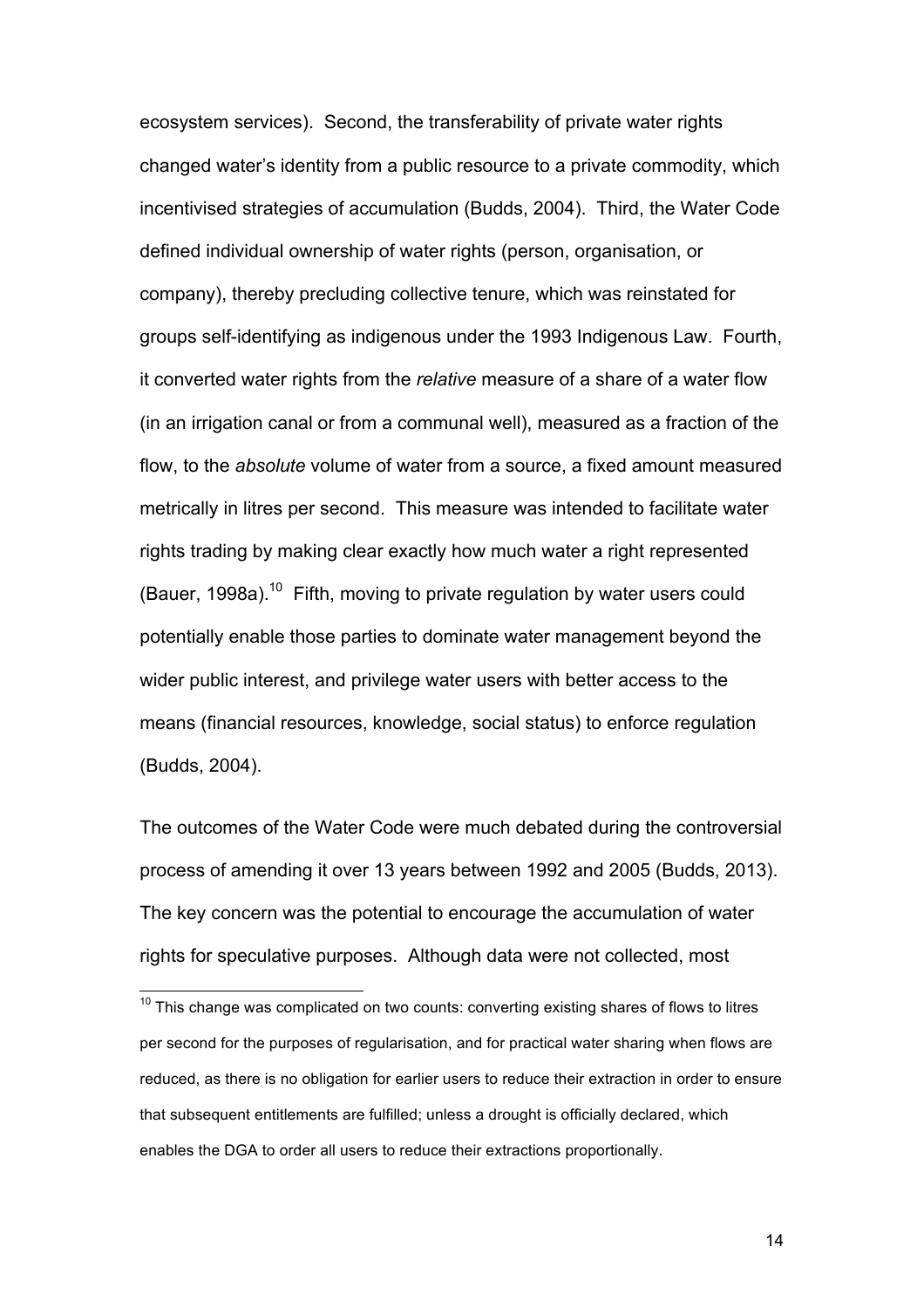observers agreed that markets were inactive throughout Chile (Bauer, 1997; Budds, 2004; Prieto, 2015), even if interpretations differed over whether it mattered (Muchnik et al., 1997). Unequal access to groundwater rights among small farmers was also noted, as the low level of historic groundwater use meant that many wells needed new water rights (Budds, 2004, 2008). Environmental concerns were raised, including the lack of provision of minimum flows for rivers (which post-dated 1981), or the ability to assess aquifer capacity before allocating groundwater rights. Nevertheless, Budds (2013) argues that this debate was less about overcoming the limitations of the Water Code, and more about maintaining the privatised and marketised system that was an emblematic legacy of the military regime. The process resulted in modest changes to the Water Code in 2005, the most significant being a system of fees for non-use of water rights (increasing with length of time and northward location) to deter speculation.

Following these contested and modest amendments, it was difficult to envisage future major reforms to the Water Code (Larraín and Segura, 2017). However, attention became refocused on the Water Code and its effects from 2008, when water crises in several regions of Chile highlighted the overabstraction of water, as well as illegal extraction of groundwater (i.e. without the corresponding water rights), which were attributed to the lack of external regulation of water users. Two cases became particularly emblematic. The La Ligua river basin in the centre north became the focus of water theft. Some national politicians (government ministers, congressional deputies) with farms investing in export agriculture were accused of drawing groundwater either beyond the entitlement of their water rights, or without water rights, with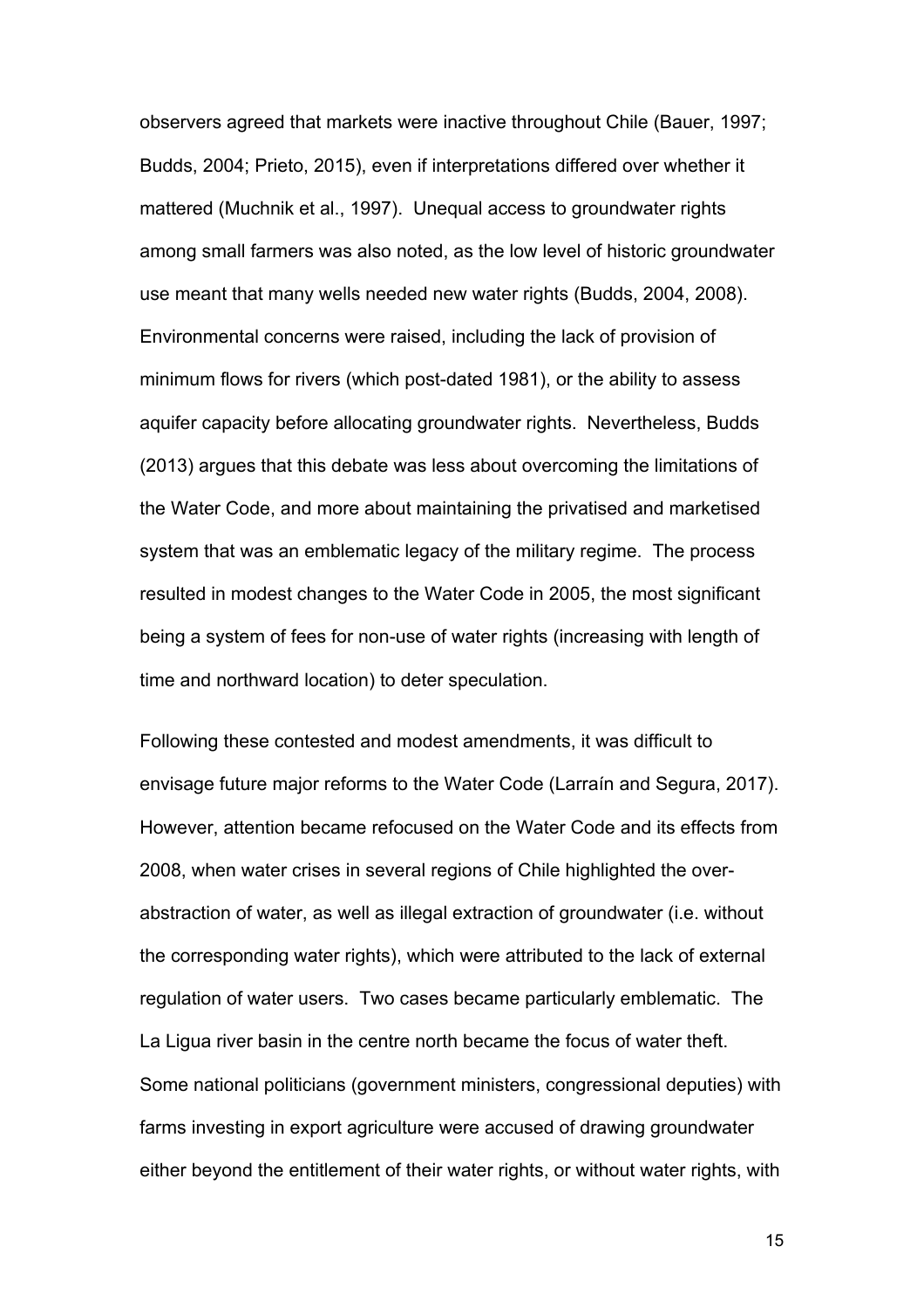some cases prosecuted by the DGA. Widespread illegal extraction affected the livelihoods of small farmers, who relied on irrigation canals and small wells that had become diminished or dry (Budds, 2004). The Copiapó basin in northern Chile became the example of over-allocation of water rights. This grape-producing region had become increasingly dominated by mining, whose representatives had lobbied the DGA to allocate additional water rights to meet its needs.

These cases provoked renewed and reinvigorated public critiques of the Water Code. They attracted attention from civil society organisations, which had previously campaigned about water-related injustices (especially around hydroelectric dams), but not the policy framework itself. Possibly inspired by the major and enduring university student demonstrations in 2011, old and new, and national and local, civil society organisations started campaigning for 'private' water to be made 'public', as illustrated by Figure 1.

#### [FIGURE 1 HERE]

Figure 1: Poster advertising a preparatory event for the National Water March, Santiago, 2013, organised by a coalition of civil society organisations. The captions read "Preparatory day for the carnival march for the defence and recuperation of water" (top) and "let's take back our water!" (bottom) (source: Latin American Observatory of Environmental Conflicts [*Observatorio Latinoamericano de Conflictos Ambientales*], Chile,

http://olca.cl/articulo/nota.php?id=102950, accessed 1 September 2017).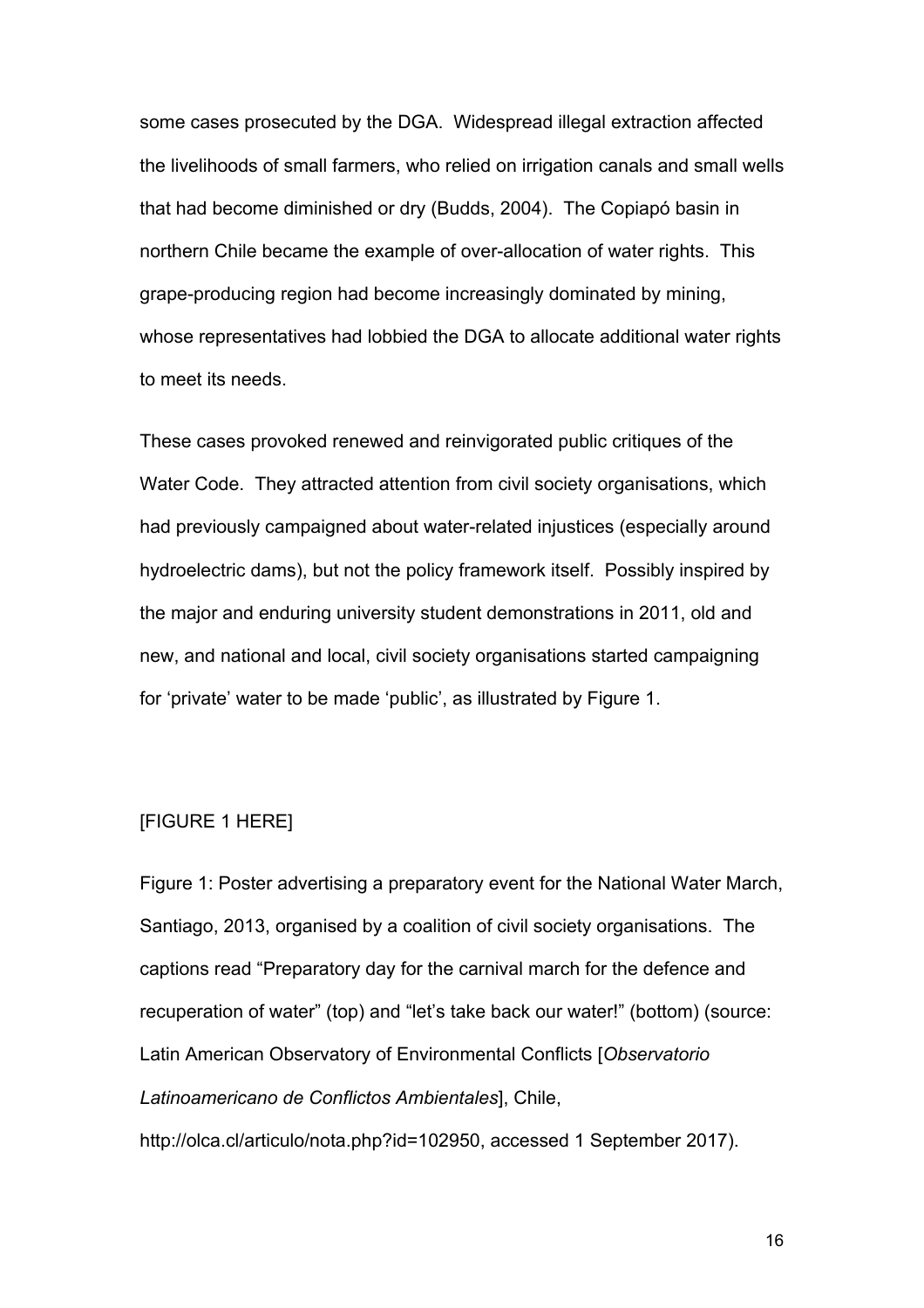Soon after taking office, the second government under Michelle Bachelet (2014-18) responded by setting up a National Water Resources Task Force in March 2014. It was headed by a presidential delegate, who was tasked with assessing the functioning of the market-led water policy framework throughout Chile, assisted by regional delegates, and compiling a report that would form the basis of a new legislative reform bill, which was submitted to Congress in 2015.

What emerged from 2012, therefore, is a situation in which the effectiveness and the legitimacy of the Water Code were being increasingly and publicly questioned. What is of interest for this paper is how this related to Chile's most pressing water issue: drought. How far and in what ways were the principles of the Water Code mobilised to address regional water crises? How were responses to drought configured, and what were their motivations and implications? To explore these questions, I now turn to the nature of, and responses to, acute water scarcity in the La Ligua river basin during the 2014- 15 drought.

# 4. Securing water for accumulation: Responses to drought in the La Ligua river basin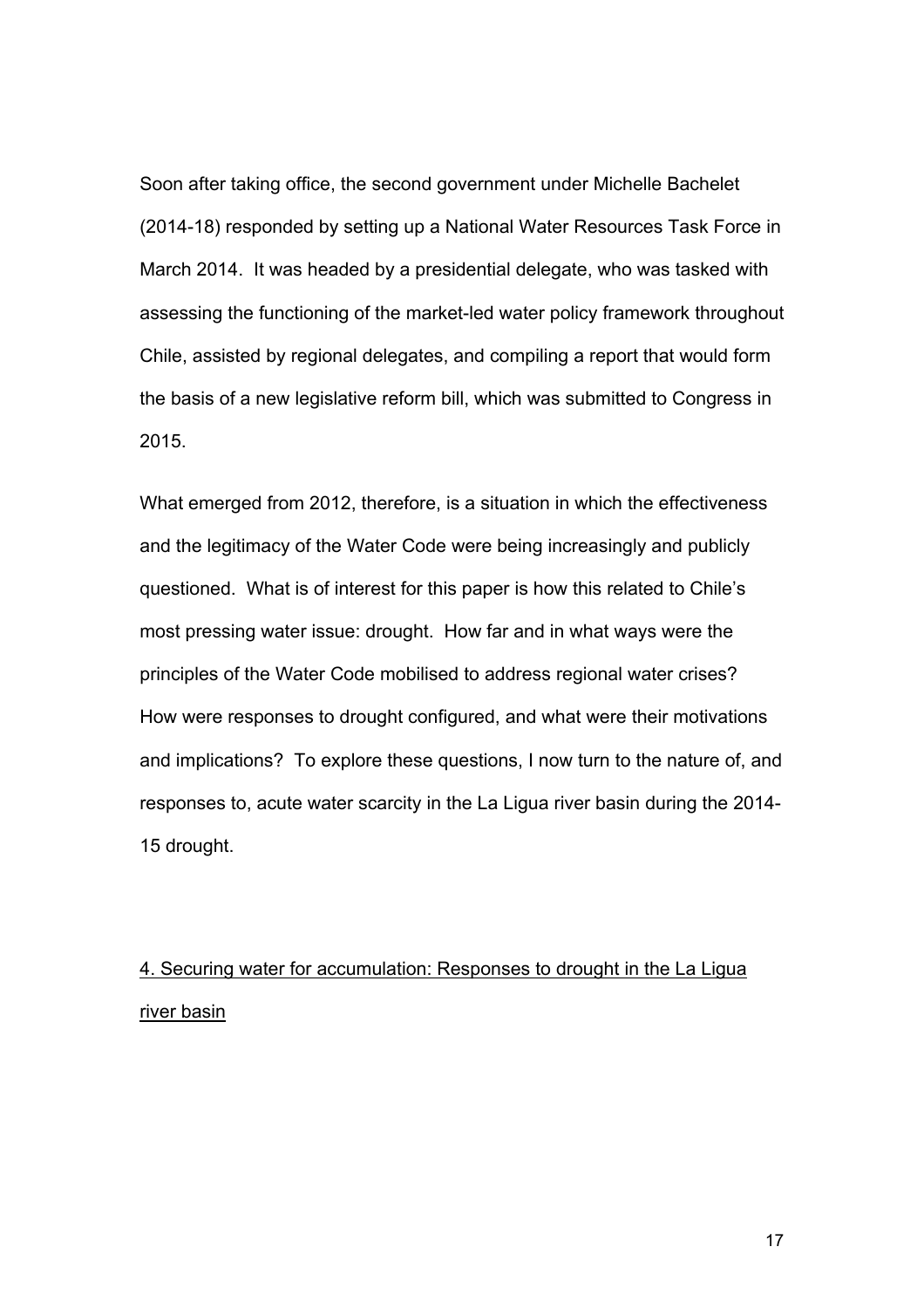La Ligua is a small river basin with a semi-arid climate, located in Petorca Province<sup>11</sup> in Chile's Valparaíso Region (Fifth Administrative Region). La Ligua River rises in the Andean foothills (Figure 2), meaning that it benefits from snowmelt in spring but not in summer, when demand for irrigation is highest. The main economic activity is agriculture, with farms ranging from large commercial properties (approximately 100-500 hectares) to smallholdings owned by beneficiaries of agrarian reform or subsequent buyers (approximately 2-12 hectares) (ODEPA-CIREN, 2014, 2017).

### [FIGURE 2 HERE]

Figure 2: Location of the La Ligua river basin, Chile (source: Budds, 2004, adapted from IGM, 1984)

Until the 1990s, agriculture comprised a mix of commercial fruit production from larger farms, and annual crops from smaller farms, mainly irrigated by canals drawing surface water from La Ligua River. Thereafter, fruit production for export – mainly avocados - increased due to a combination of several factors: an optimal climate, a growing export market, accessibility of drip irrigation systems, access to untilled land on the valley sides, and, importantly, the availability of groundwater rights from the hitherto

<sup>&</sup>lt;sup>11</sup> Petorca Province comprises Petorca, Cabildo, La Ligua, Papudo, and Zapallar Municipalities. La Ligua river basin covers Cabildo, the southern half of La Ligua, and Papudo.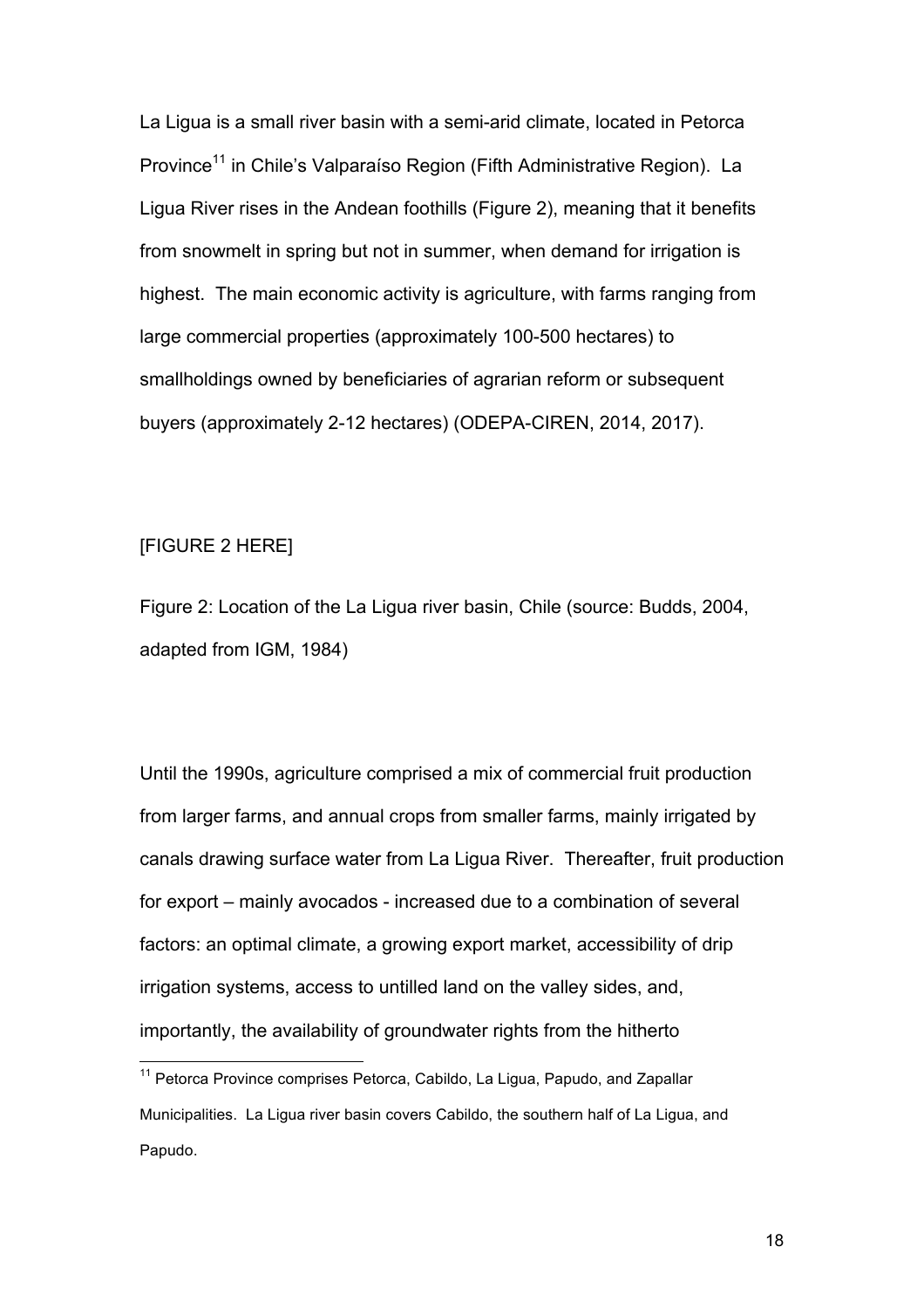underexploited aquifer (Budds, 2004). Table 1 shows estimated avocado production in the La Ligua river basin between 2002 and 2017, indicating a steep increase between 2002 and 2008 as plantations expanded, followed by a similarly sharp decline from 2014, as a result of drought.

# [TABLE 1 HERE]

Table 1: Estimate of area of land under avocado production in the La Ligua river basin, 2002-2017 (ODEPA-CIREN, 2002, 2008, 2014, 2017). 12

With the increase in fruit plantations, applications for available groundwater rights rose steeply. By 1996, the amount requested was so large that the DGA suspended the approval of applications while it commissioned a hydrogeological study to determine allocation.<sup>13</sup> Meanwhile, many farmers continued to drill wells, and extract groundwater illegally, taking advantage of

 $12$  This is a rough estimate because data are produced by political-administrative unit rather than watershed. The figures for La Ligua river basin comprise all production in Cabildo and Papudo Municipalities, and half of that for La Ligua Municipality. This is likely to slightly underestimate the total, given the greater productivity of land in La Ligua (southern half of La Ligua Municipality) than Petorca river basin (northern half).

<sup>13</sup> Demand for groundwater rose from an estimated 5267 litres per second in 1995, to 10,134 litres per second in 2004, with a further estimated illegal groundwater extraction of 13,859 litres per second by the same year (Budds, 2009a).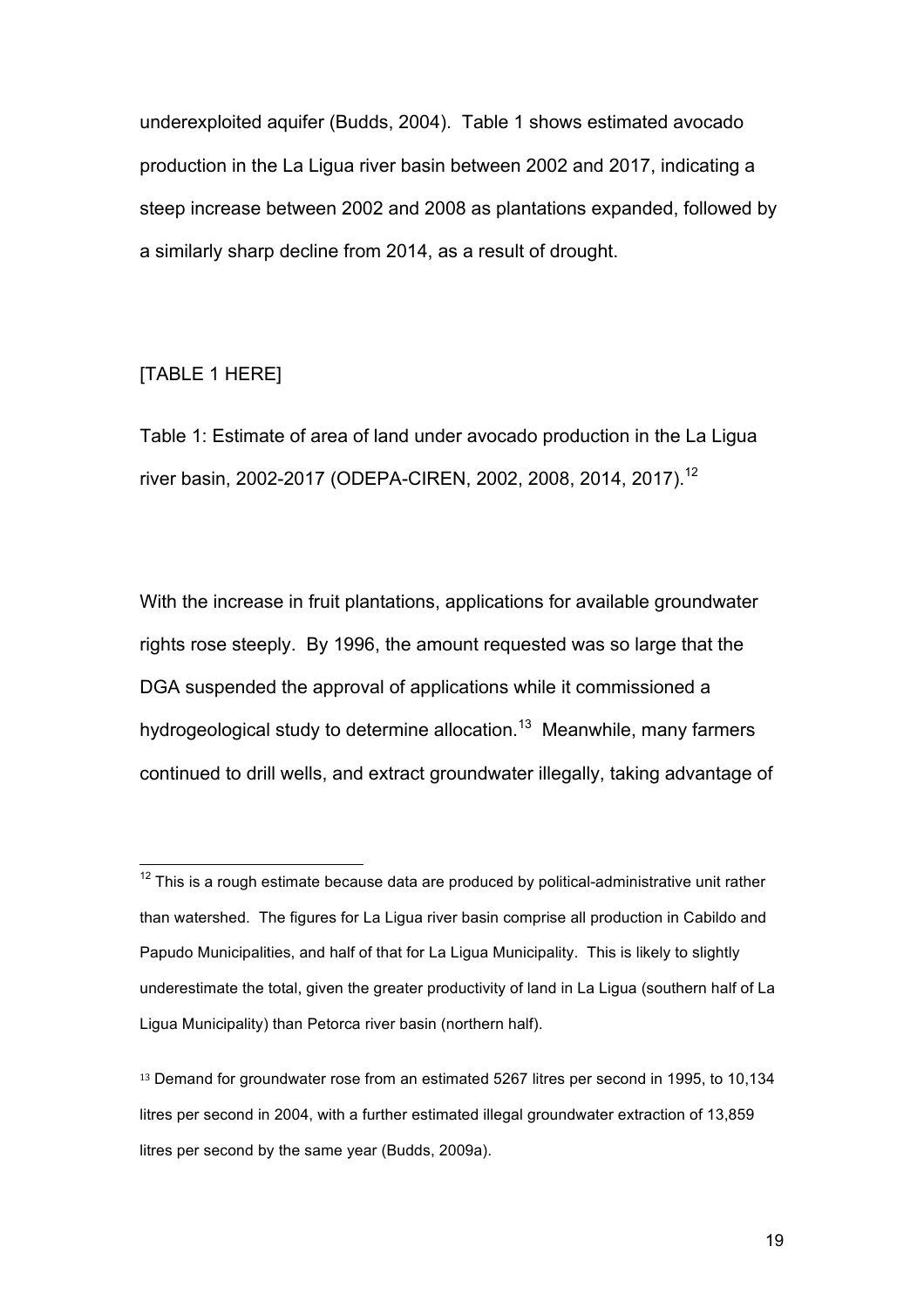the lack of external monitoring and enforcement (Budds, 2009a).<sup>14</sup> In 2004, the DGA finalised groundwater allocation, and closed the aquifer to further applications.<sup>15</sup> As around 90 per cent of avocado plantations were irrigated with efficient micro spray or drip irrigation systems (ODEPA-CIREN, 2017), this enabled the expansion of land for fruit production.

Until 2009, the basin had been able to sustain the expanded agricultural production in years with normal precipitation, with acute scarcity emerging only in dry years (related to El Niño).<sup>16</sup> This was likely due to the water reserves in the aquifer, which supported much of the new agricultural land. However, from the onset of a prolonged drought in 2010 onwards, most summers became characterised by severe water scarcity, caused by a combination of successive dry winters, increased groundwater extraction, and exacerbated by higher water demand from matured fruit plantations.<sup>17</sup>

These trends are documented by Chilean government agencies (e.g. DGA, National Meteorological Directorate). By 2015, water scarcity was evident throughout Chile, as manifested in river flows and reservoir levels of between

 $15$  25 per cent of the total allocated groundwater flow was allocated as provisional rights, which were annulled in March 2014 due to impacts on the aquifer.

 $16$  All seasons refer to those of the southern hemisphere.

<sup>17</sup> Personal communication, local government official 1, La Ligua, June 2015.

 $14$  The DGA had an administrative, but not regulatory, role. Following the legislative reforms in 2005, the DGA was able to monitor illegal groundwater extraction when denounced by affected users, although this was hampered by a lack of resources and frequent refusals of access by landowners.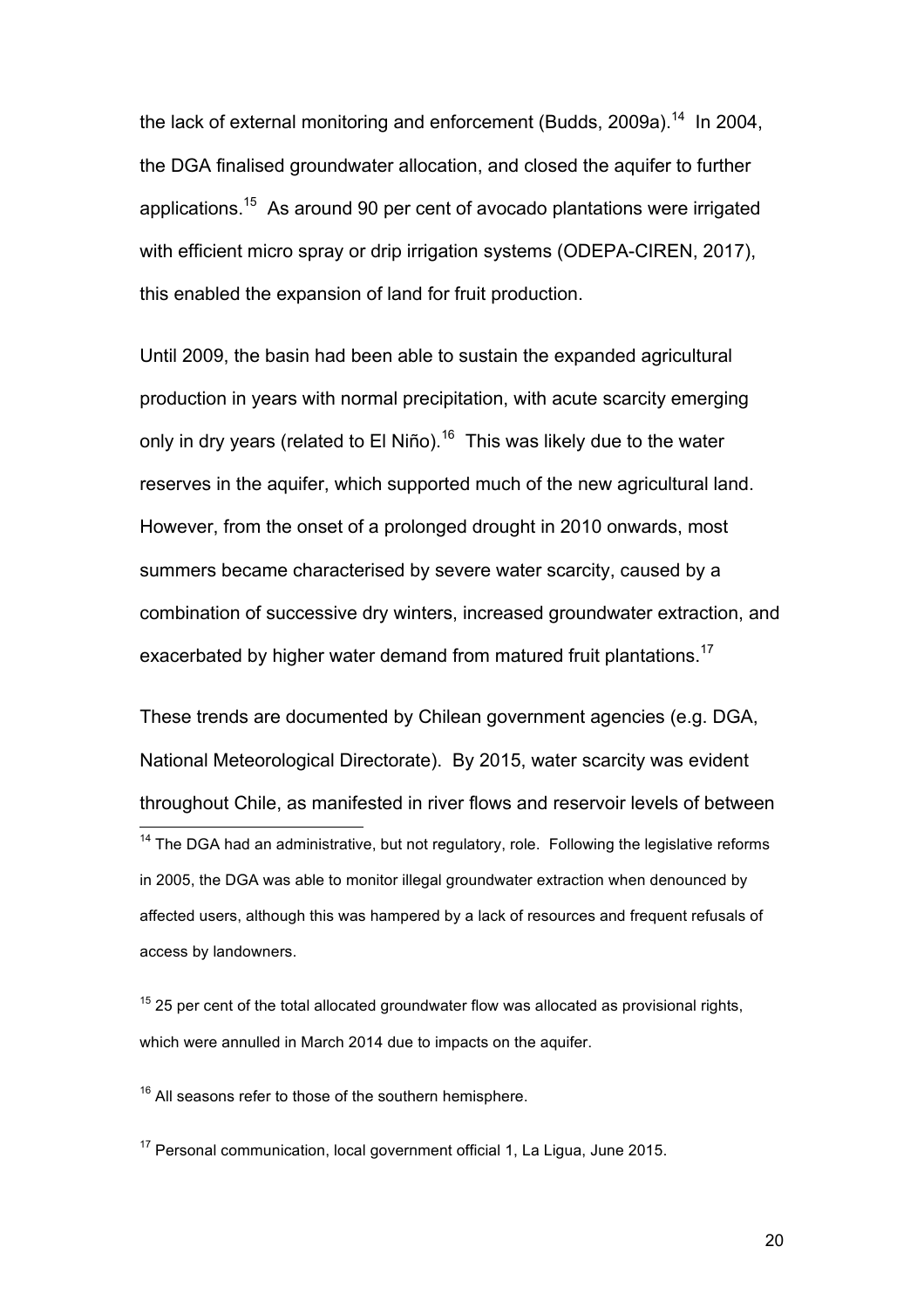50 and 80 per cent below normal (DGA, 2015). In March 2016, the Valparaíso Region had the greatest hydrological deficit in the country, with surface water (rivers and reservoirs) between 30 and 100 per cent below normal levels (DGA, 2016). By 2015, a state of agricultural emergency was in place in 194 municipalities throughout Chile - including in Petorca Province from 2008 until at least 2017 - and a National Drought Management Plan (2015) was announced (Gobierno de Chile, 2015). While these reports focus on meteorological conditions and field observations, the contribution of high water demand for Chile's natural resource based economic activities is also acknowledged (Comisión de Recursos Hídricos y Desertifiación, 2016).

By 2010, the effects of severe water scarcity were visible on the valley's landscape. In 2009, La Ligua River ceased flowing, and has since only returned during flash floods. By 2013, flows in irrigation canals had successively reduced, and large areas of fruit trees had been cropped due to the lack of water.<sup>18</sup> Water table levels had fallen significantly, from levels of approximately 5-20 m in the 1990s and 2000s (Budds, 2004), to 80-120 m from around 2013,<sup>19</sup> leaving many shallower wells dry, including most of those belonging to small farmers.

 $18$  Cropping avocado trees is a strategy of last resort to keep them alive with the least water possible. Trunks are typically painted white to deflect the sun and prevent scorching (see Figure 5). If irrigation is resumed, the tree will take 2-3 years to grow back.

<sup>&</sup>lt;sup>19</sup> Multiple accounts in the field, La Ligua, May-June 2015.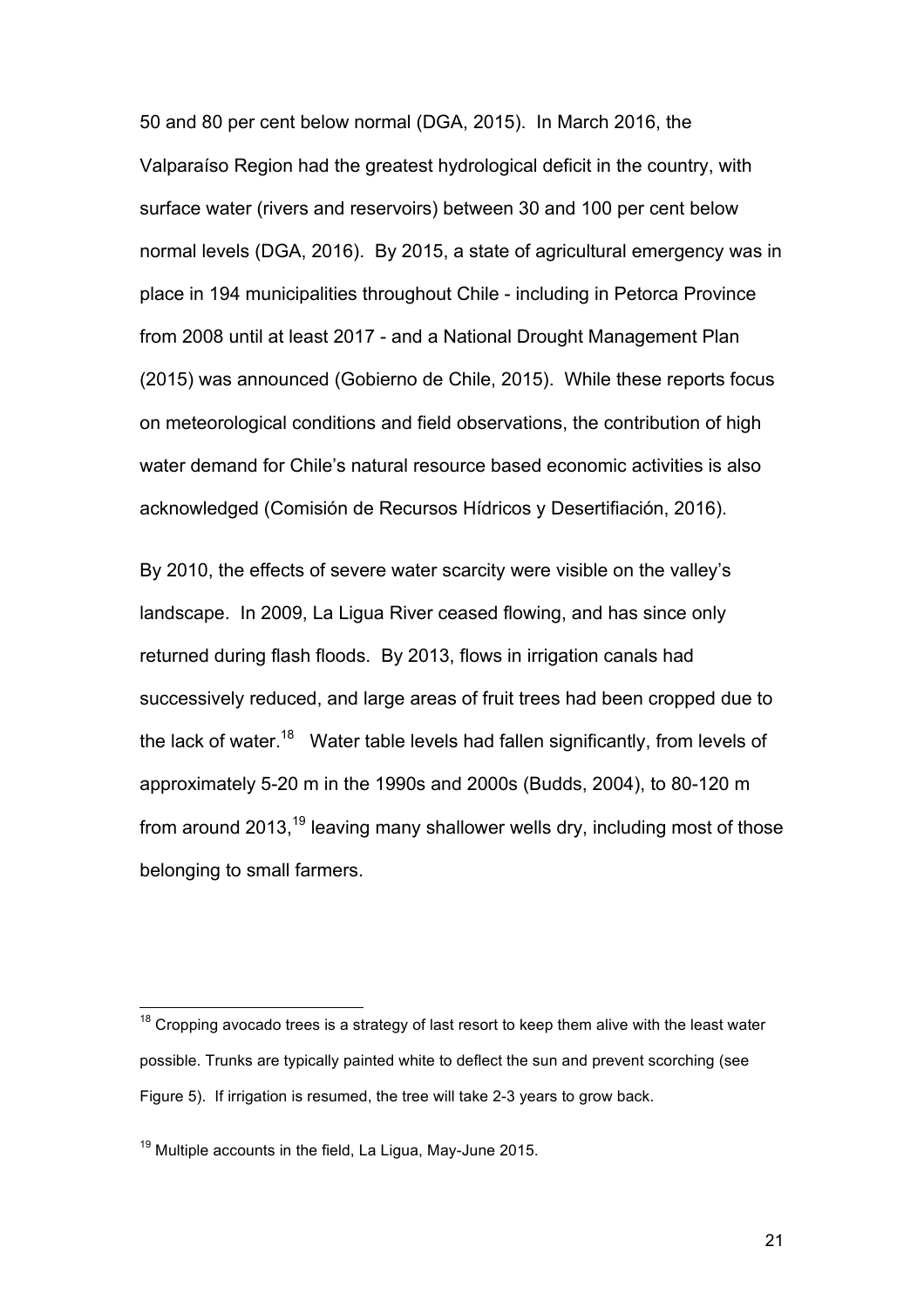# [FIGURE 3 HERE]

Figure 3: Landscape in the upper La Ligua valley with new avocado plantations in autumn 2003 (source: author).

[FIGURE 4 HERE]

Figure 4: Landscape from Figure 3 photographed from a slightly different angle in winter 2015 (source: author).

[NB. FIGURES 3 AND 4 COULD FORM A COMPOSITE IMAGE]

These conditions became acute in the drought of the 2014-15 summer. Irrigation canals were dry throughout most of the middle and lower sections of the basin, and flowed at about 25 per cent of capacity in the upper section.<sup>20</sup> Only the deepest wells of approximately 80 metres plus yielded water.<sup>21</sup> Many fruit plantations had been cropped, reflected in the area dedicated to avocado production (Table 1), as well as testimonies of local government officials.<sup>22</sup> Some farms used their available water to concentrate irrigation to a smaller area, while others became unproductive, leading to temporary abandonment and switch to paid labour, or bankruptcy and repossession, or

 $20$  Personal communications, small farmers' leaders 1, 2 and 3, upper La Ligua valley, June 2015.

 $21$  Personal communications, commercial farmers 1 and 2, La Ligua, June 2015.

 $22$  Personal communication, local government official 1, La Ligua, June 2015.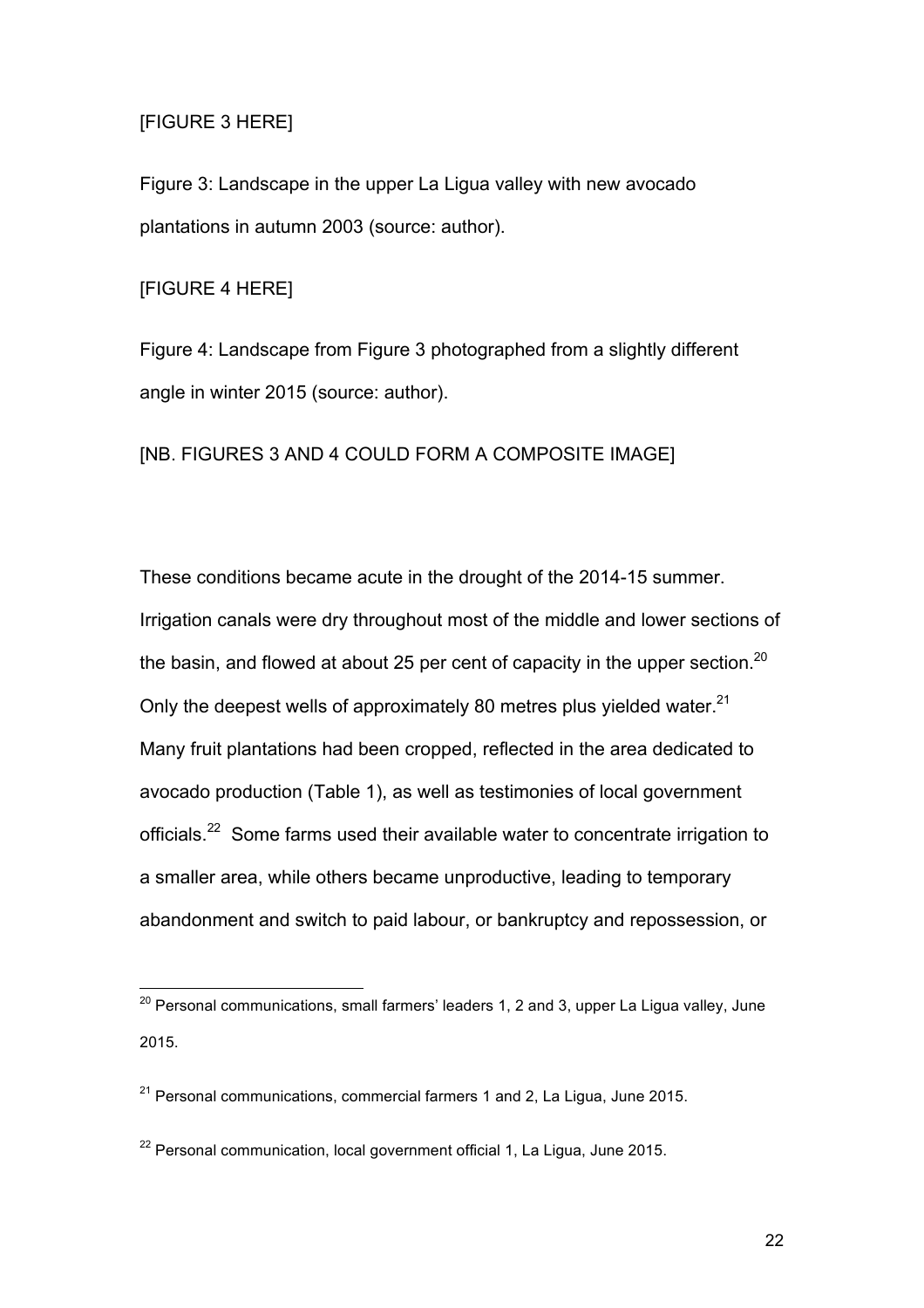conversion to other uses, including annual crops or low density livestock. $^{23}$ This is substantiated by data on the size of fruit plantations in Petorca Province, which show that both the number of farms and the total area decreased between 2014 and 2017, with the largest decline - approximately 15 per cent - in the smallest landholdings of under five hectares, suggesting that land either ceased fruit production, or that smaller plantations became consolidated into larger properties (ODEPA-CIREN, 2014, 2017). The entire landscape became dry, dusty, barren, and lifeless – in short, desertified (Figure 5).

# [FIGURE 5 HERE]

Figure 5: A part abandoned and part cropped fruit plantation in La Ligua, June 2015. The land had been repossessed by the lending bank, which paid a caretaker to maintain an area of lemon trees using water volumes purchased from another landowner (source: author).

Immediate responses to the drought comprised largely individual solutions. These included deepening existing wells, funds permitting, $^{24}$  which is allowed

<sup>&</sup>lt;sup>23</sup> Personal communications, small farmers' leaders 4 and 5, central and lower La Ligua valley, June 2015.

<sup>24</sup> Approximately USD 300 per metre depth, La Ligua, 2015.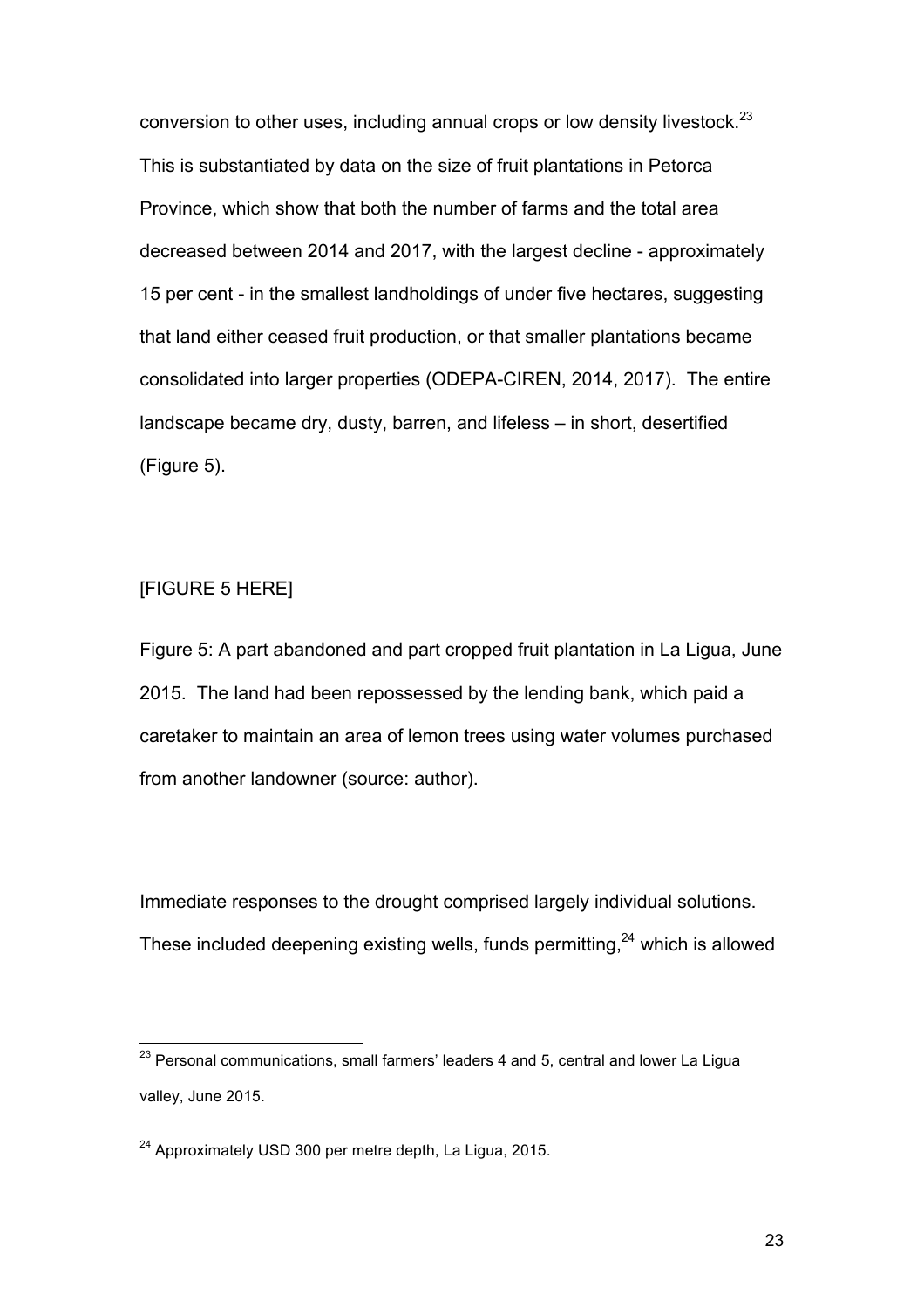under the Water Code as it defines water yield but not depth of extraction. $25$ Another common response comprised drilling a new well in a different place on the same landholding to find water, and applying to transfer the groundwater rights from the dry well;<sup>26</sup> a legal fix that helps to ensure that groundwater rights can be fulfilled in the context of depletion.<sup>27</sup> Many farmers also constructed surface storage ponds to be filled by groundwater, again funds permitting (Figure 6). Landowners who had abandoned their plantations, but whose wells still yielded water, sold volumes of water to other farmers (as in Figure 5). It is important to note that this trading represents a temporary transaction of water that is derived from a permanent groundwater right, and that the groundwater right itself is not sold, meaning that this does not entail a permanent reallocation of water from one user to another.

Interviews with stakeholders in La Ligua suggested that sales of permanent water rights had not increased in response to drought, mainly because water was not present to fulfil many surface water or groundwater rights due to the drought. Any sales were thought most likely to have occurred together with sales of land upon the disposal of farms, as in the past (see Budds, 2004).<sup>28</sup>

 $25$  Personal communication, commercial farmer 3, central La Ligua valley, June 2015.

<sup>&</sup>lt;sup>26</sup> Groundwater rights are registered with the geo-coordinates of the point (well) from which they are drawn, and their relocation requires authorisation.

 $27$  Personal communication, regional government official, Quillota, June 2015.

<sup>&</sup>lt;sup>28</sup> Formal records are challenging to review, because sales of water rights are recorded in hand-written registers at Property Rights Registries, which take time to update.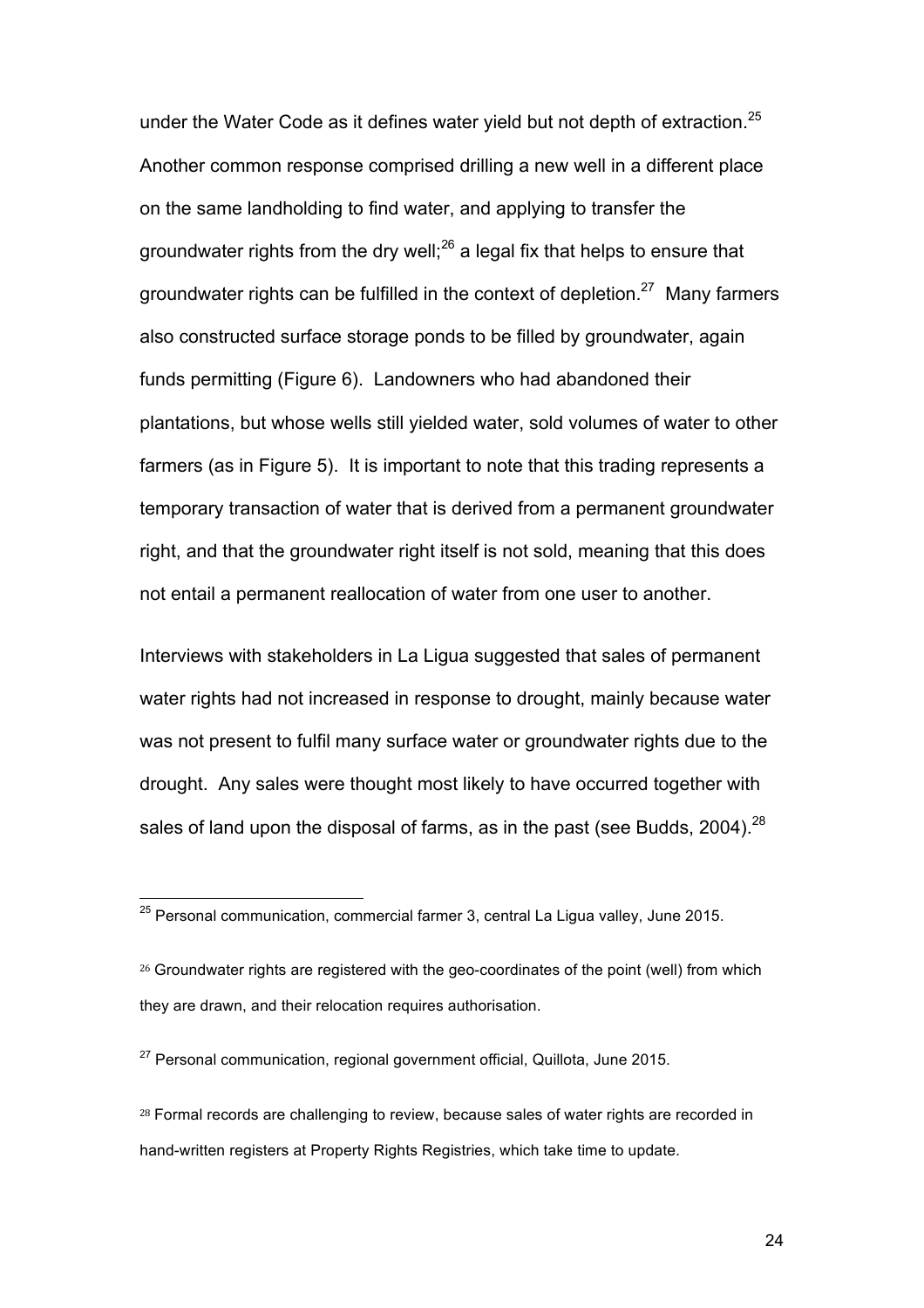## [FIGURE 6 HERE]

Figure 6: A new surface storage pond in the upper section of La Ligua, June 2015 (source: author).

The irrigation canals that had previously been the mainstay of agriculture on the traditional valley floor ran either low or dry, and most became effectively obsolete. While canal associations claimed that they continued to hold meetings and collect dues,<sup>29</sup> some irrigation canals, especially in the badly affected lower section of the basin, were no longer being maintained (Figure 7).

# [FIGURE 7 HERE]

Figure 7: Unmaintained irrigation canal, lower La Ligua valley, June 2015 (source: author).

Furthermore, the drought did not only affect agriculture, but also rural drinking water supply systems organised by village-based autonomous committees or cooperatives. Most systems relied on wells, which are exempt from formal

 $29$  Personal communications, small farmers' leaders 1, 2 and 3, upper La Ligua valley, June 2015.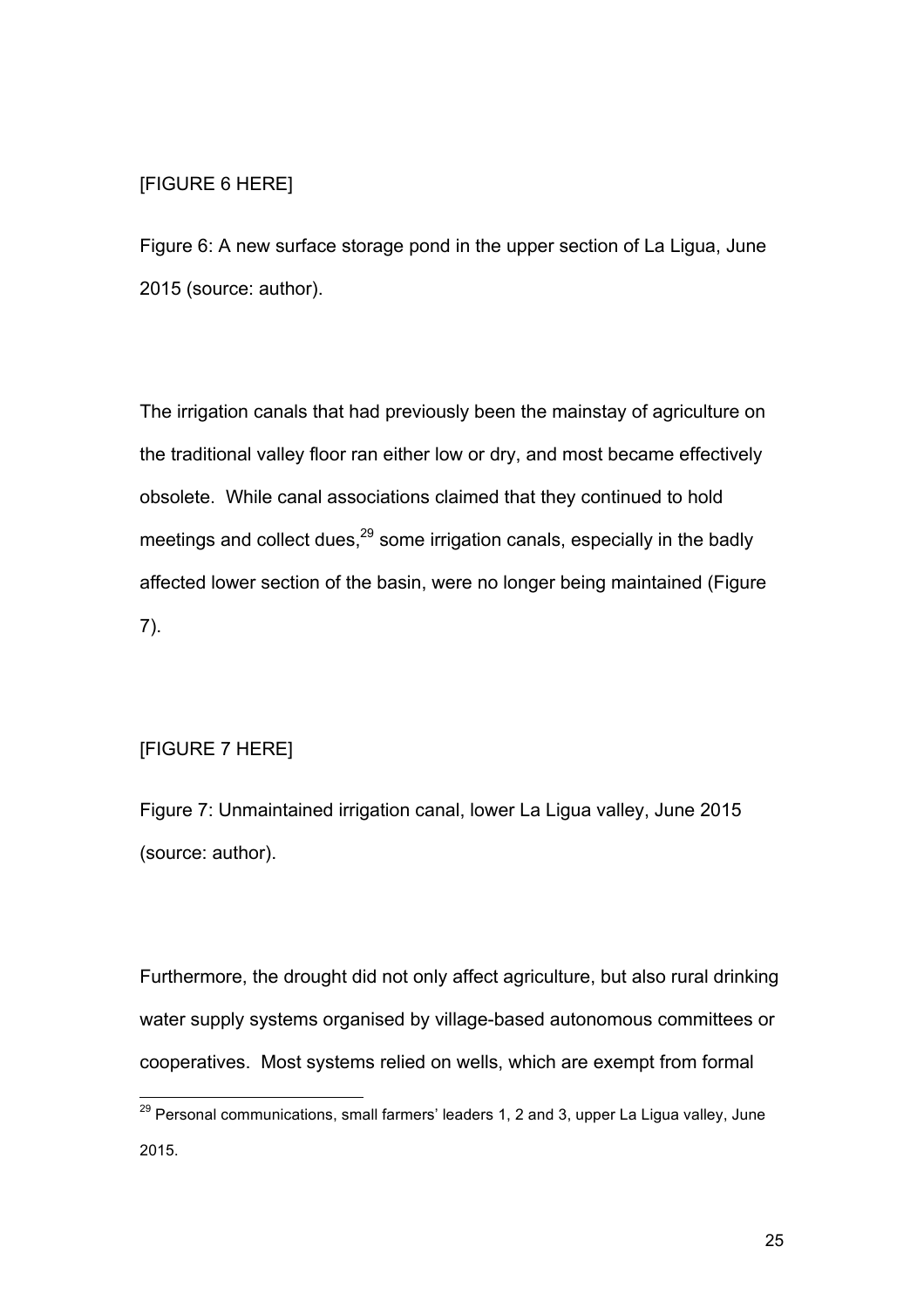water rights as they are for rural drinking water, and most of which ran dry. This water had to be replaced by emergency water tankers, which are private licensed operators contracted by the La Ligua municipal government (under its obligation to provide potable water), $30$  and which supplied around one third of the rural population of the valley from 2011 to 2016.<sup>31</sup> The operators were entrepreneurs who owned land and water rights in La Ligua basin, and drew water from deep wells in the valley for the tankers (Figure 8).<sup>32</sup> In other words, the state was obliged to buy water that it used to control from private owners in order to fulfil its citizens' basic needs.

## [FIGURE 8 HERE]

Figure 8: Private tanker drawing water in La Ligua valley, June 2015 (source: author).

In response to increasing water scarcity in La Ligua, various government agencies announced emergency measures from 2010, mainly funded by the Central Government, and all of which were coordinated by the Petorca Provincial Government.

<sup>&</sup>lt;sup>30</sup> Personal communication, local government official 2, La Ligua, June 2015.

 $31$  Personal communication, local government official 3, La Ligua, June 2015.

 $32$  Personal communication, local government official 4, La Ligua, June 2015.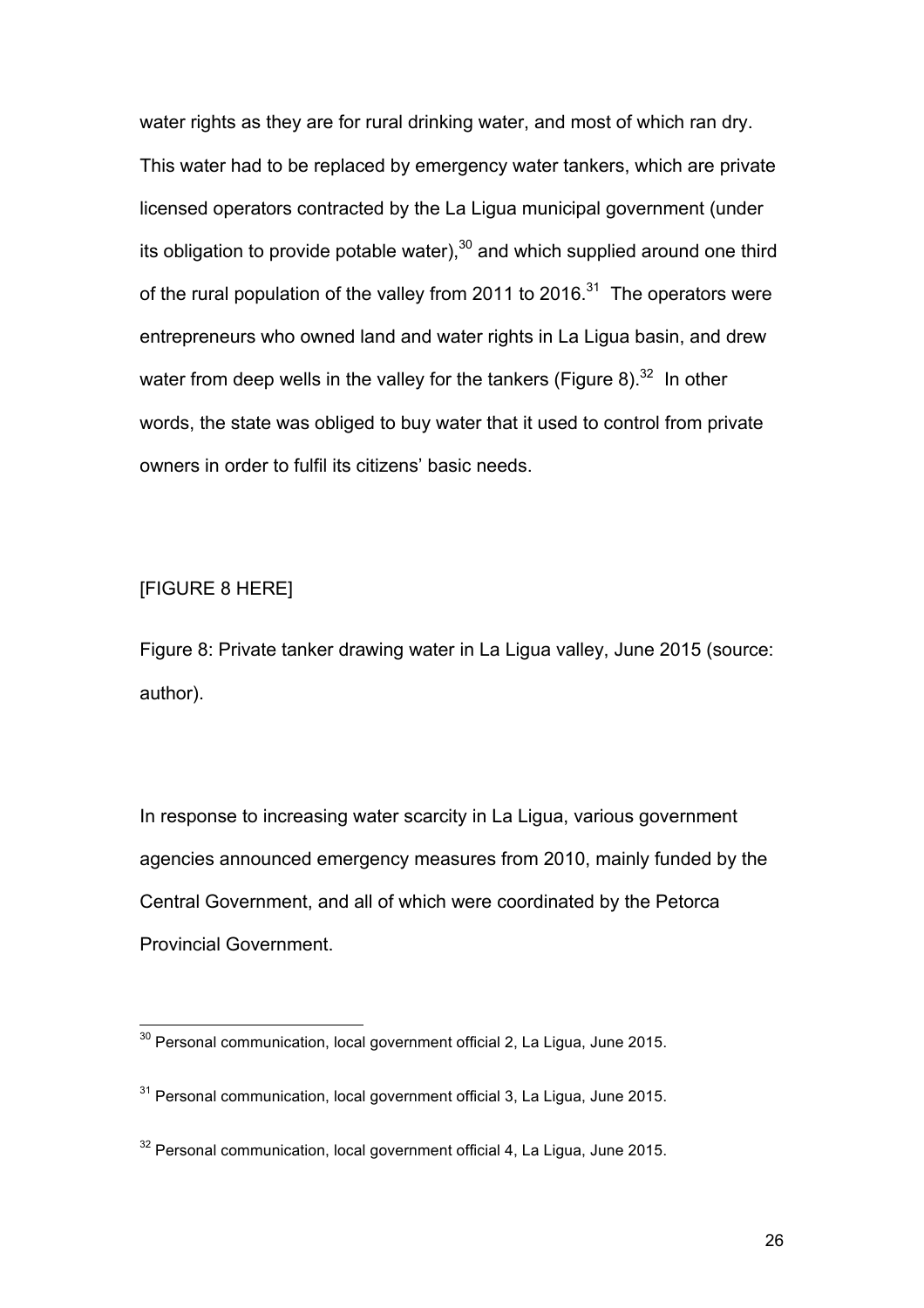In November 2010, the Ministry of Public Works declared a six-month "Drought Zone" (*Zona de Escasez Hídrica*) for Petorca Province, which was subsequently extended nine times until September 2016 (with gaps from June-October 2013 and October 2015 - March 2016).<sup>33</sup> This measure allowed the DGA to reduce or suspend water rights, although designated no additional financial resources to undertake these activities.

The DGA had already started to control illegal groundwater extraction, in response to the aforementioned water theft in 2011. It mandated the formation of a Vigilance Committee in La Ligua, as one never existed, although the water users have not enacted it. It also mandated seven Groundwater Committees, to be responsible for installing meters on legal wells, although these have also not become active. It started to legalise historic groundwater rights for the rural drinking water systems; while not technically needed to extract water, they enable legal action against other users who are infringing their rights.

In February 2012, the Ministry of the Interior declared a 12-month "Disaster Zone" (*Zona de Catástrofe*) due to drought for Petorca, La Ligua and Cabildo Municipalities,<sup>34</sup> which was extended for two years.<sup>35</sup> This measure carried

<sup>&</sup>lt;sup>33</sup> Ministry of Public Works Decree 403, 24 November 2010; Decree 223, 6 June 2011; Decree 416, 7 December 2011; Decree 225, 12 June 2012; Decree 362, 13 December 2012; Decree 289, 11 October 2013; Decree 235, 10 April 2014; Decree 422, 13 October 2014; Decree 129, 14 April 2015; Decree 154, 24 March 2016.

<sup>&</sup>lt;sup>34</sup> Supreme Decree 234, 28 February 2012.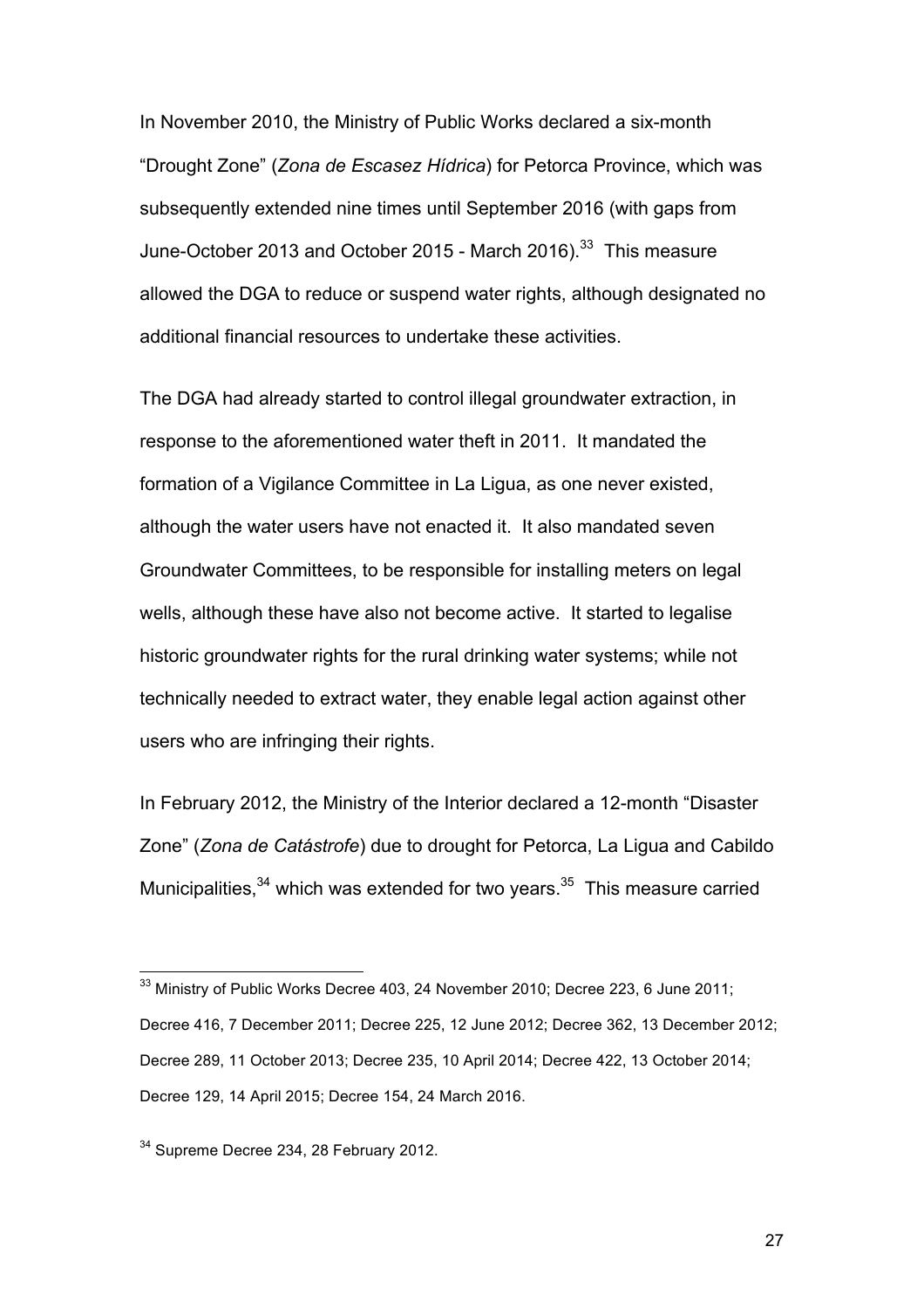the greatest institutional weight. It prioritised drinking water, and funded the water tankers. It also facilitated the construction of emergency irrigation infrastructure, which including deepening wells, lining irrigation canals with concrete, and building water storage ponds.

A subsequent six-month measure passed in October 2014<sup>36</sup> enabled the Directorate of Hydraulic Works to undertake measures comprising the improvement of rural drinking water sources, new wells for irrigation and drinking water, improvements to irrigation canals and storage ponds, and river restoration. It also provided resources for feasibility studies for artificial aquifer recharge and a desalination plant for rural drinking water (see below). In August 2014, agricultural taxes for small and medium-sized farmers were also waived.<sup>37</sup>

Alongside these emergency relief measures, two longer-term measures were also defined. First, a major irrigation reservoir for La Ligua, which had been pending for several decades, and had been widely partly blamed for water shortages in La Ligua (see Budds, 2004, 2008). Second, a coastal desalination plant, which would supply rural drinking water systems, thereby replacing the dry wells and tankers, which were costing La Ligua Municipality

 <sup>35</sup> Supreme Decree 133, 1 February 2013; Supreme Decree 1422, 29 July 2014. The Disaster Zone was later extended to Papudo Municipality (Supreme Decree 1776, 24 November 2014).

<sup>&</sup>lt;sup>36</sup> Supreme Decree 1776, 28 October 2014.

 $37$  Supreme Decree 1523, 23 August 2014.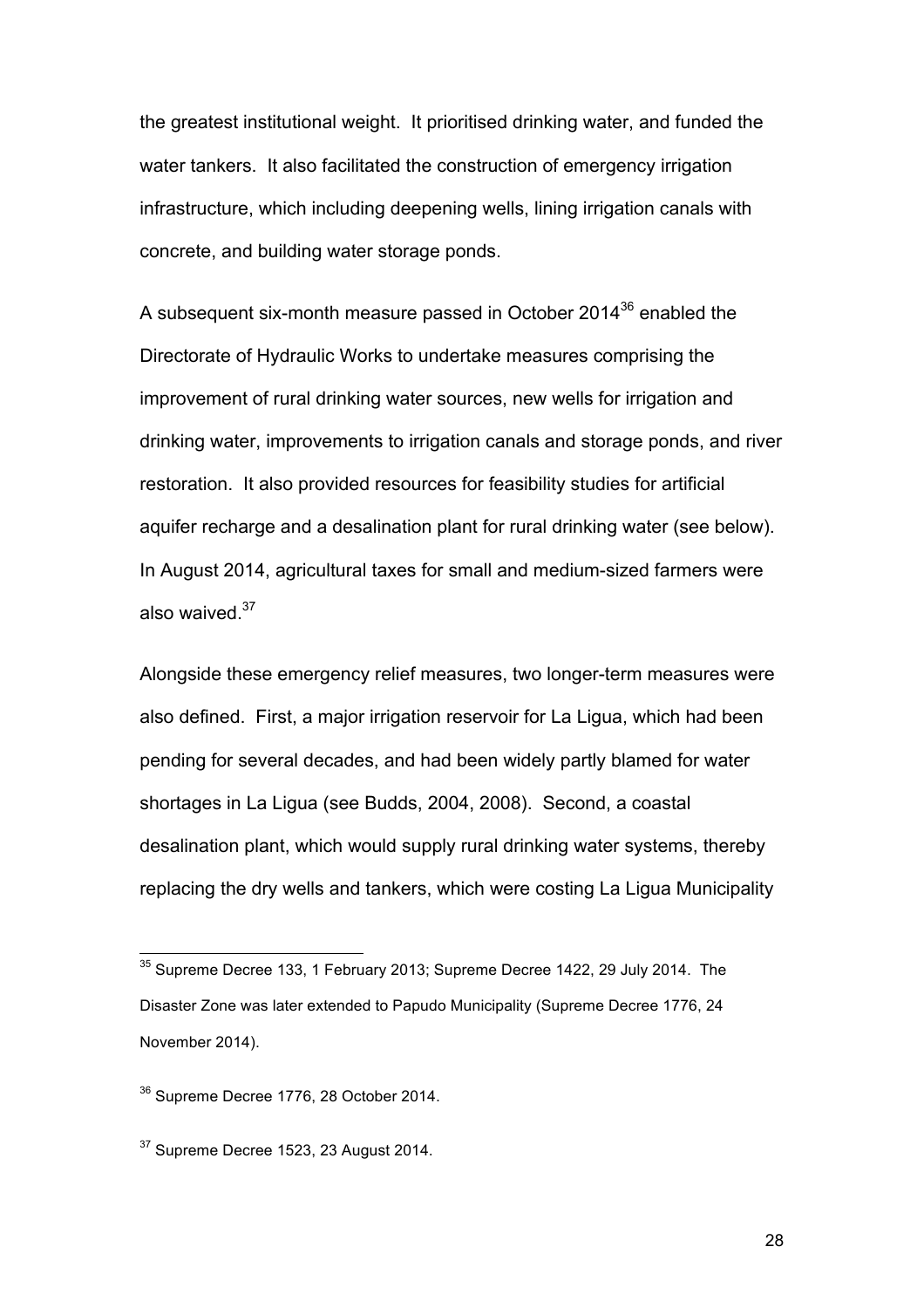approximately USD 400,000 per month.<sup>38</sup> The desalination plant would produce additional irrigation water, and would require a large financial contribution from farmers (MOP, 2017b).

In January 2008, the Ministry of Agriculture declared the first "Agricultural Emergency" (*Emergencia Agrícola*) for Petorca Province, lasting for two years and targeted at small farmers and the rural population. It included measures to support agriculture, such as improving irrigation canals, and promoting drip irrigation. The National Institute for Agricultural Development (*Instituto Nacional de Desarrollo Agropecuario*, INDAP) - the government agency that supports those classified as peasant farmers - however, promoted collective solutions among this farming sector, including shared surface water storage ponds and communal irrigation wells, which it considered more efficient and cost-effective than individual solutions. This provision also waived agricultural taxes, and for peasant farmers also cancelled credit repayments and disbursed grants of USD 430-715. Further Agricultural Emergencies were declared in February 2011, April 2014, and March 2015.

In parallel, the team of the regional presidential delegate for water in the Valparaíso Region was working to raise awareness of water issues and stimulate organisation among water users, through activities including threemonthly 'round table' meetings. INDAP also sought to foster organisation among its users, in order to implement the collective solutions that it was pursuing.

<sup>&</sup>lt;sup>38</sup> Personal communication, local government official 5, La Ligua, June 2015.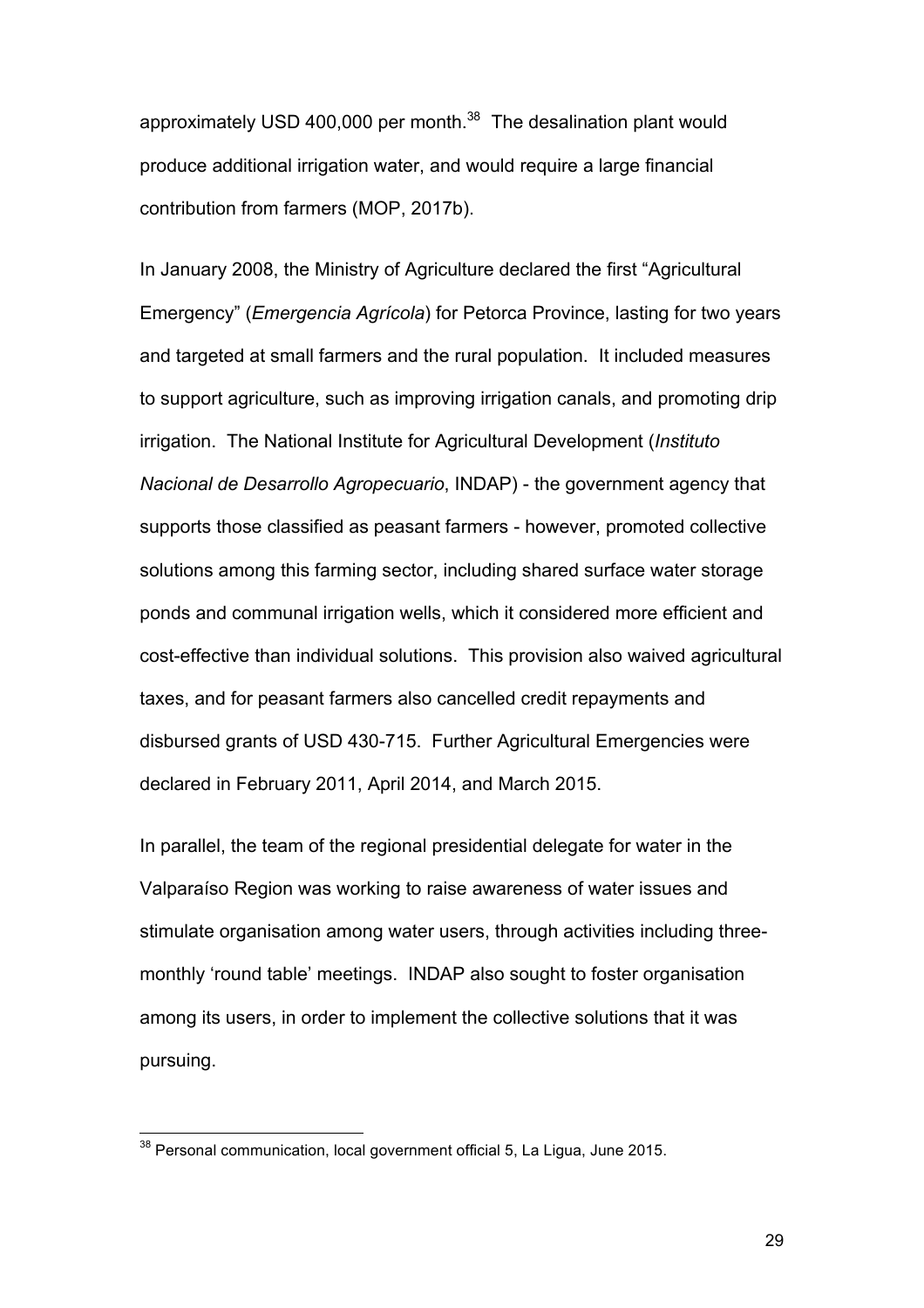Responses in La Ligua can thus be categorised as follows: individual measures, short-term drought relief, longer-term infrastructure solutions, and state-led user organisation. These responses converge on the goal of increasing water supply to sustain the level of agriculture that has developed since the 1990s, either directly, through technology and infrastructure to rationalise existing and develop additional sources, or indirectly, by bolstering mechanisms to support these interventions, such as tax waivers and user organisation. What is also remarkable, however, is that these measures are neither supported by a comprehensive hydrological study that would inform responses, nor a process of land use planning that would assess the limits of agricultural expansion. While state agencies and water users broadly agreed that increasing the supply of water in both the short and long terms was an appropriate response to drought, less attention and scrutiny were directed towards the potential for these new sources of water to fuel fresh demand and thus further expansion, rather than secure existing needs.

In the next section, I analyse the dynamics, motives and implications of these responses, in order to assess what exactly they served to secure.

#### 5. Managing Drought: The internal contradictions of the Water Code

By comprising predominantly supply-led and state-led actions, responses to drought in La Ligua addressed the symptoms of water scarcity as opposed to its causes. The increase in water provision served to sustain a paradigm of agricultural development that was inequitable and unsustainable, and avoided challenging the power relations that underpin it. As one local government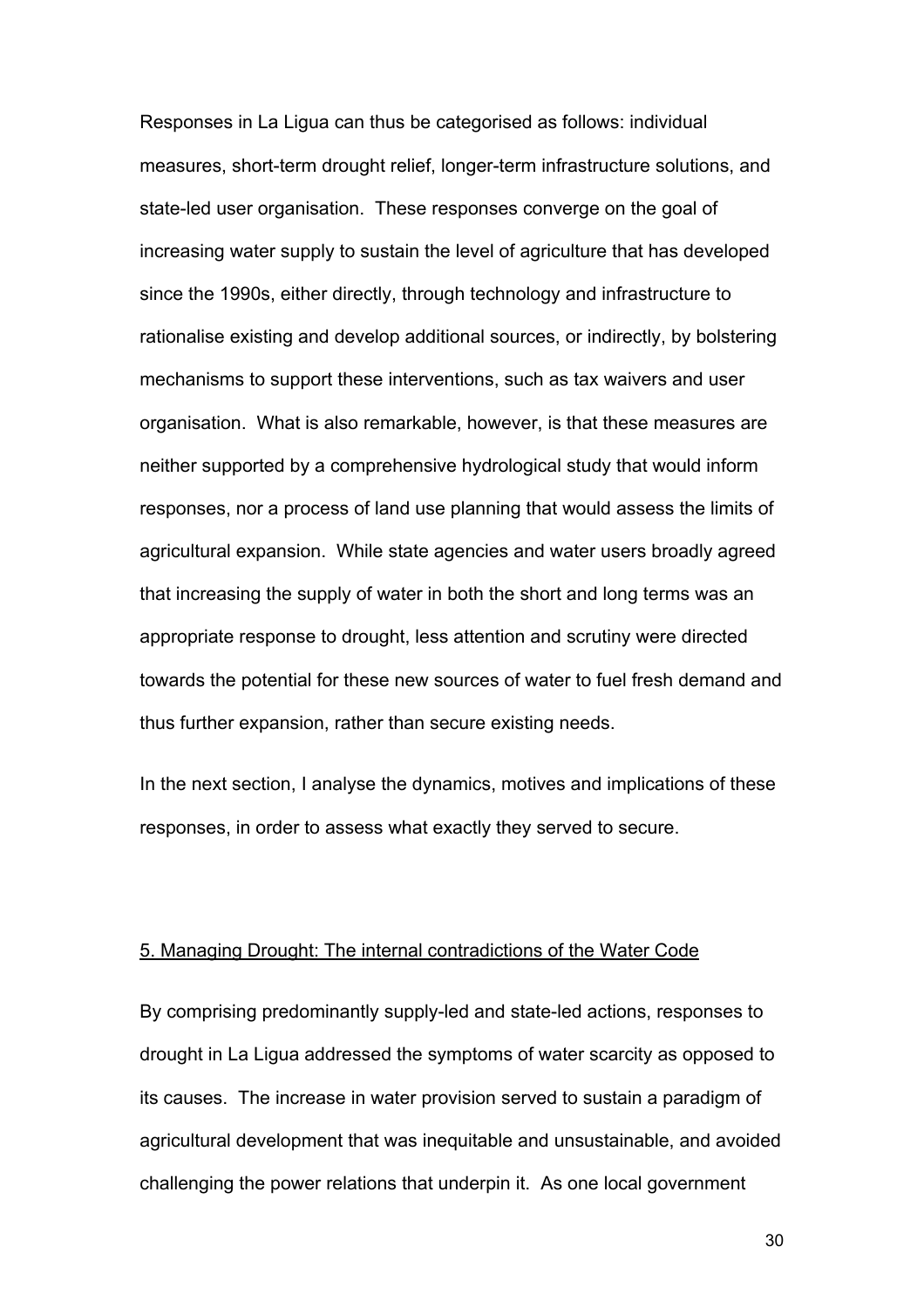official observed,<sup>39</sup> the crisis presented a choice between further perpetuating the current mode of agricultural development and supply-led water solutions that privileges commercial farmers, or taking the opportunity to restructure agriculture to promote a viable mix of small and large farmers producing for domestic, niche and export markets within the limits of the valley's resources. The responses described above fit squarely with the former.

Moreover, what is also evident from these responses is the absence of the core principles of the Water Code: the use of the market in water rights to manage demand, the security of private property to promote user investment in infrastructure, and the delegation of regulation to users and their organisations. I will now take each of these aspects in turn to assess how they relate to responses to the drought.

Despite low supply and high demand under drought, an active water market in water rights had not emerged. Most users were using their available water, many irrigation canals and wells did not yield any/enough water to fulfil rights, and illegal groundwater use persisted despite some DGA enforcement.<sup>40</sup> Water trading appeared to be limited to some sales of temporary water volumes, deriving from permanent water rights, which does not entail

 $39$  Personal communication, local government official 1, La Ligua, June 2015.

 $40$  Due to its widespread nature, easiness to undertake, reliance on informants, and limited resources. Personal communication, local government official 6, La Ligua, June 2015.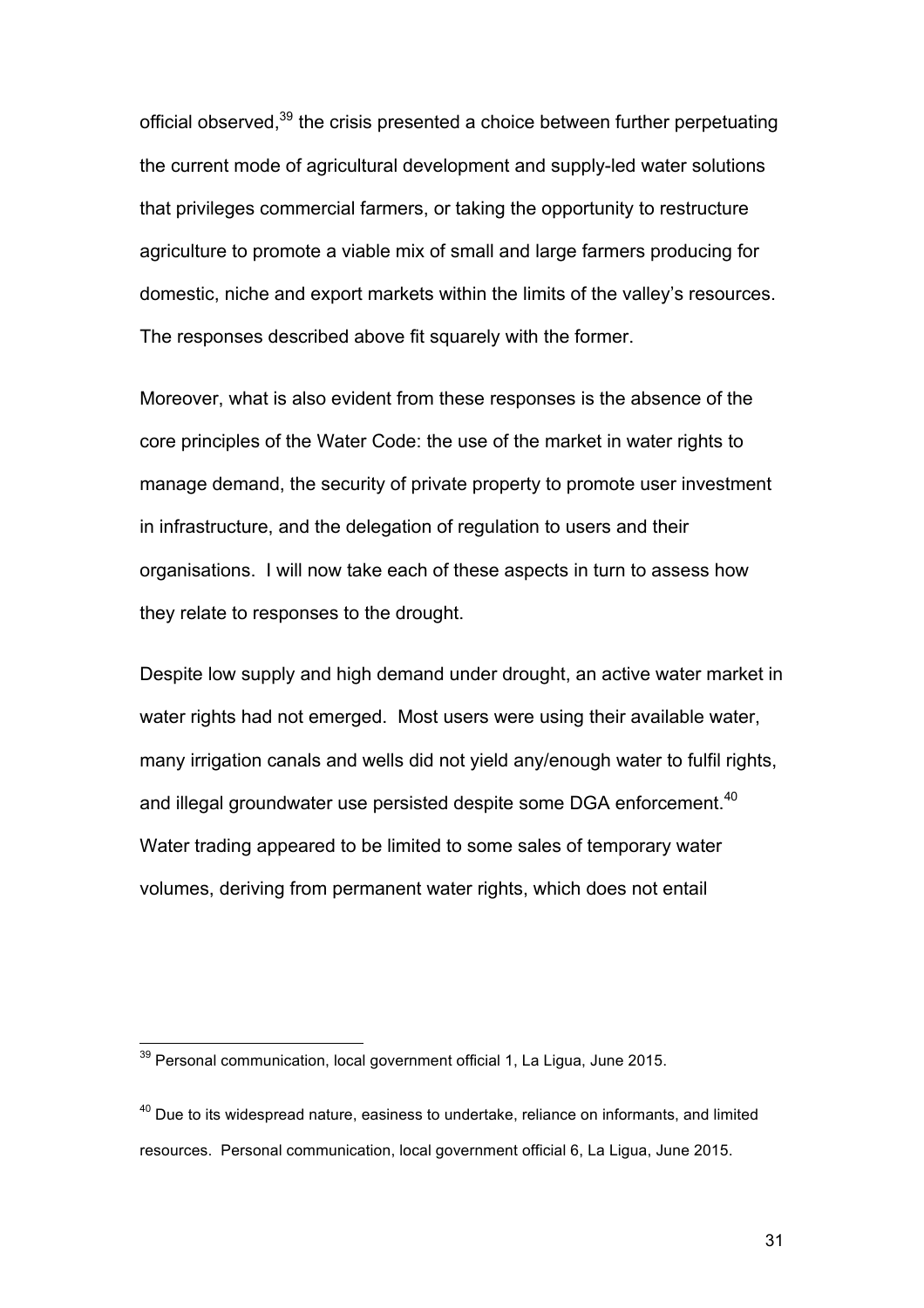reallocation in response to demand on a permanent basis, as envisaged under the Water Code (see Romano and Leporati, 2002).<sup>41</sup>

Furthermore, the possibility under the Water Code for the government to either repurchase or expropriate water rights was not considered. No interviewee mentioned the possibility of these measures, and when prompted, described them as irrelevant or unworkable. Besides the moral question of whether the state should pay private parties to reclaim resources that it had previously relinquished at no cost, expropriation is considered a very extreme and sensitive measure in Chile, as it was employed for agrarian reform and renationalisation under the governments of Eduardo Frei (1964-70) and, especially, Salvador Allende (1970-73), and remains politically untenable for its perceived violation of private liberty.<sup>42</sup>

Responses to drought privileged infrastructure, which were to be largely state directed and financed, with minimal input from water users. While new major infrastructure, including the reservoir and desalination plant, could likely not be developed without government support and finance, smaller works implemented under the emergency programmes, such as improvements to irrigation canals, were simply imposed, thereby precluding any wider

 $41$  It is also possible that any land being repossessed or sold would include the water rights that were being used on it (see Budds, 2004).

 $42$  In past and current proposals to amend the Water Code, the term 'expropriation' has provoked strong political resistance (Budds, 2013).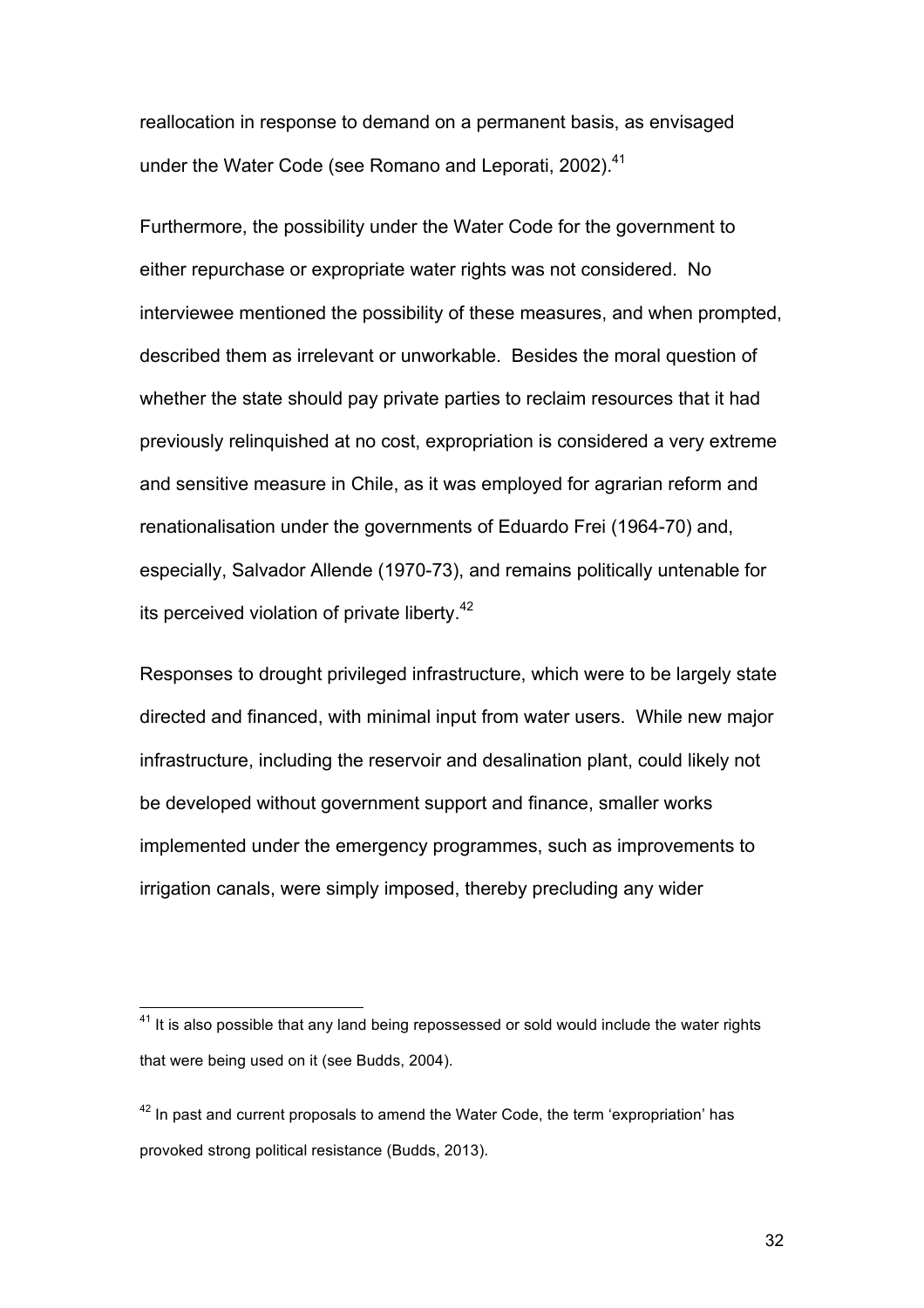discussion of the problematic or exploration of solutions with farmers.<sup>43</sup> In addition, while the water users interviewed agreed that state-led infrastructure projects and improvements were necessary, there was little consideration of how these would be organised and financed, or how end users would be involved in decision-making. As a large hydraulic project that would benefit farmers, the irrigation reservoir would require a 70 per cent financial contribution from users, although my interviews suggested that farmers had little sense of how the water would be owned, priced, and distributed.<sup>44</sup> While the proposed desalination plant would require a 90 per cent contribution presumably to subsidise its construction so as to render it economically viable for the supply of rural drinking water (MOP, 2017b) – interviews with water users indicated that they had given little consideration to the eventual level of water tariffs and their affordability for rural consumers, or the governance implications of the replacement of customary wells with desalinated water. 45

The prevalent response to water scarcity thus comprised state-led and topdown infrastructure solutions, with a sense that these were simultaneously 43 Personal communications, small farmers' leaders 4 and 5, central and lower La Ligua valley, June 2015.

<sup>44</sup> Personal communications, local government official 1, La Ligua, June 2015; commercial farmer 4, central La Ligua valley, May 2015; and small farmers' leaders 4 and 5, central and lower La Ligua valley, June 2015.

 $45$  Rural water supply systems receive government funding for infrastructure, and thereafter water charges fund operation and maintenance. MOP (2017b) states that the production cost of desalinated water will be USD 0.34 per cubic metre, excluding land purchase for infrastructure and returns for the operator.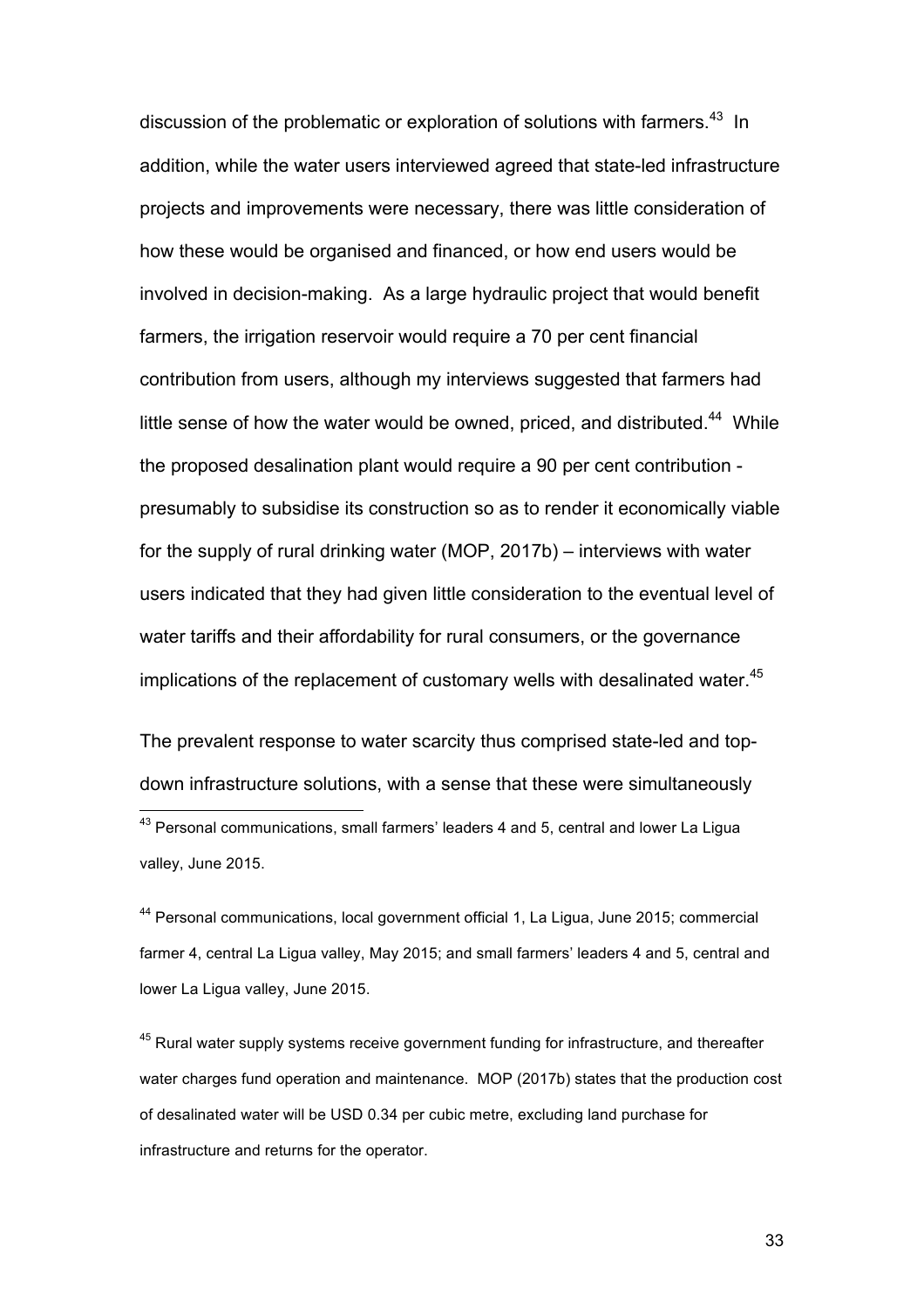implemented by the state and expected by water users. There was little parallel social mobilisation or organisation of water users around either the causes of scarcity, or potential solutions. Indeed, the principal efforts towards local social organisation that I observed in 2015 were led by two state actors: the regional presidential delegate's team in holding round table meetings, and INDAP's pursuit of collective solutions. In 2010, a new local civil society organisation, Modatima,<sup>46</sup> formed around a campaign to publicise water theft and its effects on local people.<sup>47</sup> Yet, agricultural community leaders stated that protesting about water scarcity and its causes would be futile. $48$  One explanation for this stance is that traditional farming organisations have become less active with both the shift from surface water to groundwater use and growing water scarcity, which have rendered canals less significant as irrigation sources. Since small farming has declined, irrigation canal associations have become less important and active, and neither the Vigilance Committee nor the Groundwater Committees were as yet operational.

<sup>&</sup>lt;sup>46</sup> Movement for the Defence of Access to Water, Land and Environmental Protection (*Movimiento de Defensa por el Acceso al Agua, la Tierra y la Protección del Medio Ambiente*) emerged in Petorca Province in 2010, comprising professionals and local people who highlight and challenge illegal water extraction, and advocate the abolition of private water rights.

<sup>&</sup>lt;sup>47</sup> Personal communication, civil society representative, La Ligua, June 2015.

 $48$  Personal communications, small farmers' leaders 1, 2 and 3, upper La Ligua valley, June 2015.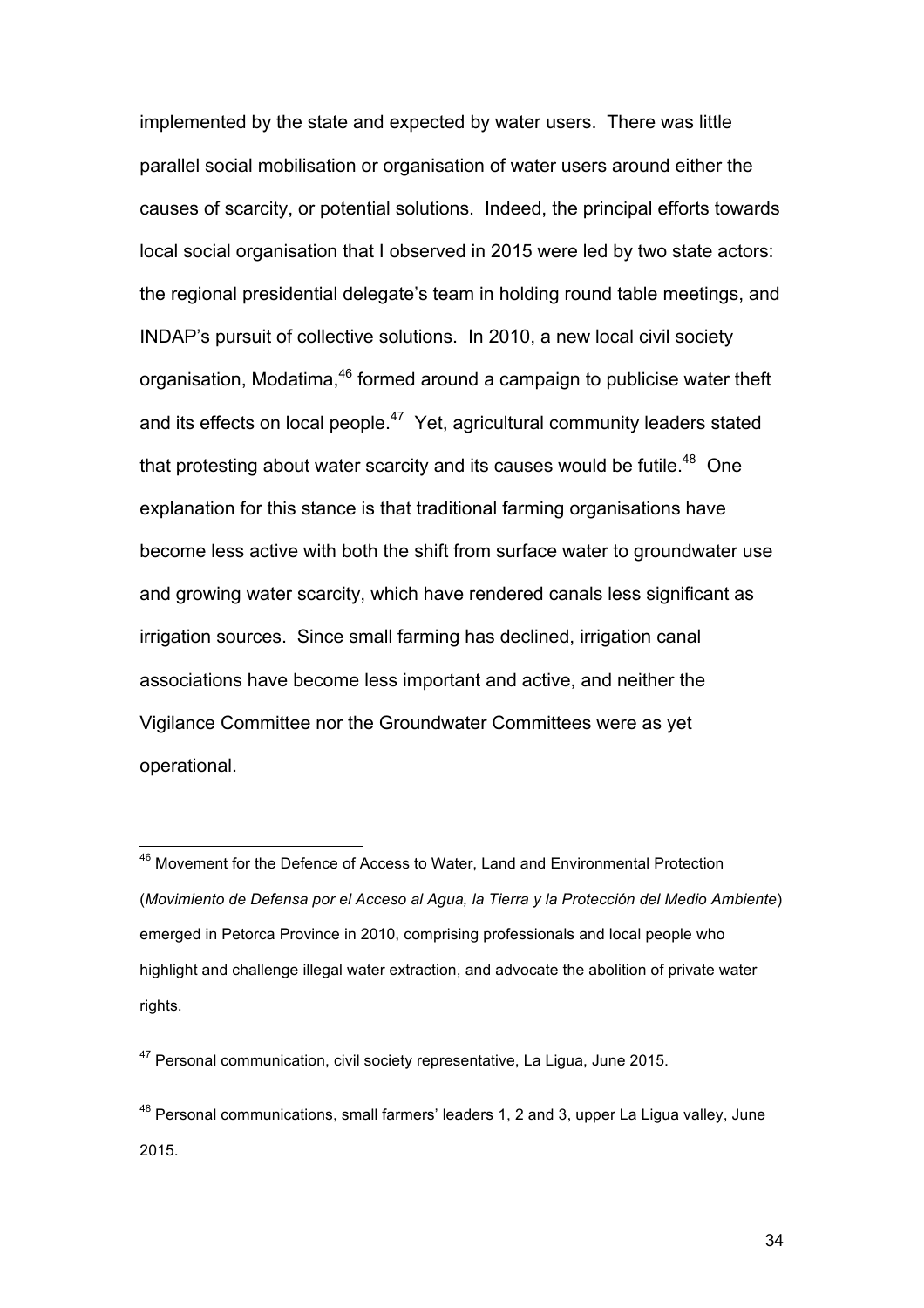This suggests that what is at stake is not simply how water is managed under the Water Code, but rather how the framework has transformed the relationship between water and society in Chile. In section 3, I identified five key changes: privatisation, commodification, individualisation, metrication (shares to litres per second), and private regulation. My contention is that these changes have shaped stakeholders' interactions with, and attitudes towards, water in ways that have constrained responses to drought. I thus suggest that these hydrosocial relations, fostered by the Water Code, now present a set of internal contradictions that are serving to undermine it.

In particular, this transformed relationship between water and society has been counterproductive to responses to drought, having fostered supply-led solutions, the state's reliance on private water sources for emergency drinking water provision, and individualised behaviour among water users. I associate individualised behaviour with three specific factors. First, the conversion of water rights into private property, which has both encouraged strategies of accumulation, and has disregarded the wider public interest. Second, the definition of water rights as individual entitlements, and the metrication from water shares to litres per second, which have fostered competitive rather than cooperative behaviour in some instances as users strive to extract their entitlements amid reduced flows. Third, the dynamics of groundwater and wells, which by their nature foster individual rather than collective management and governance.

It is these transformed hydrosocial relations, I contend, that are producing internal contradictions to challenge the water policy framework in new and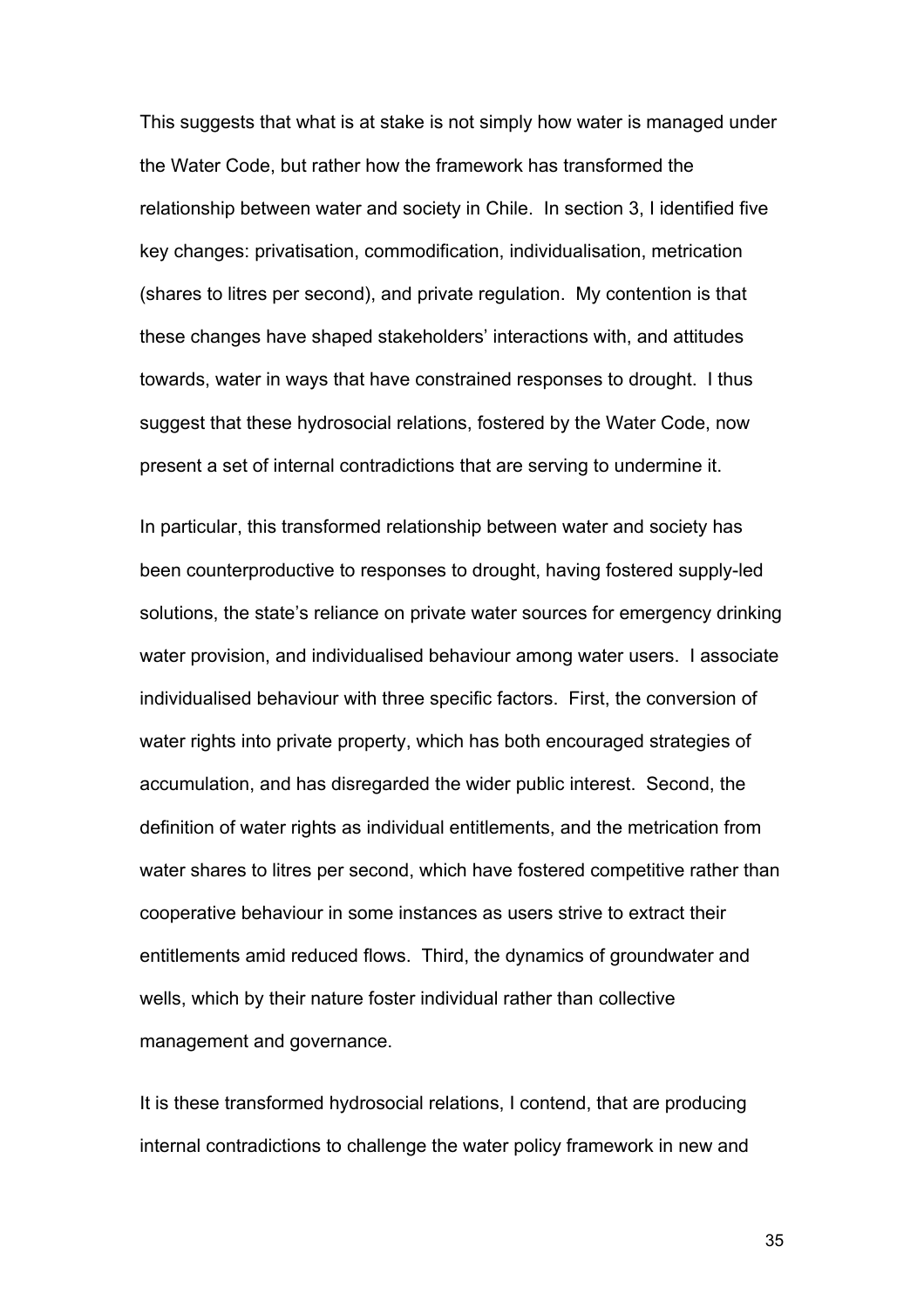more profound ways. Until now, the negative effects associated with the Water Code – hoarding and speculation, lack of access to groundwater, and illegal extractions - had not seriously affected the principal groups who supported and benefited from it. However, the production of scarcity under the framework, as well as its inability to manage that scarcity - by not effectively managing demand, curbing illegal use, or controlling sources of water supply – is now undermining the interests of those groups, including commercial farmers who cannot draw their water and sustain their livelihoods. These contradictions are not easily addressed by proposals for better enforcement or minor reforms to the law, as in the past, or by the sorts of technical fixes that had been deployed up until then, such as surface storage ponds and transferring the geo-coordinates of dry wells.

The solutions mobilised, therefore, address the situation by increasing water supply and introducing supporting measures such as tax waivers. These serve to sustain existing important forms of accumulation and to stabilise these into the future, but without undertaking structural reforms to address the water insecurity to which they respond. This, in turn, requires protecting the Water Code, and the benefits of permanent, untaxed, unrestricted and deregulated flows of water that it represents for the stakeholders driving, and benefiting from, capital accumulation: large-scale commercial water users, conservative politicians (who support and/or have interests in these industries), and technical experts (who are ideologically aligned and/or have links with industries and politicians) (Budds, 2013). Thus, supplying water does not just alleviate the effects of drought, but sustains export agriculture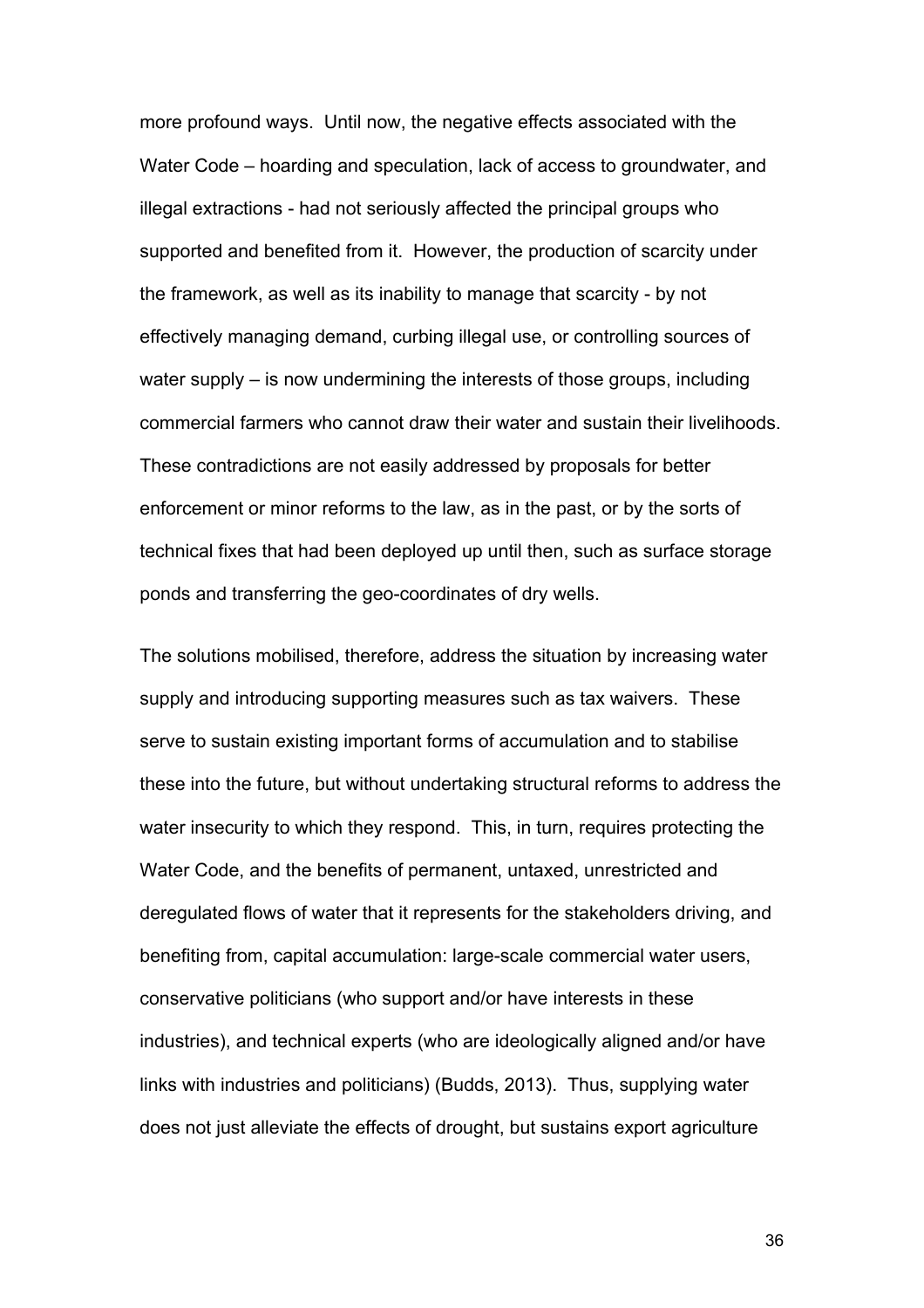and, moreover, obscures the limitations of the Water Code so as to reduce pressure for its reform.

#### 6. Conclusion

This paper has explored the relationship between Chile's privatised and marketised water policy framework and water security amid growing water scarcity. In the context of one of the worst - but by no means the only affected areas, La Ligua, my analysis shows that the framework has neither led to the effective management of demand, nor security of water rights, under conditions of scarcity. Instead, it has played a counterproductive role in responses to drought, by privileging supply-led solutions driven by the state, and individualised measures that impede collective action or user protagonism. This supports previous findings from Chile that lack of water availability does not necessarily stimulate efficiency and trading, but rather the development of new sources of water (Budds, 2004, 2009b). Yet, rather than conclude that market-oriented provisions should be refined or better mobilised in order to improve water security amid scarcity, I suggest that it is precisely those aspects – the privatised, individualised and deregulated approach to water management, rather than the tradability of water *per se* - that both exacerbate scarcity as well as constrain responses to it.

Moreover, I argue that these outcomes do not merely derive from the nature of the law and its implementation, but rather stem from the ways in which the Water Code has reconfigured hydrosocial relations in Chile. It is these relations, characterised by privatisation and individualisation, that have impeded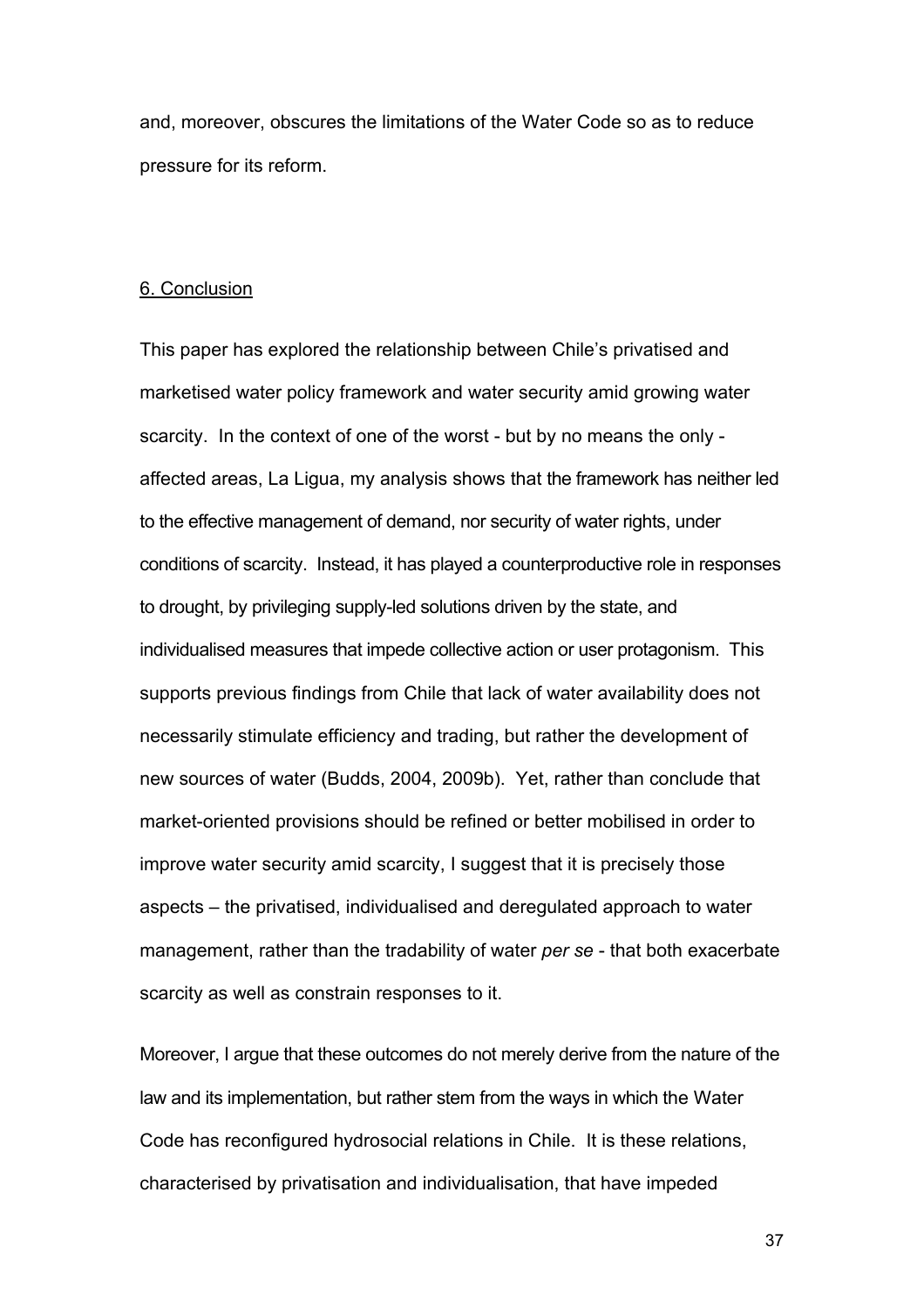effective drought responses, the effects of which now serve to potentially undermine the framework, thus presenting an internal contradiction. In this way, responses to drought are oriented towards supplying water to maintain existing forms of capital accumulation, and, in turn, the privatised and marketised water framework that enables it amid mounting challenges from its failure to address water shortages, thus satisfying the dual demands of Chile's economic and political elites. In other words, supply-led drought responses do more than secure water; they sustain the power relations that enable the status quo to survive.

The findings underscore the importance of approaching water security not in terms of material water, but rather as water-society relations that have evolved in particular ways. While the water security literature treats water as homogenous and universal, and as the object of interventions, my analysis suggests that policy changes give rise to distinct forms of material and symbolic interaction between people and water in specific contexts, which in turn influence outcomes - in this case, responses to drought. Moreover, shifting the focus from water itself to the nature of hydrosocial relations directs attention to the underlying dynamics and motives of water security interventions, shedding light on their wider implications, and calling into question the validity of generalised assertions and proposals for specific contexts.

#### References

Bakker, K., 2000. Privatizing water, producing scarcity: the Yorkshire drought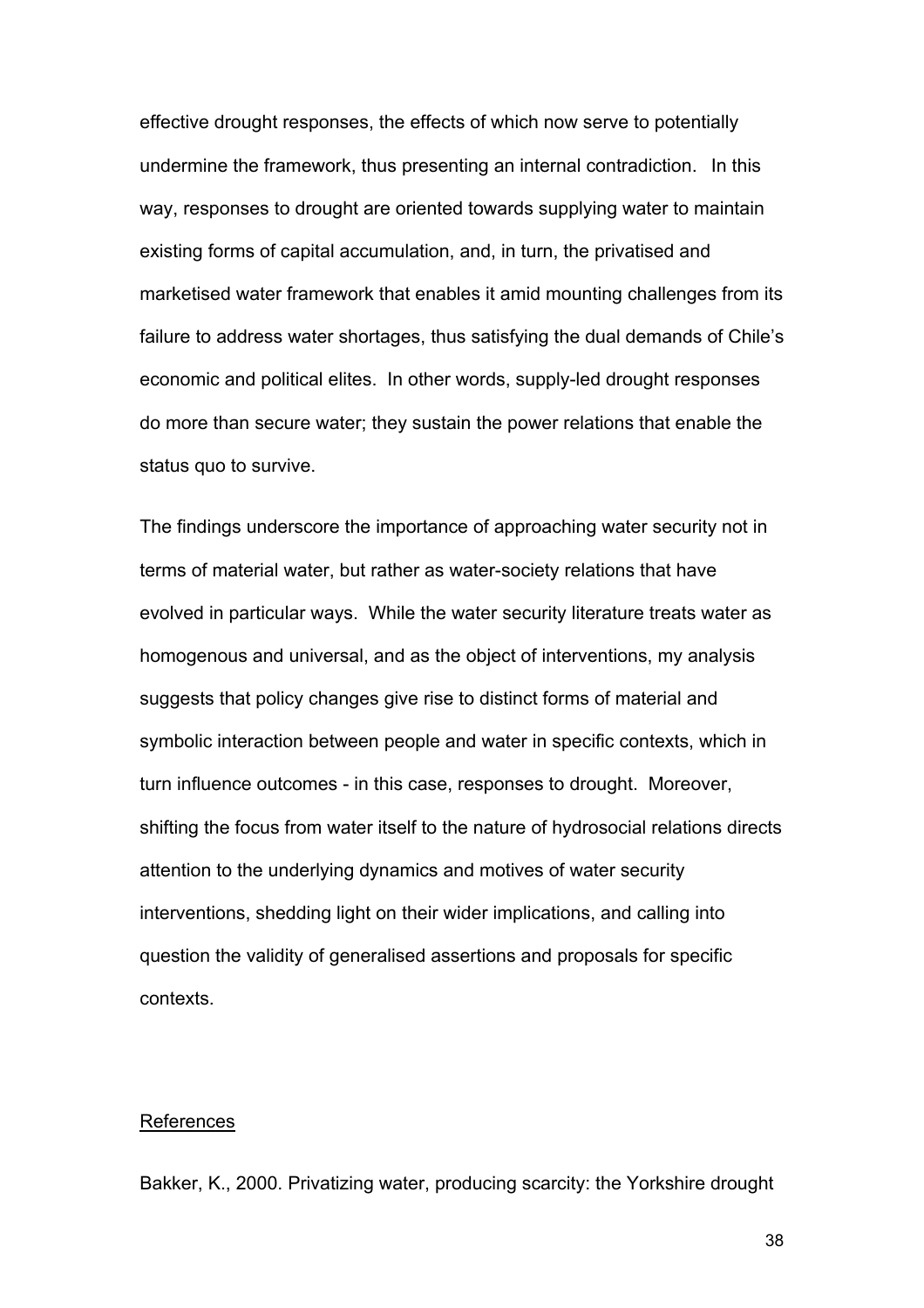of 1995. Economic Geography 76 (1), 4-25.

Bakker, K., 2002. From state to market?: Water *mercantilización* in Spain. Environment and Planning A 34 (5), 767–790.

Bakker, K., 2003. An Uncooperative Commodity: Privatizing Water in England and Wales. Oxford University Press, Oxford.

Bakker, K., 2010. Privatizing Water: Governance Failure and the World's Urban Water Crisis. Cornell University Press, Ithaca.

Bauer, C., 1997. Bringing Water markets down to earth: the political economy of water rights in Chile, 1976-95. World Development 25 (5), 639-656.

Bauer, C., 1998a. Against the Current? Privatization, Water Markets and the State in Chile. Kluwer, Boston.

Bauer, C., 1998b. Slippery property rights: multiple water uses and the neoliberal model in Chile 1981-1995. Natural Resources Journal 38 (1), 109- 155.

Bauer, C., 2015. Water conflicts and entrenched governance problems in Chile's market model. Water Alternatives 8 (2), 147-172.

Birkenholtz, T., 2013. On the network, off the map': developing intervillage and intragender differentiation in rural water supply. Environment and Planning D: Society and Space 31, 354–371.

Budds, J., 2004. Power, nature and neoliberalism: the political ecology of water in Chile. Singapore Journal of Tropical Geography 25 (3). 322–342. Budds, J., 2008. Whose scarcity? The hydrosocial cycle and the changing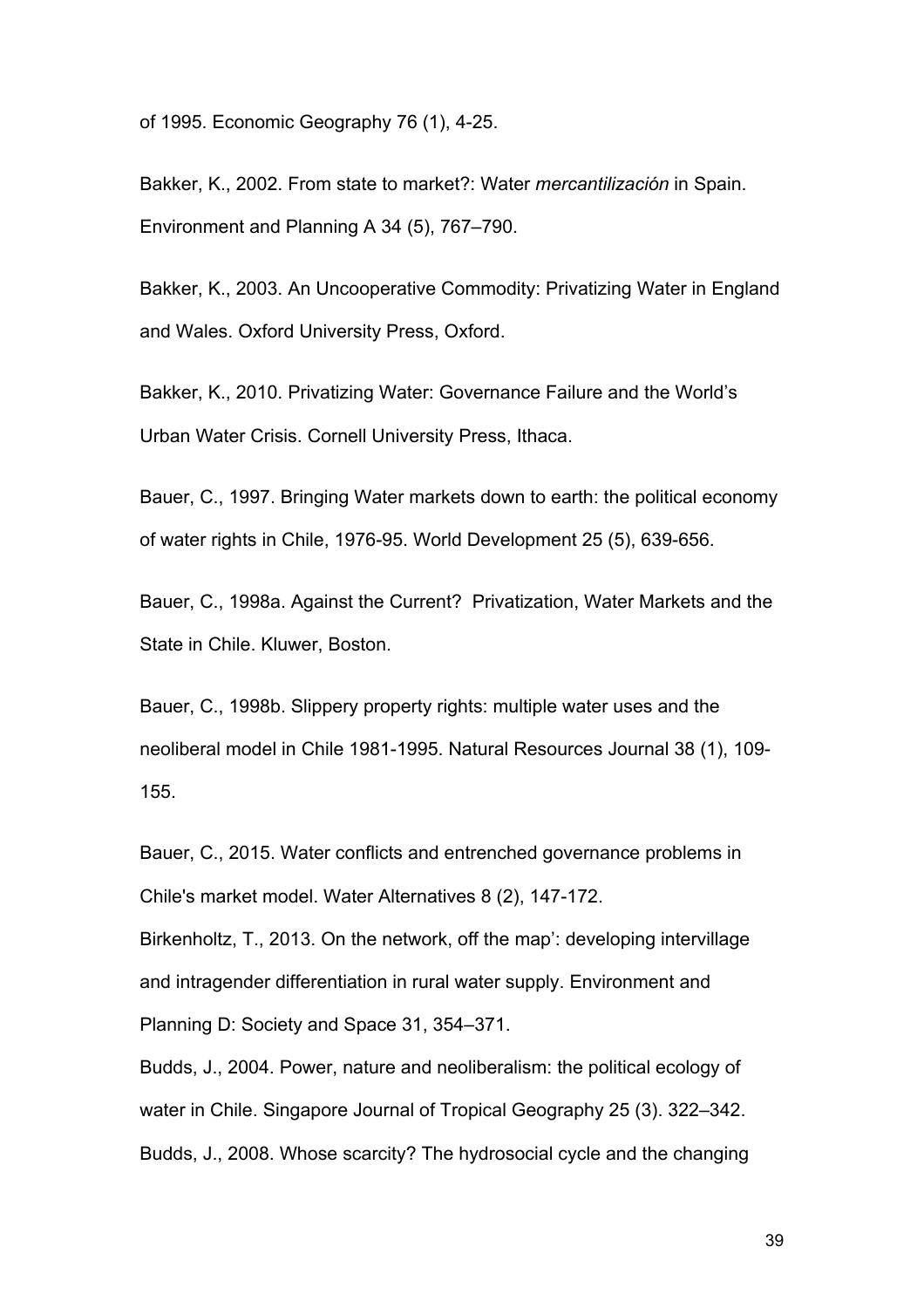waterscape of La Ligua river basin, Chile. In: Goodman, M., Boykoff, M., Evered, K. (Eds.) Contentious Geographies: Environment, Meaning, Scale, Ashgate, Aldershot, pp 59–68.

Budds, J., 2009a. Contested  $H_2O$ : science, policy and politics in water resources management in Chile. Geoforum 40, 418–430.

Budds, J., 2009b. The 1981 Water Code: the impacts of private tradable water rights on peasant and indigenous communities in Northern Chile. In: Alexander, W., (Ed.) Lost in the Long Transition: The Struggle for Social Justice in Neoliberal Chile. Lexington Books, Lanham, pp. 35–55.

Budds, J., 2010. Water rights, mining and indigenous groups in Chile's Atacama. In: Boelens, R., Guevara, A., Getches, D. (Eds.) Out of the Mainstream: Water Rights, Politics and Identity. Earthscan, London, pp. 197- 211.

Budds, J., 2013. Water, power, and the production of neoliberalism in Chile, 1973–2005. Environment and Planning D 31, 301-318.

Budds, J., Linton, J., McDonnell, R., 2014. The hydrosocial cycle. Geoforum 57, 167-169.

Budds, J., Loftus, A., 2014. Water and hydropolitics. In: Desai, V., Potter, R. (Eds.) The Companion to Development Studies. Routledge, London*.* 

Budds, J., McGranahan, G., 2003. Are the debates on water privatization missing the point? Experiences from Africa, Asia and Latin America. Environment and Urbanization 15 (2), 87-113.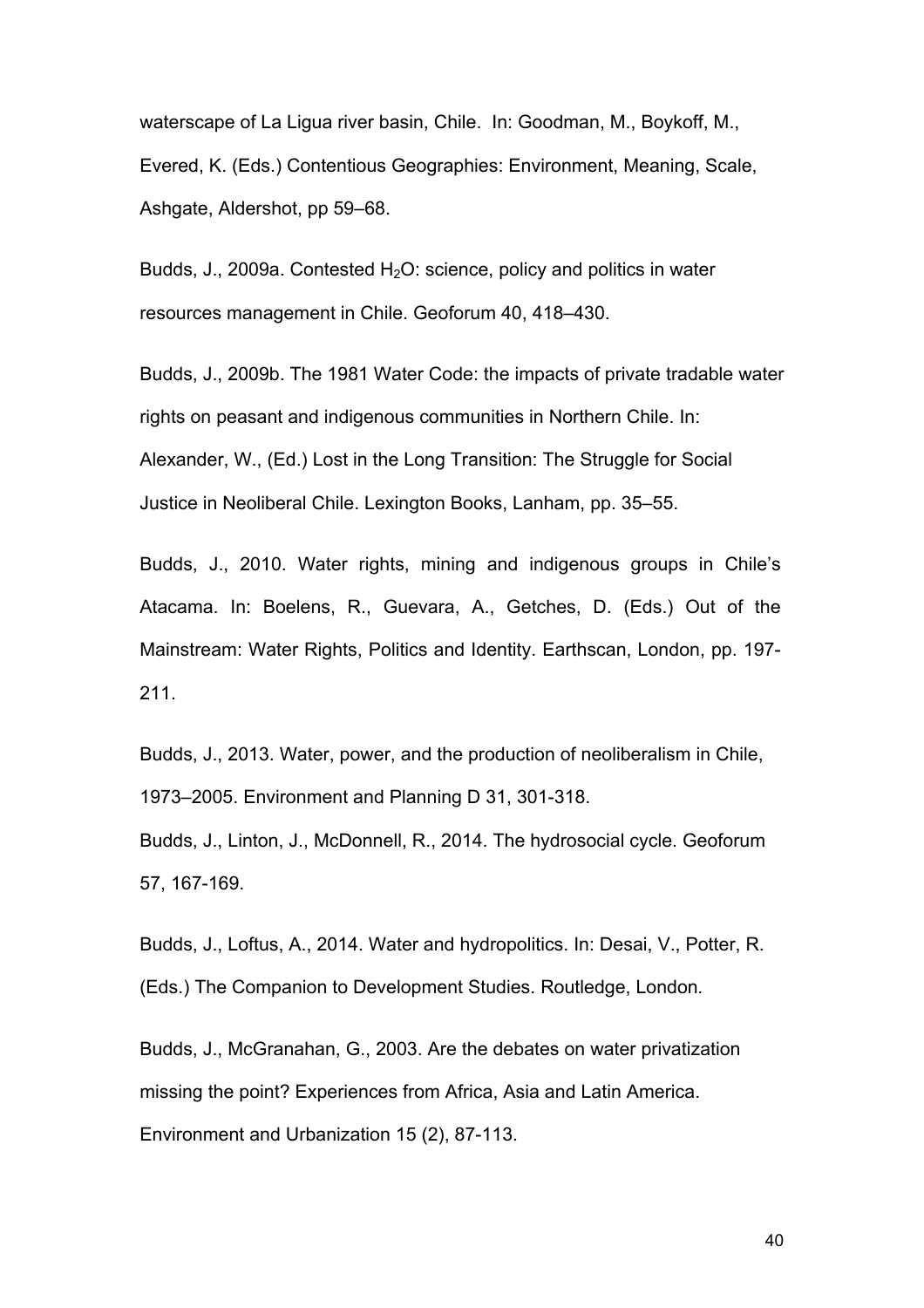Comisión de Recursos Hídricos y Desertifiación, 2016. Informe de la Comisión de Recursos Hídricos y Desertifiación recaido en el proyecto de ley que faculta al estado para la creación de plantas desalinizadoras [Report of the Commission on Water Resources and Desertification on the legislative bill that enables the state to establish desalination plants], Bulletin 9862-33-1, 23 May 2016. Comisión de Recursos Hídricos y Desertifiación. Congress of the Republic of Chile, Valparaíso.

Dirección General de Aguas (DGA), 2016. Información pluviométrica, fluviométrica, estado de embalses y aguas subterráneas [Rainfall, streamflow, reservoir and aquifer information]. Bulletin no. 455, March. Government of Chile, Santiago.

Dirección General de Aguas (DGA), 2015. Información pluviométrica, fluviométrica, estado de embalses y aguas subterráneas [Rainfall, streamflow, reservoir and aquifer information]. Bulletin no. 443, March. Government of Chile, Santiago.

Dirección General de Obras Públicas (DGOP), 2017. Estudio de seguridad hídrica en Chile en un contexto de cambio climático para elaboracion del Plan de Adaptación de los recursos hídricos al cambio climático [Study of water security in Chile in the context of climate change to formulate a climate change adaption plan for water resources]. Government of Chile, Santiago.

Donoso, G., Blanco, E., Foster, W., Franco, G., Lira, J., 2012. Seguridad hídrica y alimentaria en América Latina y España: El caso de Chile [Water and food security in Latin America and Spain: The case of Chile]. Internal report. Pontificia Universidad Católica de Chile, Santiago.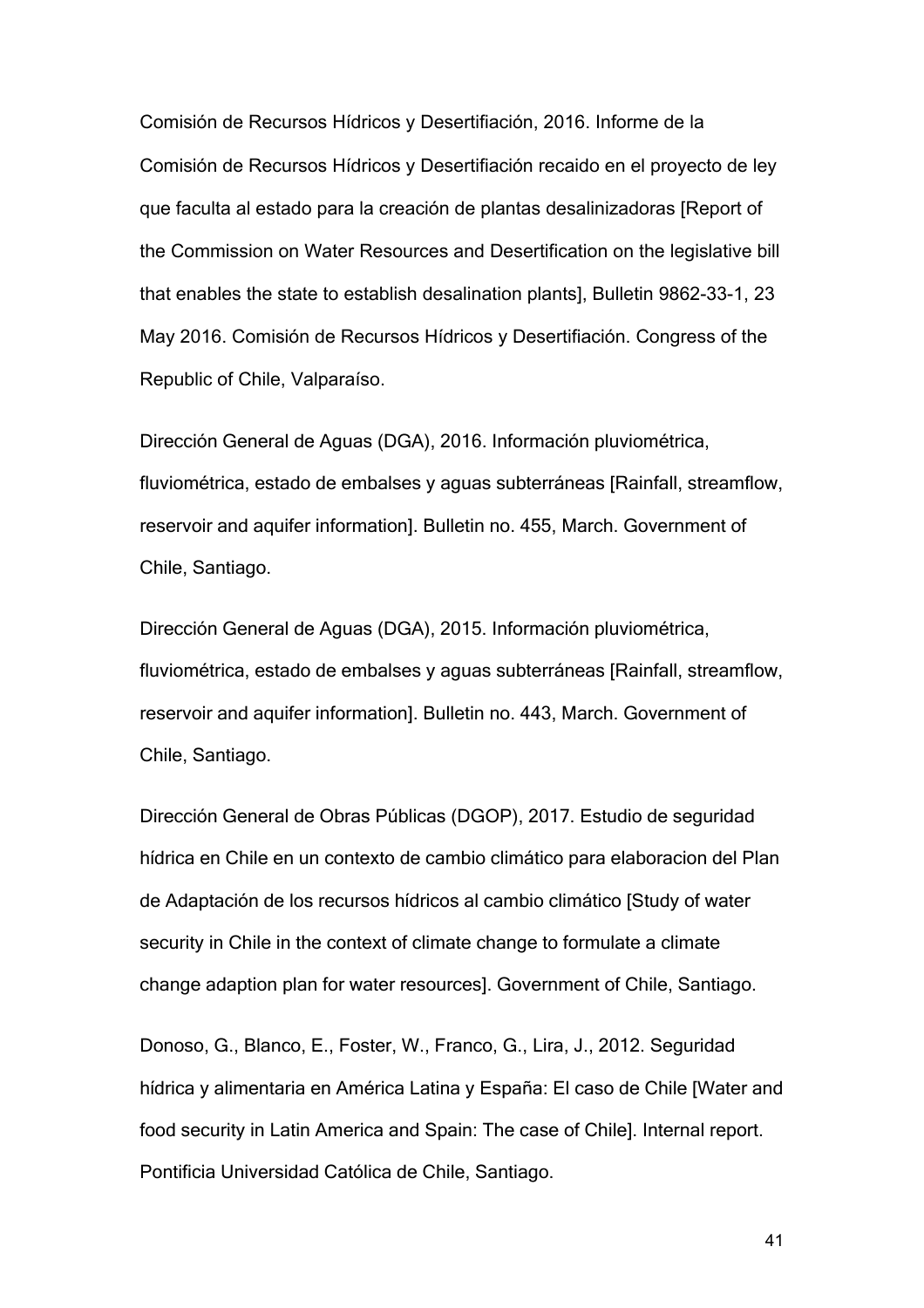Grey, D., Sadoff, C., 2007. Sink or swim? Water security for growth and development. Water Policy 9, 545-571.

Gobierno de Chile, 2015. Plan Nacional para la Sequía [National Drought Management Plan]. Government of Chile, Santiago. Retrieved from: https://www.gob.cl/noticias/las-medidas-que-componen-el-plan-nacional-parala-sequia/

Guiloff, M., 2013. El derecho al agua como un derecho humano: El caso de la Provincia de Petorca [The right to water as a human right: The case of Petorca Province]. In: Vial, T. (Ed.) Informe Anual Sobre Derechos Humanos en Chile 2013 [Annual Report on Human Rights in Chile 2013]. Ediciones Universidad Diego Portales, Santiago.

Hadjigeorgalis, E., 2008. Distributional impacts of water markets on small farmers: is there a safety net? Water Resources Research 44 (10), W10416.

Instituto Geográfico Militar (IGM), 1984. Mapa Hidrográfico de Chile [Map of Hydrological Basins of Chile]. Government of Chile, Santiago.

Jepson, W., Budds, J., Eichelberger, L., Harris, L., Norman, E., O'Reilly, K., Pearson, A., Shah, S., Shinn, J., Staddon, C., Stoler, J., Wutich, A., Young, S., 2017. Advancing human capabilities for water security: a relational approach. Water Security 1 (1), 46-52.

Kaika, M., 2003. Constructing Scarcity and Sensationalizing Water Politics: 170 Days that Shook Athens. Antipode 35 (5), 919-954.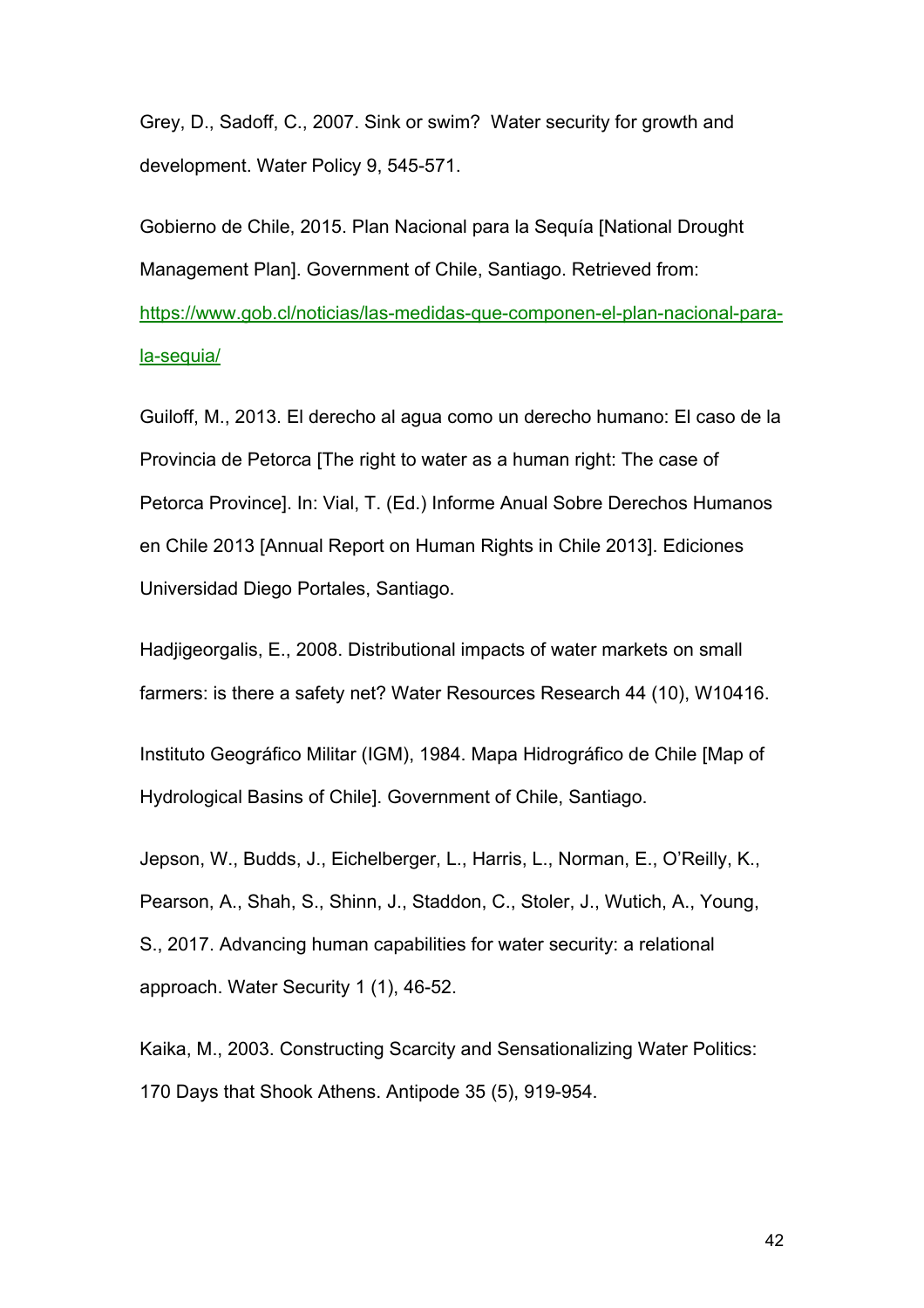Larraín, S., Segura, P., 2017. Las reformas amenazadas [Reforms under threat]. In: Anonymous, Recuperar el Agua [Reclaiming Water]. Monde Diplomatique, Santiago.

Linton, J., 2010. What is Water? The History of a Modern Abstraction. UBC Press, Vancouver.

Linton, J., Budds, J., 2014. The hydrosocial cycle: Defining and mobilizing a relational-dialectical approach to water. Geoforum 57, 170-180.

Loftus, A., 2006. Reification and the dictatorship of the water meter. Antipode 38 (5), 1023-1045.

Loftus, A., 2015. Water (in) security: Securing the right to water. The Geographical Journal 181 (4), 350-356.

Loftus, A., Budds, J., 2016. Neoliberalizing water. In: Springer, S., Birch, K., MacLeavy, J. (Eds.) The Handbook of Neoliberalism*.* Routledge, London.

Ministerio de Obras Públicas (MOP), 2017a. Minuta de posición Región de Valparaíso "Plan Chile 30/30 obras públicas y agua para el desarrollo" [Position paper of the Valparaíso Region for "Chile National Plan 30/30 for public works and water for development]. Government of Chile, Santiago. Retrieved from:

http://www.mop.cl/participacion\_ciudadana/Documents/consulta\_2017/Minuta %20de%20Posicion%20Region%20de%20Valparaiso.pdf

Ministerio de Obras Públicas (MOP), 2017b. Plantas desalinizadoras – Provincia de Petorca, Región de Valparaíso, Provincias de Limarí y Choapa,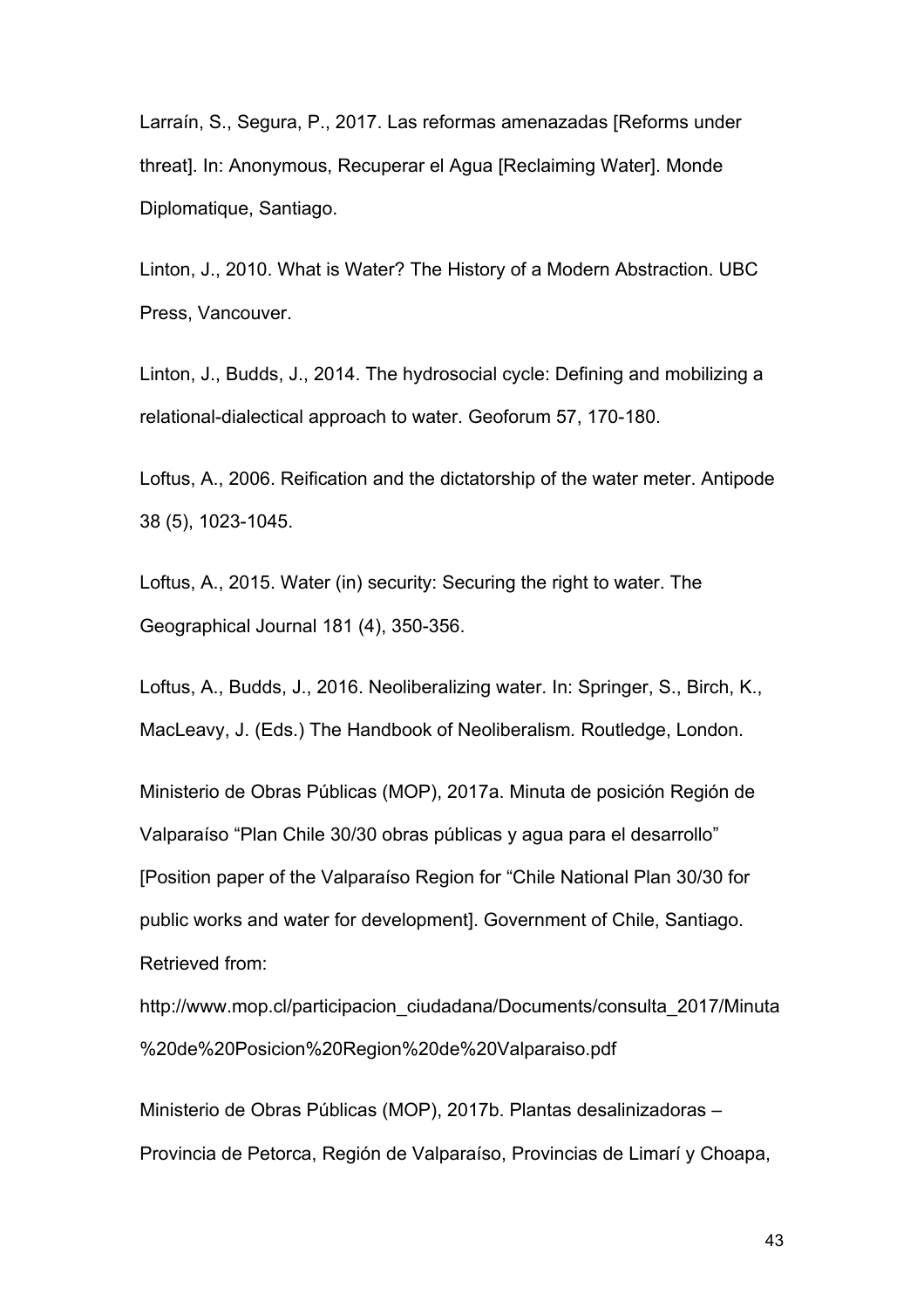Región de Coquimbo [Desalination Plants – Petorca Province, Valparaíso Region; Limarí and Choapa Provinces, Coquimbo Region]. Government of Chile, Santiago. Retrieved from:

https://www.camara.cl/pdf.aspx?prmID=49493&prmTIPO=DOCUMENTOCO MISION. 

Muchnik, E., Luraschi, M., Maldini, F., 1997. Comercialización de los Derechos de Aguas en Chile [Commodification of Water Rights in Chile]. Economic Commission for Latin America and the Caribbean, Santiago.

Oficina de Estudios y Políticas Agrárias (ODEPA) y Centro de Información de Recursos Naturales (CIREN), 2002. Catastro Frutícola – V Region [Fruit Production Survey – Valparaíso Region]. Government of Chile Santiago.

Oficina de Estudios y Políticas Agrárias (ODEPA) y Centro de Información de Recursos Naturales (CIREN), 2008. Principales Resultados, Catastro Frutícola: Región de Valparaíso [Principal Results, Fruit Production Survey: Valparaíso Region]. Government of Chile, Santiago.

Oficina de Estudios y Políticas Agrárias (ODEPA) y Centro de Información de Recursos Naturales (CIREN), 2014. Catastro Frutícola, Principales Resultados: Región de Valparaíso [Fruit Production Survey, Principal Results: Valparaíso Region]. Government of Chile, Santiago.

Oficina de Estudios y Políticas Agrárias (ODEPA) y Centro de Información de Recursos Naturales (CIREN), 2017. Catastro Frutícola, Principales Resultados: Región de Valparaíso [Fruit Production Survey, Principal Results: Valparaíso Region]. Government of Chile, Santiago.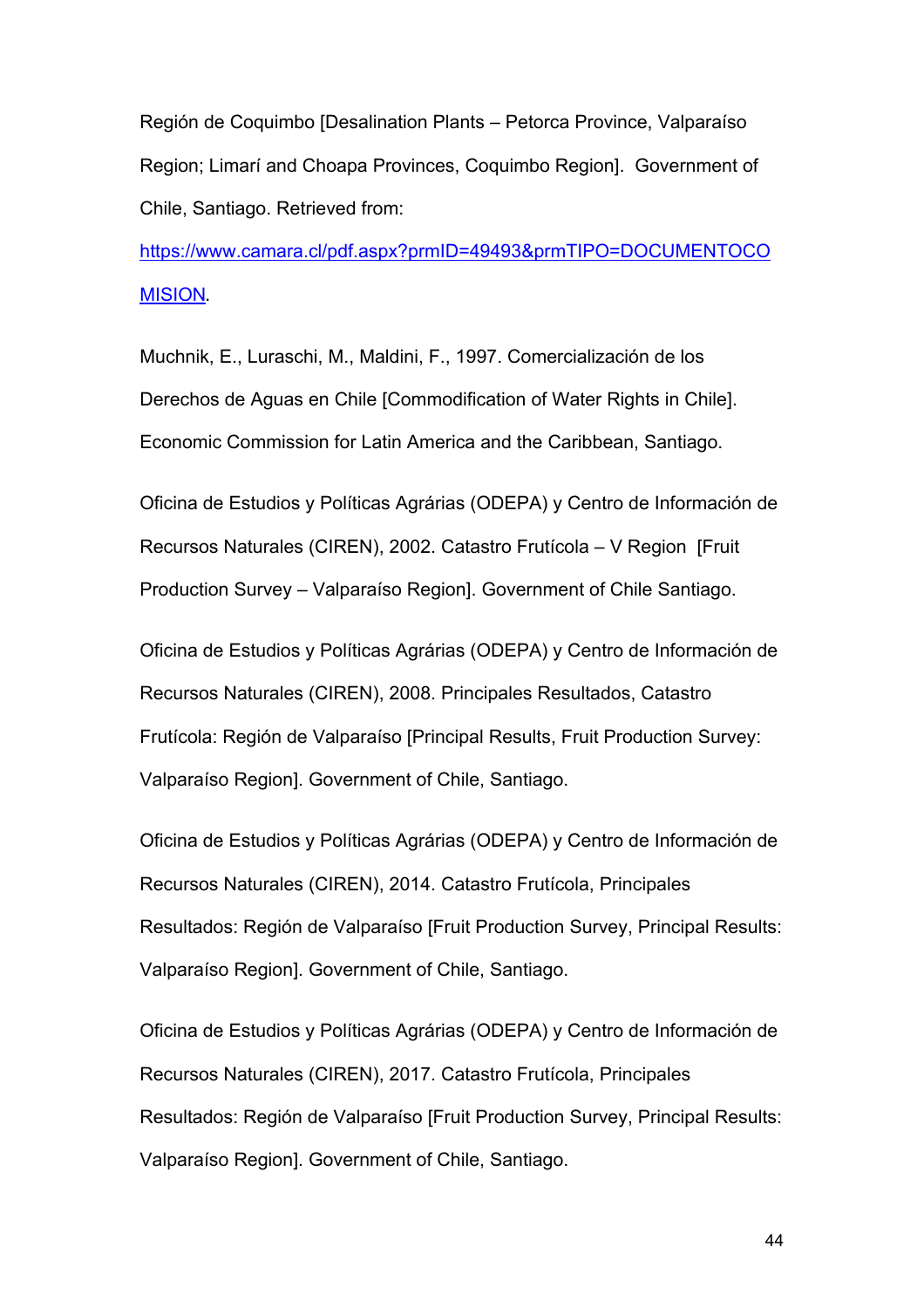O'Reilly, K., 2006. "Traditional" women, "modern" water: Linking gender and commodification in Rajasthan, India. Geoforum 37 (6), 958-72.

Pahl-Wostl, C., Palmer, M., Richards, K., 2013. Enhancing water security for the benefits of humans and nature – the role of governance. Current Opinion in Environmental Sustainability 5, 636-684.

Peña, H., 2016. Desafíos de la seguridad hídrica en América Latina y el Caribe [Water security challenges in Latin America and the Caribbean]. Natural Resources and Infrastructure paper series 178. United Nations Economic Commission for Latin America and the Caribbean, Santiago. Perreault, T., 2006. From the Guerra Del Agua to the Guerra Del Gas: Resource Governance, Neoliberalism and Popular Protest in Bolivia. Antipode 38 (1), 150-72.

Prieto, M., 2015. Privatizing water in the Chilean Andes: the case of Las Vegas de Chui-Chiu. Mountain Research and Development 35 (3), 220-229.

Prieto, M., 2016. Bringing water markets down to Chile's Atacama Desert. Water International 41 (2), 191-212.

Romano, D., Leporati, M., 2002. The distributive impact of the water market in Chile: a case study in Limarí Province, 1981–1997. Quarterly Journal of International Agriculture 41, 41–58.

Schulpen, L., Gibbon, P., 2002. Private sector development: policies, practices and problems. World Development 30 (1), 1-15

Spronk, S., 2007. The politics of water privatization in the Third World. Review of Radical Political Economics 39 (1), 126-131.